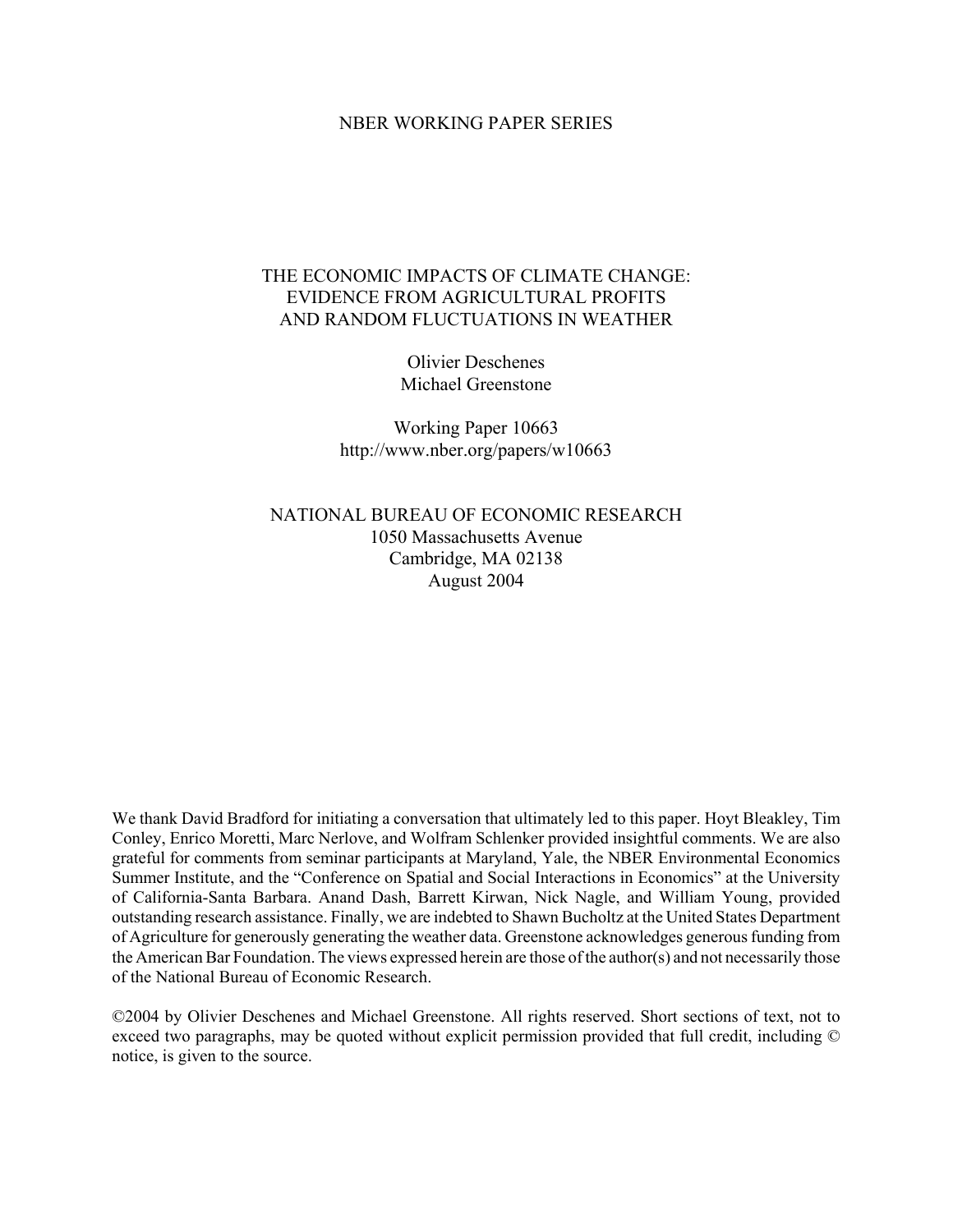The Economic Impacts of Climate Change: Evidence from Agricultural Profits and Random Fluctuations in Weather Olivier Deschenes and Michael Greenstone NBER Working Paper No. 10663 August 2004, Revised February 2006 JEL No. Q50, Q12, C23, Q54, Q51

# **ABSTRACT**

This paper measures the economic impact of climate change on US agricultural land. We replicate the previous literature's implementation of the hedonic approach and find that it produces estimates of the effect of climate change that are very sensitive to decisions about the appropriate control variables, sample and weighting. We find estimates of the benchmark doubling of greenhouse gases on agricultural land values that range from a decline of \$420 billion (1997\$) to an increase of \$265 billion, or  $-30\%$  to 19%. Despite its theoretical appeal, the wide variability of these estimates suggests that the hedonic method may be unreliable in this setting.

In light of the potential importance of climate change, this paper proposes a new strategy to determine its economic impact. We estimate the effect of weather on farm profits, conditional on county and state by year fixed effects, so the weather parameters are identified from the presumably random variation in weather across counties within states. The results suggest that the benchmark change in climate would reduce the value of agricultural land by \$40 to \$80 billion, or  $-3\%$  to  $-6\%$ , but the null of zero effect cannot be rejected. In contrast to the hedonic approach, these results are robust to changes in specification. Since farmers can engage in a more extensive set of adaptations in response to permanent climate changes, this estimate is likely downwards biased, relative to the preferred long run effect. Together the point estimates and sign of the likely bias contradict the popular view that climate change will have substantial negative welfare consequences for the US agricultural sector.

Olivier Deschenes Department of Economics 2127 North Hall University of California Santa Barbara, CA 93106-9210 olivier@econ.ucsb.edu

Michael Greenstone MIT Department of Economics 50 Memorial Drive, E52 Cambridge, MA 02142 and NBER mgreenst@mit.edu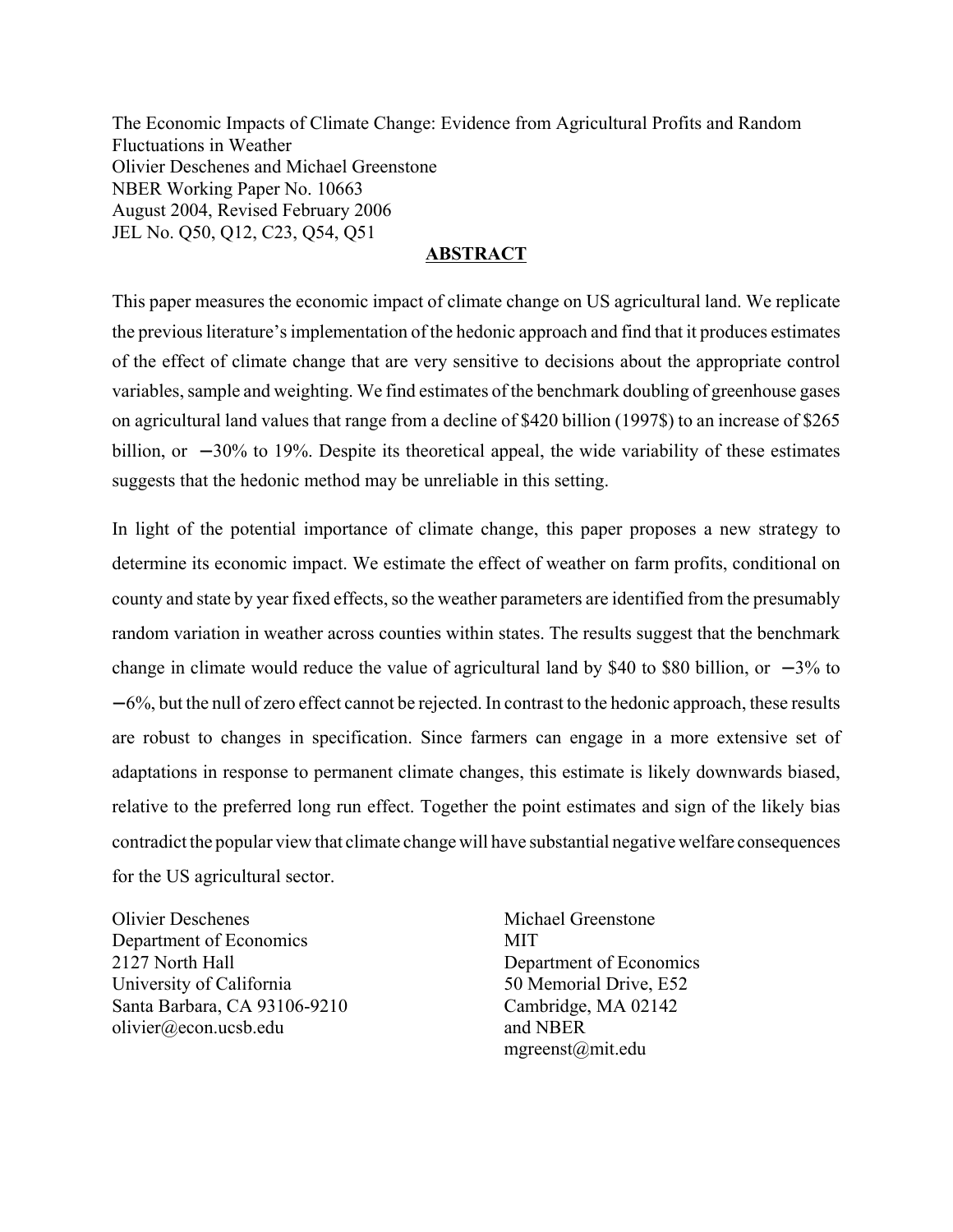#### **Introduction**

There is a growing consensus that emissions of greenhouse gases due to human activity will lead to higher temperatures and increased precipitation. It is thought that these changes in climate will impact economic well being. Since temperature and precipitation are direct inputs in agricultural production, many believe that the largest effects will be in this sector. Previous research on climate change is inconclusive about the sign and magnitude of its effect on the value of US agricultural land (see, for example, Adams 1989; Mendelsohn, Nordhaus, and Shaw 1994 and 1999; Kelly, Kolstad, and Mitchell 2005; Schlenker, Hanemann, and Fisher 2005a, b).

Most prior research employs either the production function or hedonic approach to estimate the effect of climate change.<sup>[1](#page-2-0)</sup> Due to its experimental design, the production function approach provides estimates of the effect of weather on the yields of specific crops that are purged of bias due to determinants of agricultural output that are beyond farmers' control (e.g., soil quality). Its disadvantage is that these experimental estimates do not account for the full range of compensatory responses to changes in weather made by profit maximizing farmers. For example in response to a change in climate, farmers may alter their use of fertilizers, change their mix of crops, or even decide to use their farmland for another activity (e.g., a housing complex). Since farmer adaptations are completely constrained in the production function approach, it is likely to produce estimates of climate change that are biased downwards.

The hedonic approach attempts to measure directly the effect of climate on land values. Its clear advantage is that if land markets are operating properly, prices will reflect the present discounted value of land rents into the infinite future. In principle, this approach accounts for the full range of farmer adaptations. The limitation is that the validity of this approach requires consistent estimation of the effect of climate on land values. Since at least the classic Hoch (1958 and 1962) and Mundlak (1961) papers, it has been recognized that unmeasured characteristics (e.g., soil quality) are an important determinant of output and land values in agricultural settings.<sup>[2](#page-2-1)</sup> Consequently, the hedonic approach may confound climate with other factors and the sign and magnitude of the resulting omitted variables bias is unknown.

In light of the importance of the question, this paper proposes a new strategy to estimate the impact of climate change on the agricultural sector. The idea is to exploit the presumably random yearto-year variation in temperature and precipitation to estimate their effect on agricultural profits to assess

l

<span id="page-2-0"></span><sup>&</sup>lt;sup>1</sup> Throughout "weather" refers to the state of the atmosphere at a given time and place, with respect to variables such as temperature and precipitation. "Climate" or "climate normals" refers to a location's weather averaged over long periods of time.<br><sup>2</sup> Mundlak focused on heterogeneity in the skills of farmers, however he recognized that there are numerous other

<span id="page-2-1"></span>sources of farm-specific effects. In Mundlak (2001), he writes, "Other sources of farm-specific effects are differences in land quality, micro-climate, and so on" (p. 9).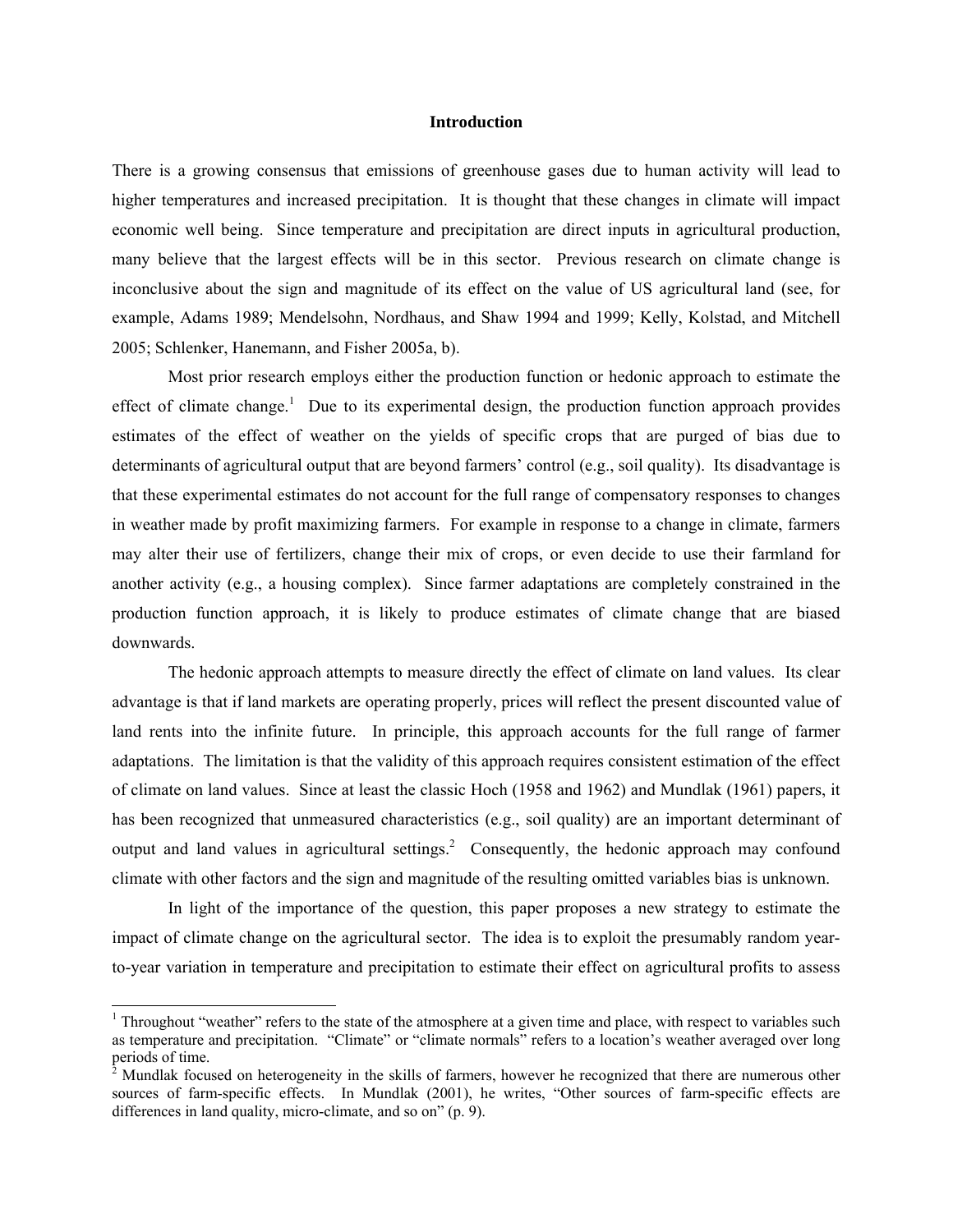whether on average US farm profits are higher or lower in warmer and wetter years. We then multiply the estimated impacts of temperature and precipitation on agricultural profits by the predicted change in climate to infer the economic impact.

Specifically, we use a county-level panel data file constructed from the Censuses of Agriculture to estimate the effect of weather on agricultural profits, conditional on county and state by year fixed effects. Thus, the weather parameters are identified from the county-specific deviations in weather about the county averages after adjustment for shocks common to all counties in a state. Put another way, our estimates are identified from comparisons of counties within the same state that had positive weather shocks with ones that had negative weather shocks, after accounting for their average weather realization.

This variation is presumed to be orthogonal to unobserved determinants of agricultural profits, so it offers a possible solution to the omitted variables bias problems that appear to plague the hedonic approach. The primary limitation of the approach is that farmers cannot implement the full range of adaptations in response to a single year's weather realization. Consequently, its estimates of the impact of climate change may be biased downwards.

Using long-run climate change predictions from the Hadley 2 Model, the preferred estimates indicate that climate change will lead to a \$1.1 billion (2002\$) or 3.4% increase in annual agricultural sector profits. The 95% confidence interval ranges from -\$1.8 billion to \$4.0 billion so large negative or positive effects are unlikely. The basic finding of an economically and statistically small effect is robust to a wide variety of specification checks including adjustment for the rich set of available controls, modeling temperature and precipitation flexibly, estimating separate regression equations for each state, and implementing a procedure that minimizes the influence of outliers. Additionally, the analysis indicates that the predicted increases in temperature and precipitation will have virtually no effect on yields among the most important crops (i.e., corn for grain, soybeans, and wheat). These crop yield findings suggest that the small effect on profits is not due to short-run price increases.

Although the overall effect is small, there is considerable heterogeneity across the country. The most striking finding is that California will be substantially harmed by climate change. Its predicted loss in agricultural profits is \$2.4 billion and this is nearly 50% of current annual profits in California. Colorado (-\$610 million) and Oklahoma (-\$580 million) are also predicted to have big losses, while the two biggest winners are Pennsylvania (\$570 million) and South Dakota (\$540 million). It is important to note that these state-level estimates are demanding of the data and therefore less precise than is optimal.

The paper also re-examines the hedonic approach that is predominant in the previous literature. There are two important findings. First, the observable determinants of land prices are poorly balanced across quartiles of the long run temperature and precipitation averages. This means that functional form assumptions are important in this approach. Further, it may suggest that unobserved variables are likely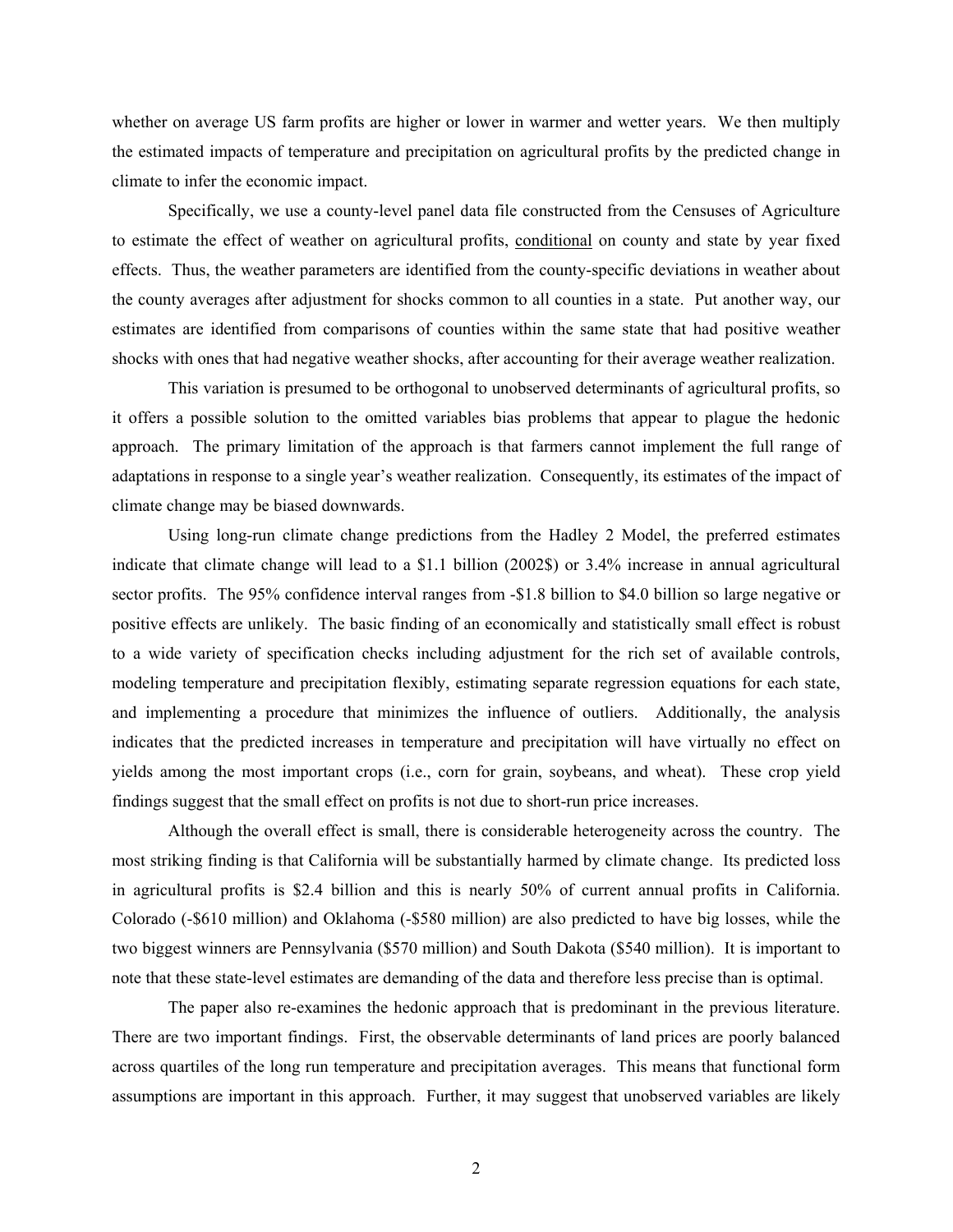to covary with climate.

Second, we implement the hedonic approach using all the available data on agricultural land values. We find that estimates of the effect of the benchmark doubling of greenhouse gasses on the value of agricultural land range from -\$200 billion (1997\$) to \$320 billion (or -24% to 39%), which is an even wider range than has been noted in the previous literature. This variation in predicted impacts results from seemingly minor decisions about the appropriate control variables, sample, and weighting. Despite its theoretical appeal, we conclude that the hedonic method may be unreliable in this setting.<sup>3</sup>

The analysis is conducted with the most detailed and comprehensive data available on agricultural production, soil quality, climate, and weather. The agricultural land values, profits and production data is derived from the 1978, 1982, 1987, 1992, 1997, and 2002 Censuses of Agriculture. The soil quality data comes from the National Resource Inventory data files from the same years. The climate and weather data are derived from the Parameter-elevation Regressions on Independent Slopes Model (PRISM). This model generates estimates of precipitation and temperature at small geographic scales, based on observations from the more than 8,000 weather stations in the National Climatic Data Center's (NCDC) Summary of the Month Cooperative Files during the 1970-2000 period. The PRISM data are used by NASA, the Weather Channel, and almost all other professional weather services. We also use daily measurements of temperature from the Summary of the Day Data Files of the NCDC. The predicted changes in state-level climates come from the Hadley Centre's  $2<sup>nd</sup>$  Climate Model

The paper proceeds as follows. Section I motivates our approach and discusses why it may be an appealing alternative to the hedonic and production function approaches. Section II describes the data sources and provides some summary statistics. Section III presents the econometric approach and Section IV describes the results. Section V assesses the magnitude of our estimates of the effect of climate change and discusses a number of important caveats to the analysis. Section VI concludes the paper.

## **I. Motivation and Conceptual Framework**

This paper attempts to develop a reliable estimate of the consequences of global climate change in the US agricultural sector. Most previous research on this topic employs either the production function or hedonic approach to estimate the effect of climate change. Here, we discuss these methods' strengths and weaknesses and motivate our alternative approach.

### <span id="page-4-0"></span>*A. Production Function and Hedonic Approaches to Valuing Climate Change*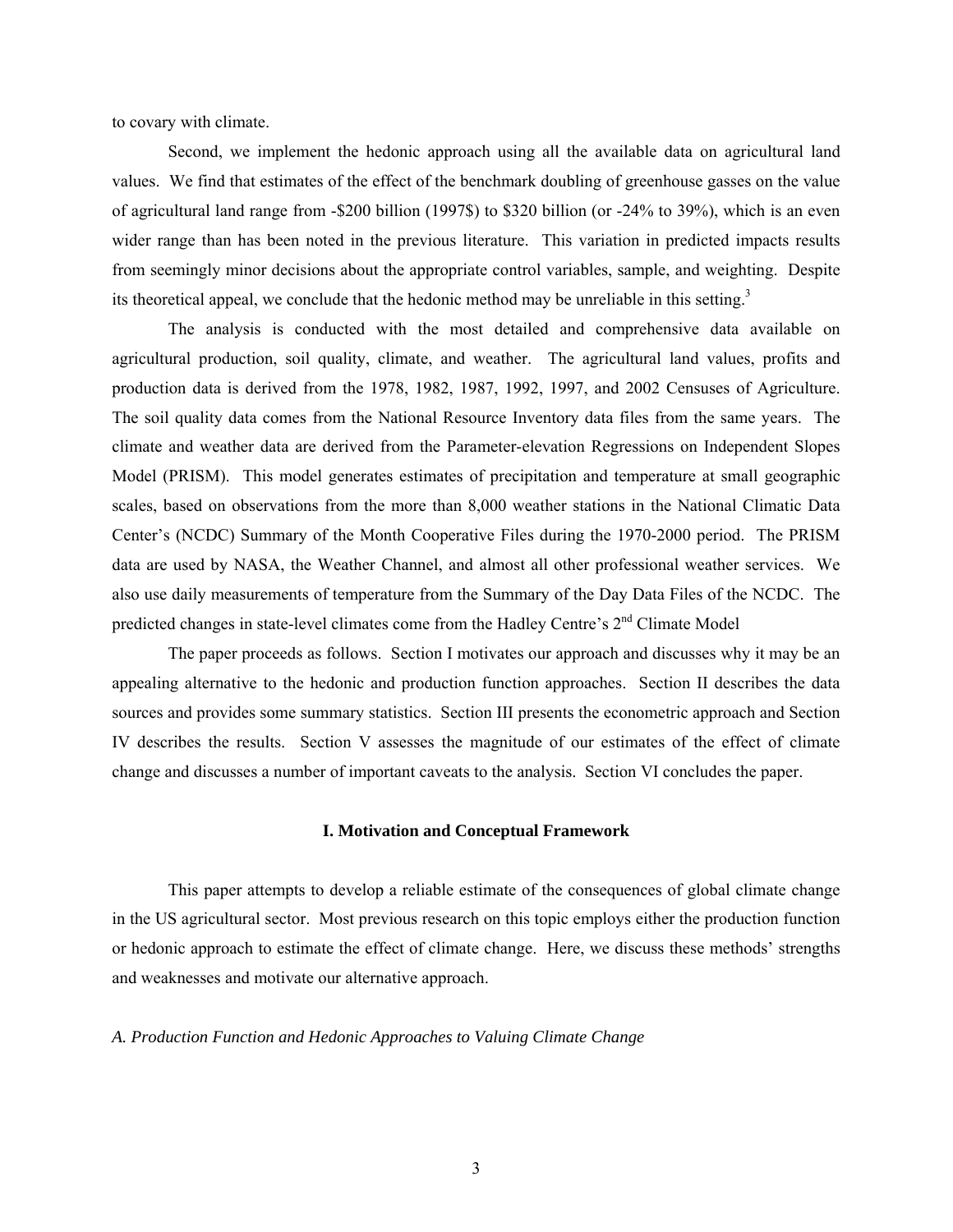The production function approach relies on experimental evidence of the effect of temperature and precipitation on agricultural yields. The appealing feature of the experimental design is that it provides estimates of the effect of weather on the yields of specific crops that are purged of bias due to determinants of agricultural output that are beyond farmers' control (e.g., soil quality). Consequently, it is straightforward to use the results of these experiments to estimate the impacts of a given change in temperature or precipitation.

Its disadvantage is that the experimental estimates are obtained in a laboratory setting and do not account for profit maximizing farmers' compensatory responses to changes in climate. As an illustration, consider a permanent and unexpected decline in precipitation. In the short run, farmers may respond by increasing the flow of irrigated water or altering fertilizer usage to mitigate the loss in rainfall. In the medium run, farmers can choose to plant different crops that require less precipitation. And in the long run, farmers can convert their land into housing developments, golf courses, or some other purpose. Since even short run farmer adaptations are not allowed in the production function approach, it produces estimates of climate change that are downward biased. For this reason, it is sometimes referred to as the "dumb-farmer scenario."

In an influential paper, Mendelsohn, Nordhaus, and Shaw (MNS) proposed the hedonic approach as a solution to the production function's shortcomings (MNS 1994). The hedonic method aims to measure the impact of climate change by directly estimating the effect of temperature and precipitation on the value of agricultural land. Its appeal is that if land markets are operating properly, prices will reflect the present discounted value of land rents into the infinite future. MNS write the following about the hedonic approach:

*Instead of studying yields of specific crops, we examine how climate in different places affects the net rent or value of farmland. By directly measuring farm prices or revenues, we account for the direct impacts of climate on yields of different crops as well as the indirect substitution of different inputs, introduction of different activities, and other potential adaptations to different climates* (p. 755, 1994).

Thus the hedonic approach promises an estimate of the effect of climate change that accounts for the compensatory behavior that undermines the production function approach.

To successfully implement the hedonic approach, it is necessary to obtain consistent estimates of the independent influence of climate on land values and this requires that all unobserved determinants of land values are orthogonal to climate.<sup>[4](#page-5-0)</sup> We demonstrate below that temperature and precipitation normals

 <sup>3</sup> <sup>3</sup> This finding is consistent with recent research indicating that cross-sectional hedonic equations are misspecified in a variety of contexts (Black 1999; Black and Kneisner 2003; Chay and Greenstone 2005; Greenstone and Gallagher 2005).<br><sup>4</sup> In Rosen's (1974) classical derivation of the hedonic model, the estimates of the effect of climate on land prices

<span id="page-5-0"></span>can only be used to value marginal changes in climate. It is necessary to estimate technology parameters to value non-marginal changes. Rosen suggests doing this in a second step. Ekeland, Heckman, and Nesheim (2004) outline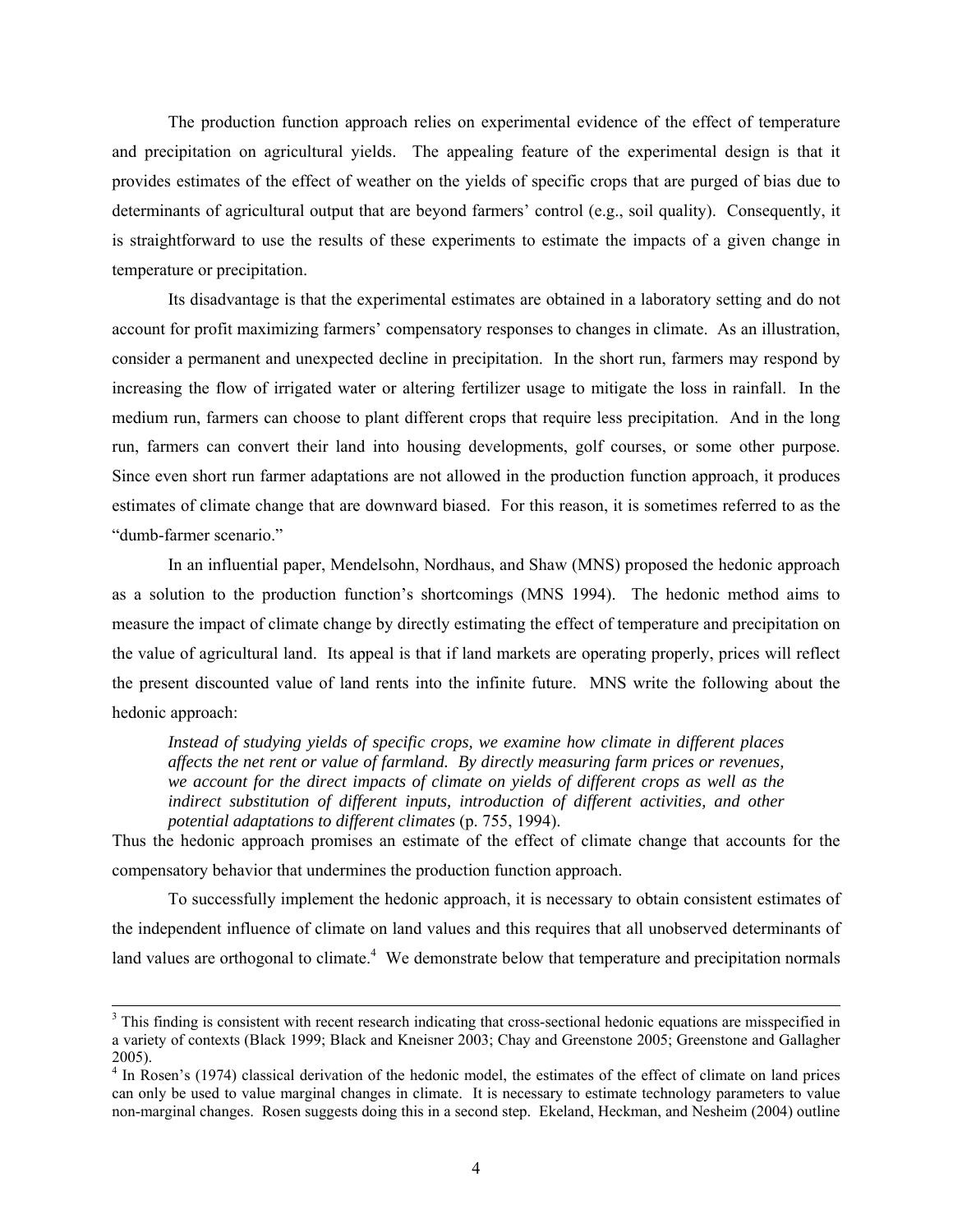covary with soil characteristics, population density, per capita income, and latitude. Moreover, Schlenker, Hanemann, and Fisher (SHF) show that the availability of irrigated water also covaries with climate (SHF 2005a). This means that functional form assumptions are important in the hedonic approach and may imply that unobserved variables are likely to covary with climate. Further, recent research has found that cross-sectional hedonic equations appear to be plagued by omitted variables bias in a variety of settings (Black 1999; Black and Kneisner 2003; Chay and Greenstone 2005; Greenstone and Gallagher 2005).<sup>5</sup> Overall, it may be reasonable to assume that the cross-sectional hedonic approach confounds the effect of climate with other factors (e.g., soil quality).

This discussion highlights that for different reasons the production function and hedonic approaches are likely to produce biased estimates of the economic impact of climate change. It is impossible to know the magnitude of the biases associated with either approach and in the hedonic case even the sign is unknown.

### *B.A New Approach to Valuing Climate Change*

 $\overline{a}$ 

In this paper we propose an alternative strategy to estimate the effects of climate change. We use a county-level panel data file constructed from the Censuses of Agriculture to estimate the effect of weather on agricultural profits, conditional on county and state by year fixed effects. Thus, the weather parameters are identified from the county-specific deviations in weather about the county averages after adjustment for shocks common to all counties in a state. This variation is presumed to be orthogonal to unobserved determinants of agricultural profits, so it offers a possible solution to the omitted variables bias problems that appear to plague the hedonic approach.

This approach differs from the hedonic one in a few key ways. First, under an additive separability assumption, its estimated parameters are purged of the influence of all unobserved time invariant factors. Second, it is not feasible to use land values as the dependent variable once the county fixed effects are included. This is because land values reflect long run averages of weather, not annual deviations from these averages, and there is no time variation in such variables.

Third, although the dependent variable is not land values, our approach can be used to approximate the effect of climate change on agricultural land values. Specifically, we estimate how farm profits are affected by increases in temperature and precipitation. We then multiply these estimates by the predicted changes in climate to infer the impact on profits. Since the value of land is equal to the present discounted stream of rental rates, it is straightforward to calculate the change in land values when we

a method to recover these parameters in a single step. MNS implicitly assume that the predicted changes in temperature and precipitation under the benchmark global warming scenario are marginal.

<span id="page-6-0"></span><sup>&</sup>lt;sup>5</sup> For example, the regression-adjusted associations between wages and many job amenities and housing prices and air pollution are weak and often have a counterintuitive sign (Black and Kneisner 2003; Chay and Greenstone 2005).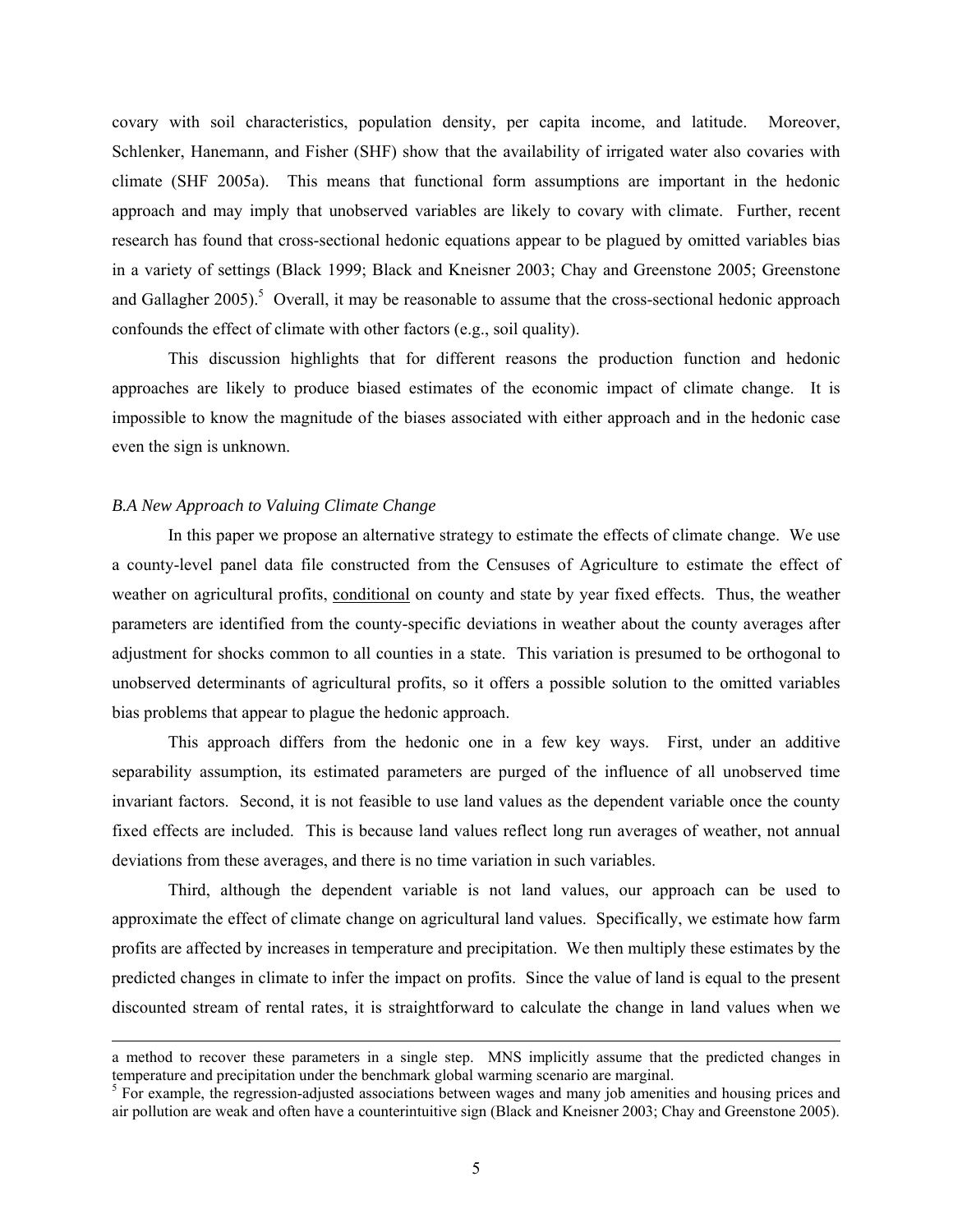assume the predicted change in profits is permanent and make an assumption about the discount rate.

### *C. The Economics of Using Annual Variation in Weather to Infer the Impacts of Climate Change*

There are two economic issues that could undermine the validity of using the relationship between short run variation in weather and farm profits to infer the effects of climate change. The first issue is that short run variation in weather may lead to temporary changes in prices that obscure the true long-run impact of climate change. To see this, consider the following simplified expression for the profits of a representative farmer that is producing a given crop (and is unable to switch crops in response to short run variation in weather):

### (1)  $\pi = p(q(w)) q(w) - c(q(w)),$

where p, q, and c, denote prices, quantities, and costs, respectively. Prices and total costs are a function of quantities. Importantly, quantities are a function of weather, w, because precipitation and temperature directly affect yields.

Since climate change is a permanent phenomenon, we would like to isolate the long run change in profits. Consider how the representative producer's profits respond to a change in weather:

# (2)  $\partial \pi / \partial w = (\partial p / \partial q) (\partial q / \partial w) q + (p - \partial c / \partial q) (\partial q / \partial w).$

The first term is the change in prices due to the weather shock (through weather's effect on quantities) multiplied by the initial level of quantities. When the change in weather affects output, the first term is likely to differ in the short and long runs. Consider a weather shock that reduces output (e.g., (i.e., ∂q / ∂w < 0). In the short run supply is likely to be inelastic due to the lag between planting and harvests, so  $(\partial p / \partial q)_{\text{Short Run}} < 0$ . This increase in prices helps to mitigate the representative farmer's losses due to the lower production. However, the supply of agricultural goods is more elastic in the long run as other farmers (or even new farmers) will respond to the price change by increasing output. Consequently, it is sensible to assume that  $(\partial p / \partial q)_{\text{Long Run}} > (\partial p / \partial q)_{\text{Short Run}}$  and is perhaps even equal to zero. The result is that the first term may be positive in the short run but small, or zero in the long run.

The second term in equation (2) is the difference between price and marginal cost multiplied by the change in quantities due to the change in weather. This term measures the change in profits due to the weather-induced change in quantities. It is the long run effect of climate change on agricultural profits (holding constant crop choice), and this is the term that we would like to isolate.

Although our empirical approach relies on short run variation in weather, there are several reasons that it may be reasonable to assume that our estimates are largely purged of the influence of price changes (i.e., the first term in equation (2)). Most importantly, our preferred empirical estimates indicate that the predicted changes in climate will have a statistically and economically small effect on crop yields (i.e., quantities) of the most important crops. This finding undermines much of the basis for concerns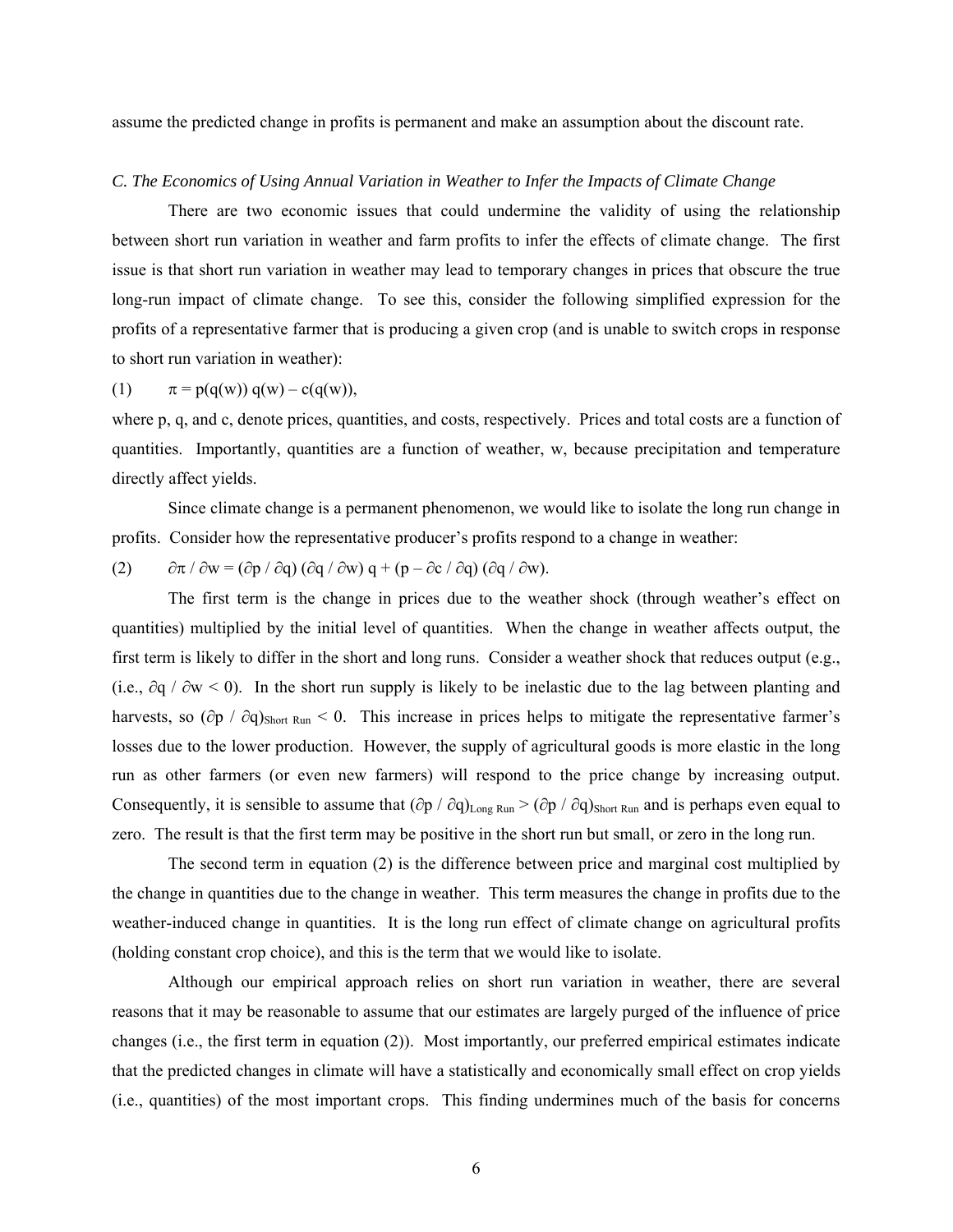about short run price changes. Further the preferred econometric model includes a full set of state by year interactions, so it non-parametrically adjusts for all factors that are common across counties within a state by year, such as crop price levels.<sup>[6](#page-8-0)</sup> Thus, the estimates will not be influenced by changes in state-level agricultural prices. Interestingly, the qualitative results are similar whether we control for year or state by yearfixed effects.<sup>7</sup>

The second potential threat to the validity of our approach is that farmers cannot undertake the full range of adaptations in response to a singe year's weather realization. Specifically, permanent climate change might cause them to alter the activities they conduct on their land. For example, they might switch crops because profits would be higher with an alternative crop.

Figure 1 illustrates this issue. Profits per acre are on the y-axis and temperature is on the x-axis. For simplicity, we assume that the influence of precipitation and all other exogenous determinants (e.g., soil quality) of profits per acre have been successfully controlled or adjusted for. The Crop 1 and Crop 2 Profit Functions reveal the relationship between profits per acre and temperature when these crops are chosen. It is evident that crop-specific profits vary with temperatures. Further, the profit maximizing crop varies with temperature. For example, Crop 1 maximizes profits between  $T_1$  and  $T_2$ , Crops 1 and 2 produce identical profits at  $T_2$  where the profit functions cross (i.e., point B), and Crop 2 is optimal at temperatures between  $T_2$  and  $T_3$ .

The hedonic equilibrium is denoted as the broken line and it represents the equilibrium relationship between temperature and profits. In the long run when farmers can freely switch crops, they will choose to operate along the hedonic equilibrium because it reveals the crop choices that maximize their profits. It is formed by the regions of each crop's profit function where that crop produces the highest profits over all potential uses of that land.

Consider a permanent increase in temperature from  $T_1$  to  $T_3$ . If farmers are able to switch production from crop 1 to crop 2, then their profits can be read off the y-axis at point C. However, farmers that are unable to switch crops will earn profits associated with point C'. Thus, the long-run change in profits is  $C - A$ , but, in the short run, the difference is  $C' - A$ , which is a downward biased estimate of the long-run effect. It is noteworthy that if the new temperature is  $>= T_1$  and  $<= T_2$ , then the

<span id="page-8-0"></span> <sup>6</sup> <sup>6</sup> If production in individual counties affects the overall price level, which would be the case if a few counties determine crop prices, or there are segmented local (i.e., geographic units smaller than states) markets for agricultural outputs, then this identification strategy will not be able to hold prices constant. We suspect that this is unlikely, because production of the most important crops is spread out across the country and not concentrated in a small number of counties. For example, McLean County, Illinois and Whitman County, Washington are the largest producers of corn and wheat, respectively, but they only account for 0.58% and 1.39% of total production of these

<span id="page-8-1"></span>crops in the US.  $\frac{7}{1}$  We explored whether it was possible to directly control for local prices. The USDA maintains data files on crop prices at the state-level, but unfortunately these data files frequently have missing values and limited geographic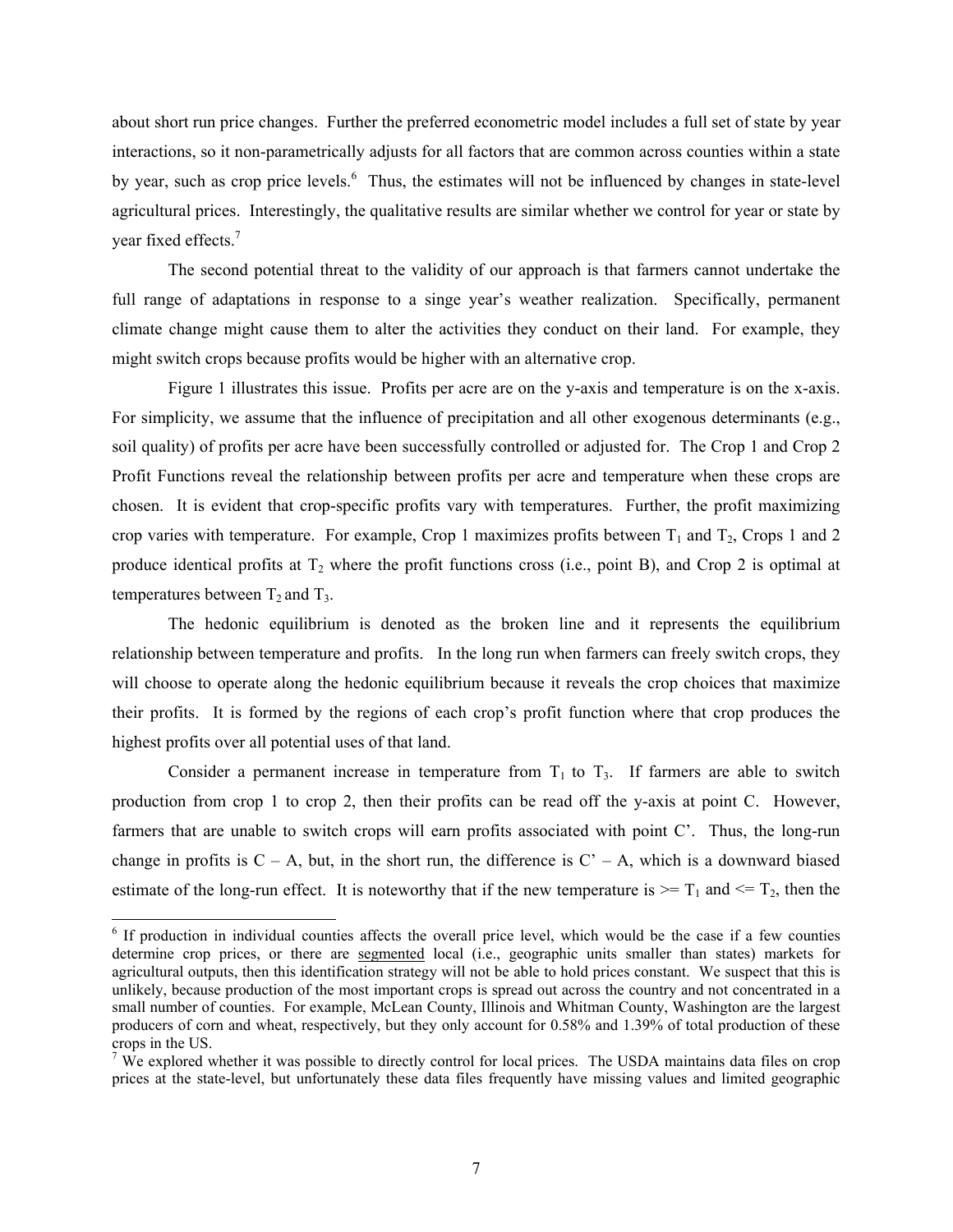farmer's short-run and long-run profits are equal because the hedonic equilibrium and the crop 1 profit function are identical.

This paper's empirical strategy relies on year-to-year variation in weather and thus it is unlikely that farmers are able to switch crops (or replace farms with golf courses) upon a year's weather realization. The import for the subsequent analysis is that our estimates of the impact of climate change may be downward biased relative to the preferred long-run effect that allows for all economic substitutions. If the degree of climate change is "small," however, our estimates are equal to the preferred long-run effect. One final note is that in response to year-to-year fluctuations, farmers are able to adjust their mix of inputs (e.g., fertilizer and irrigated water usage), so the subsequent estimates are preferable to production function estimates that don't allow for any adaptation.

#### **II. Data Sources and Summary Statistics**

To implement the analysis, we collected the most detailed and comprehensive data available on agricultural production, temperature, precipitation, and soil quality. This section describes these data and reports some summary statistics.

### *A. Data Sources*

 $\overline{a}$ 

*Agricultural Production*. The data on agricultural production come from the 1978, 1982, 1987, 1992, 1997, and 2002 Censuses of Agriculture. The Census has been conducted roughly every 5 years since 1925. The operators of all farms and ranches from which \$1,000 or more of agricultural products are produced and sold, or normally would have been sold, during the census year, are required to respond to the census forms. For confidentiality reasons, counties are the finest geographic unit of observation in these data.

In much of the subsequent regression analysis, county-level agricultural profits per acre of farmland is the dependent variable. This numerator of this variable is constructed as the difference between the market value of agricultural products sold and total production expenses across all farms in a county. The production expense information was not collected in 1978 or 1982, so the 1987, 1992, 1997, and 2002 data are the basis for the analysis. The denominator includes acres devoted to crops, pasture, and grazing.

The revenues component measures the gross market value before taxes of all agricultural products sold or removed from the farm, regardless of who received the payment. Importantly, it does not

coverage. Moreover, the state by year fixed effects provide a more flexible way to control for state-level variation in price, because they control for all unobserved factors that vary at the state by year level.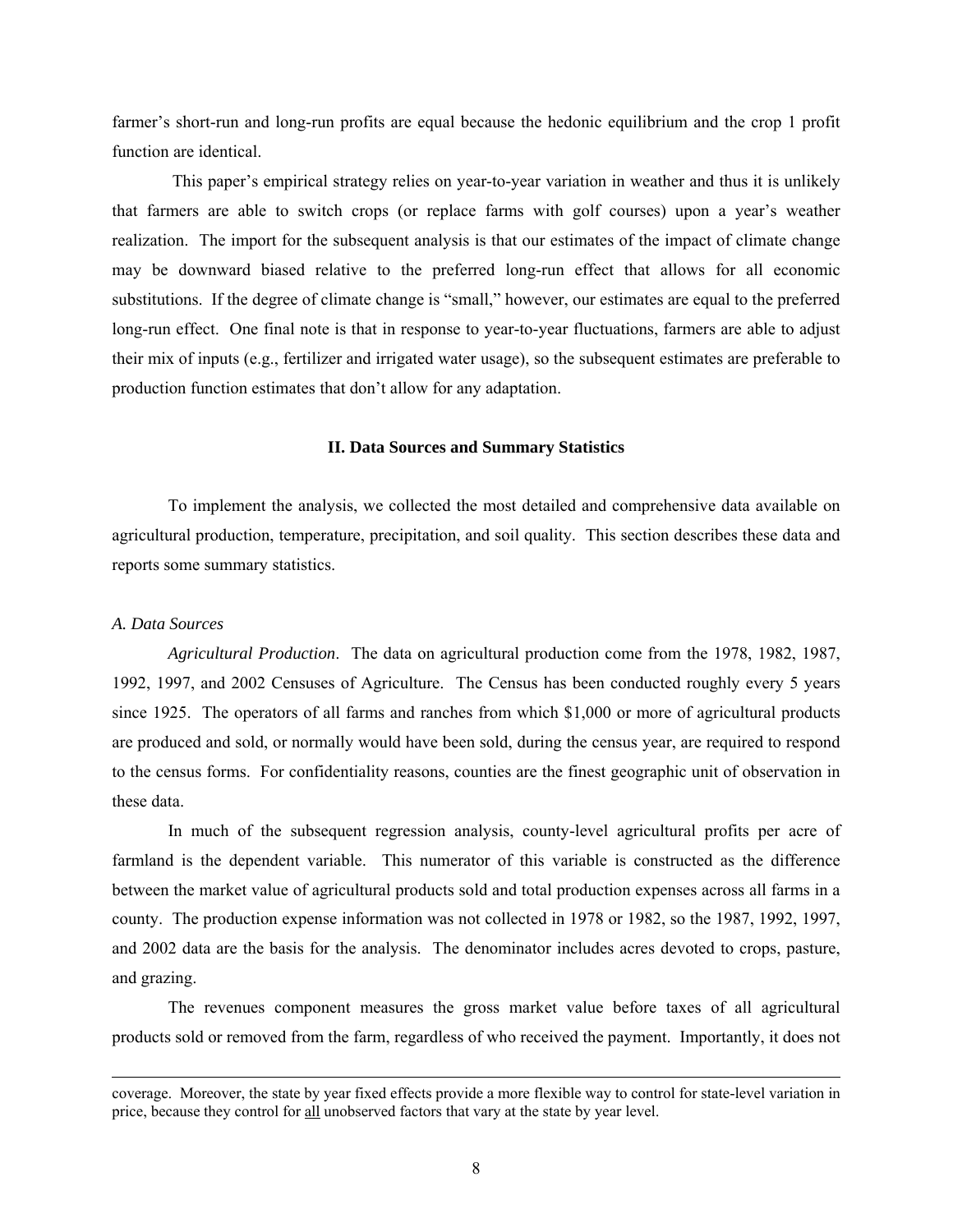include income from participation in federal farm programs<sup>[8](#page-10-0)</sup>, labor earnings off the farm (e.g., income from harvesting a different field), or nonfarm sources. Thus, it is a measure of the revenue produced with the land.

Total production expenses are the measure of costs. It includes expenditures by landowners, contractors, and partners in the operation of the farm business. Importantly, it covers all variable costs (e.g., seeds, labor, and agricultural chemicals/fertilizers). It also includes measures of interest paid on debts and the amount spent on repair and maintenance of buildings, motor vehicles, and farm equipment used for farm business. Its chief limitation is that it does not account for the rental rate of the portion of the capital stock that is not secured by a loan so it is only a partial measure of farms' cost of capital. Just as with the revenue variable, the measure of expenses is limited to those that are incurred in the operation of the farm so, for example, any expenses associated with contract work for other farms is excluded.<sup>[9](#page-10-1)</sup>

We utilize the variable on the value of land and buildings as the dependent variable in our replication of the hedonic approach. This variable is available in all six Censuses. Finally, we use the Census data to examine the relationship between the three most important crops (i.e., corn for grain, soybean, and wheat for grain) yields and annual weather fluctuations. Crop yields are measured as total bushels of production per acres planted.

*Soil Quality Data*. No study of agricultural land values would be complete without data on soil quality and we rely on the National Resource Inventory (NRI) for our measures of these variables. The NRI is a massive survey of soil samples and land characteristics from roughly 800,000 sites that is conducted in Census years. We follow the convention in the literature and use the measures of susceptibility to floods, soil erosion (K-Factor), slope length, sand content, clay content, irrigation, and permeability as determinants of land prices and agricultural profits. We create county-level measures by taking weighted averages from the sites that are used for agriculture, where the weight is the amount of land the sample represents in the county. Since the composition of the land devoted to agriculture varies within counties across Censuses, we use these variables as covariates. Although these data provide a rich portrait of soil quality, we suspect that they are not comprehensive. It is this possibility of omitted measures of soil quality and other determinants of profits that motivate our approach.

*Climate and Weather Data*. The climate data are derived from the Parameter-elevation

<span id="page-10-0"></span> <sup>8</sup> <sup>8</sup> An exception is that it includes receipts from placing commodities in the Commodity Credit Corporation (CCC) loan program. These receipts differ from other federal payments because farmers receive them in exchange for products.<br><sup>9</sup> The Censuses contain separate variables for subcategories of revenue (e.g., revenues due to crops and dairy sales),

<span id="page-10-1"></span>but expenditures are not reported separately for these different types of operations. Consequently, we cannot provide separate measures of profits by these categories and instead focus on total agriculture profits.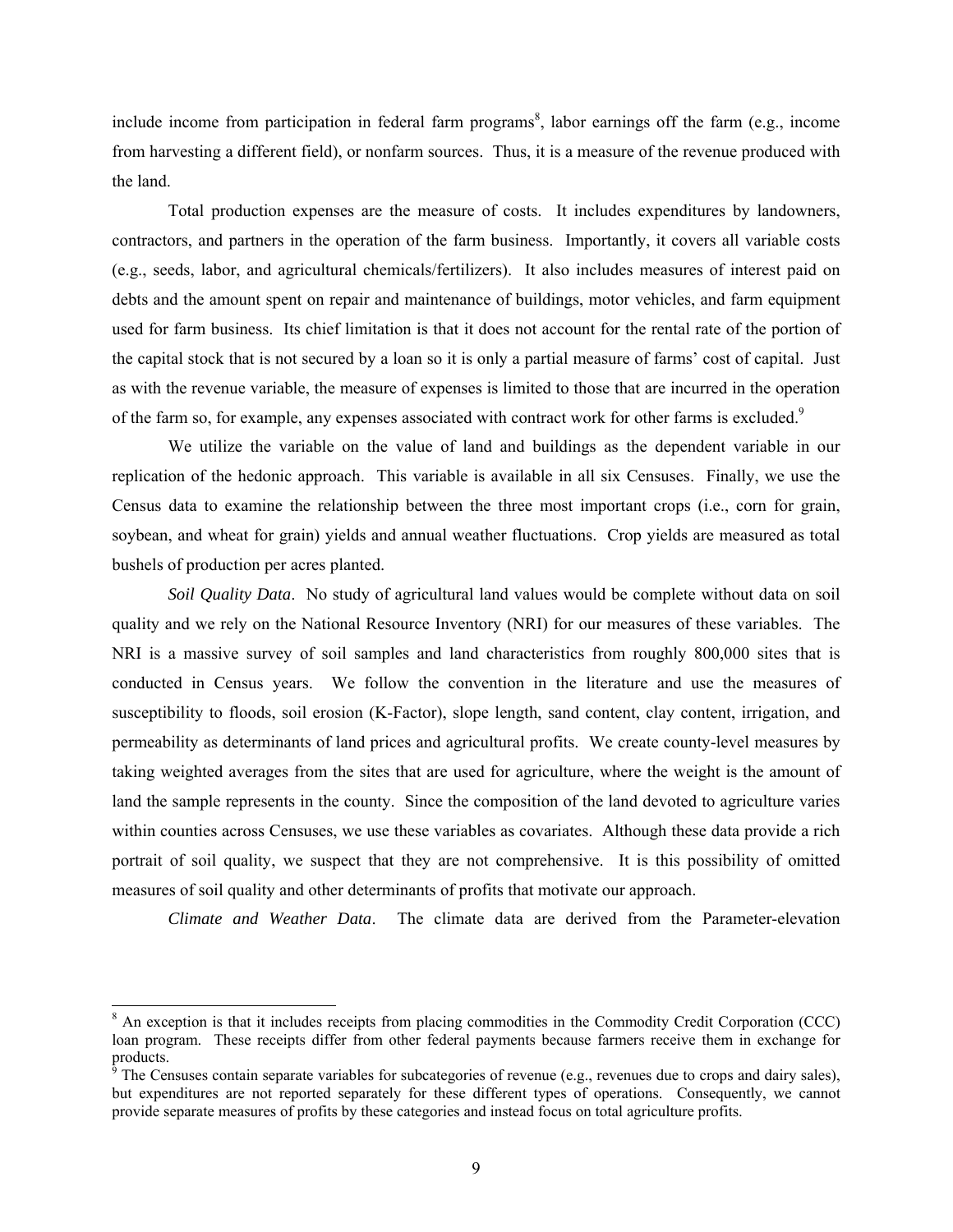Regressions on Independent Slopes Model (PRISM).<sup>10</sup> This model generates estimates of precipitation and temperature at 4 x 4 kilometers grid cells for the entire US. The data that are used to derive these estimates are from the more than 20,000 weather stations in the National Climatic Data Center's Summary of the Month Cooperative Files. The PRISM model is used by NASA, the Weather Channel, and almost all other professional weather services. It is regarded as one of the most reliable interpolation procedures for climatic data on a small scale.

This model and data are used to develop month by year measures of precipitation and temperature for the agricultural land in each county for the  $1970 - 2000$  period. This was accomplished by overlaying a map of land uses on the PRISM predictions for each grid cell and then by taking the simple average across all agricultural land grid cells.<sup>11</sup> To replicate the previous literature's application of the hedonic approach, we calculated the climate normals as the simple average of each county's annual monthly temperature and precipitation estimates between 1970 and two years before the relevant Census year. Furthermore, we follow the convention in the literature and include the January, April, July, and October estimates in our specifications so there is a single measure of weather from each season.

Although the monthly averages may be appropriate for a hedonic analysis of property values, there are better methods for modeling the effect of weather on annual agricultural profits. Agronomists have shown that plant growth depends on the cumulative exposure to heat and precipitation during the growing season. The standard agronomic approach for modeling temperature is to convert daily temperatures into degree days, which represent heating units (Hodges 1991; Grierson 2002). The effect of heat accumulation is nonlinear as temperature must be above a threshold for plants to absorb heat and below a ceiling, as plants cannot absorb extra heat when temperature is too high. Additionally, temperatures above some point become harmful. These thresholds or bases vary across crops, but we join SHF (2005b) and follow Ritchie and NeSmith's (1991) suggested characterization for the entire agricultural sector and use a base of 46.4° Fahrenheit (F) and a ceiling of 89.6° F (or 8° and 32° C). Ritchie and NeSmith also discuss the possibility of a temperature threshold at 93.2° F (34° C), beyond which increases in temperature are harmful. However, we ignore this possibility since there is not enough support in our data to identify its effect. $12$ 

We use daily-level data on temperatures and calculate growing season degree days between April  $1<sup>st</sup>$  and September 30<sup>th</sup>, which covers the growing season for most crops, except winter wheat (U.S. Department of Agriculture, NASS 1997). The degree days variable is calculated so that a day with a

<span id="page-11-0"></span><sup>&</sup>lt;sup>10</sup> PRISM was developed by the Spatial Climate Analysis Service at Oregon State University for the National Oceanic and Atmospheric Administration. See  $\frac{http://www.ocs.orst.edu/prism/docs/przfact.html}{http://www.ocs.orst.edu/prism/docs/przfact.html}$  for further details.

<span id="page-11-2"></span>

<span id="page-11-1"></span><sup>&</sup>lt;sup>11</sup> We are indebted to Shawn Bucholtz at the USDA for generously generating this weather data.<br><sup>12</sup> Over our sample period, the average county in the United States faced 0.2 growing season degree days of such harmful temperature.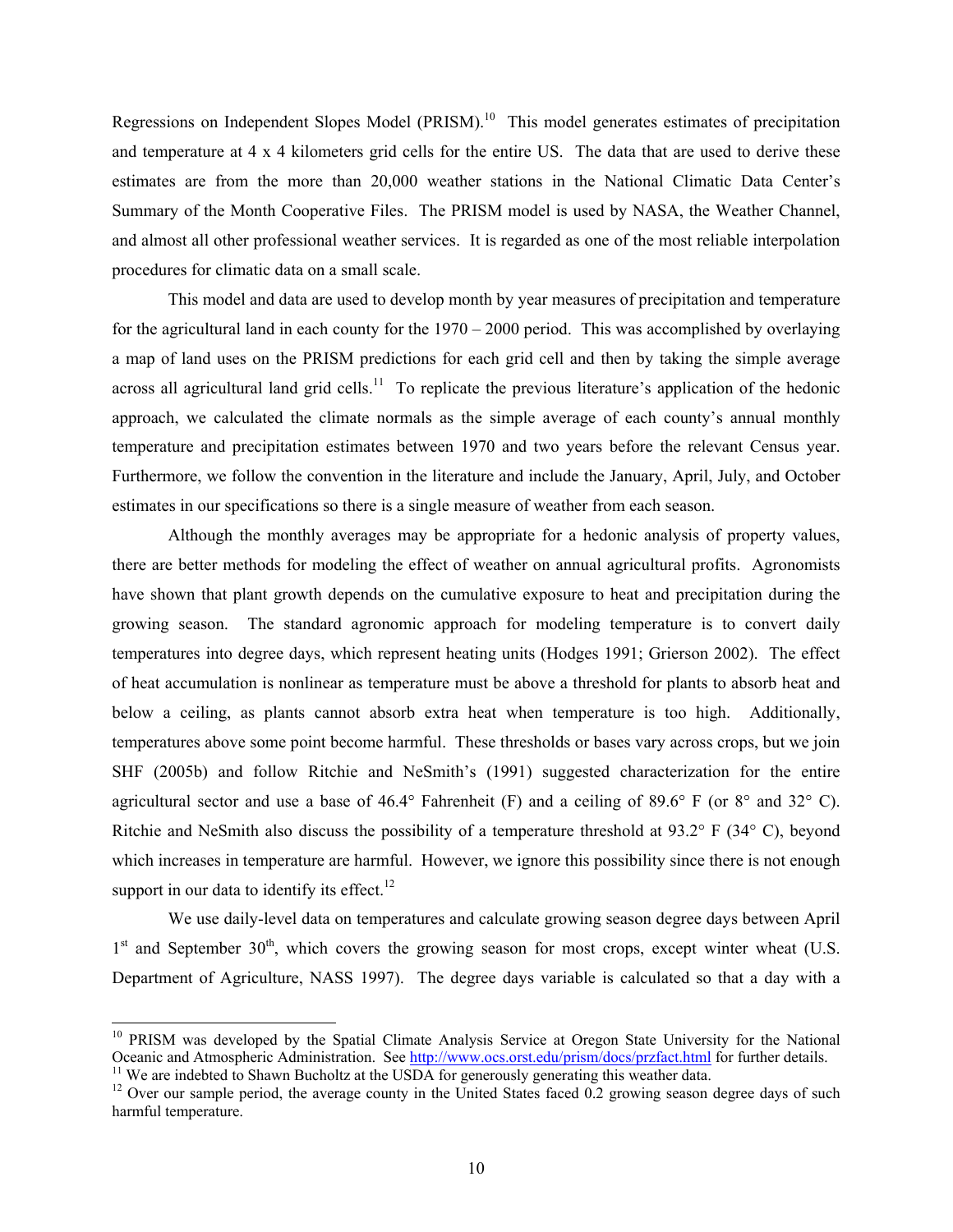mean temperature: below 46.4° F contributes 0 degree days; between 46.4° F and 89.6° F contributes the number of degrees F above 46.4 degree days; above 89.6° F contributes 43.2 degree days. The growing season degree day variable is then calculated by summing the daily measures over the entire growing season.

Unfortunately, the monthly PRISM data do not provide information on measures of actual growing season degree days. To measure these degree day variables, we used daily-level data on mean daily temperature from the approximately 8,000 operational weather stations located in the U.S. during our sample period. These data were obtained from the National Climatic Data Center "Cooperative Summary of the Day" Files. The construction of the sample used is described with more details in the appendix. Our use of daily data to calculate degree days is an important improvement over previous work that has estimated growing season degree days with monthly data and distributional assumptions (SHF  $2005b$ ).<sup>13</sup>

In the specifications that use the degree days measures of temperature, the measure of precipitation is total precipitation in the growing season. This measure is just the sum of precipitation across the growing season months in the relevant year calculated from the PRISM data.

*Climate Change Predictions*. We rely on two sets of predictions about climate change to develop our estimates of its effects on US agricultural land. The first predictions follow the convention in the literature and rely on the climate change scenario from the 1<sup>st</sup> IPCC report associated with a doubling of atmospheric concentrations of greenhouse gases by the end of the  $21<sup>st</sup>$  century. (IPCC 1990; NAS 1992) This model assumes a uniform (across months and regions of the US and their interaction) 5° F increase in temperature and 8% increase in precipitation. The convention in the previous literature is to use these predictions.[14](#page-12-1)

The second set of predictions is from the Hadley Centre's 2<sup>nd</sup> Coupled Ocean-Atmosphere General Circulation Model, which we refer to as Hadley 2 (T. C. Johns et al. 1997). This model of climate is comprised of several individually modeled components -- the atmosphere, the ocean, and sea ice -- which are equilibrated using a "spinup" process. This model was used in the  $2<sup>nd</sup>$  IPCC report (Houghton 1996). To obtain predicted impacts on temperature and precipitation, we assume a 1% per year compounded increase in both carbon dioxide and IS92A sulphate aerosols, which implies that greenhouse gas concentrations will increase to roughly 2.5 times their current levels by the end of the 21st century. These assumptions about emissions and resulting climate change predictions are standard assumptions and result in middle of the range predictions. The Hadley 2 model and this emission

<span id="page-12-0"></span> $13$  See Thom (1966) who outlines a method to recover degree days from monthly data by making a normality assumption.

<span id="page-12-1"></span> $14$  Mendelsohn, Nordhaus, and Shaw (1994 and 1999) and SHF (2005a) also calculate the effect of global climate change based on these estimated changes in temperature and precipitation.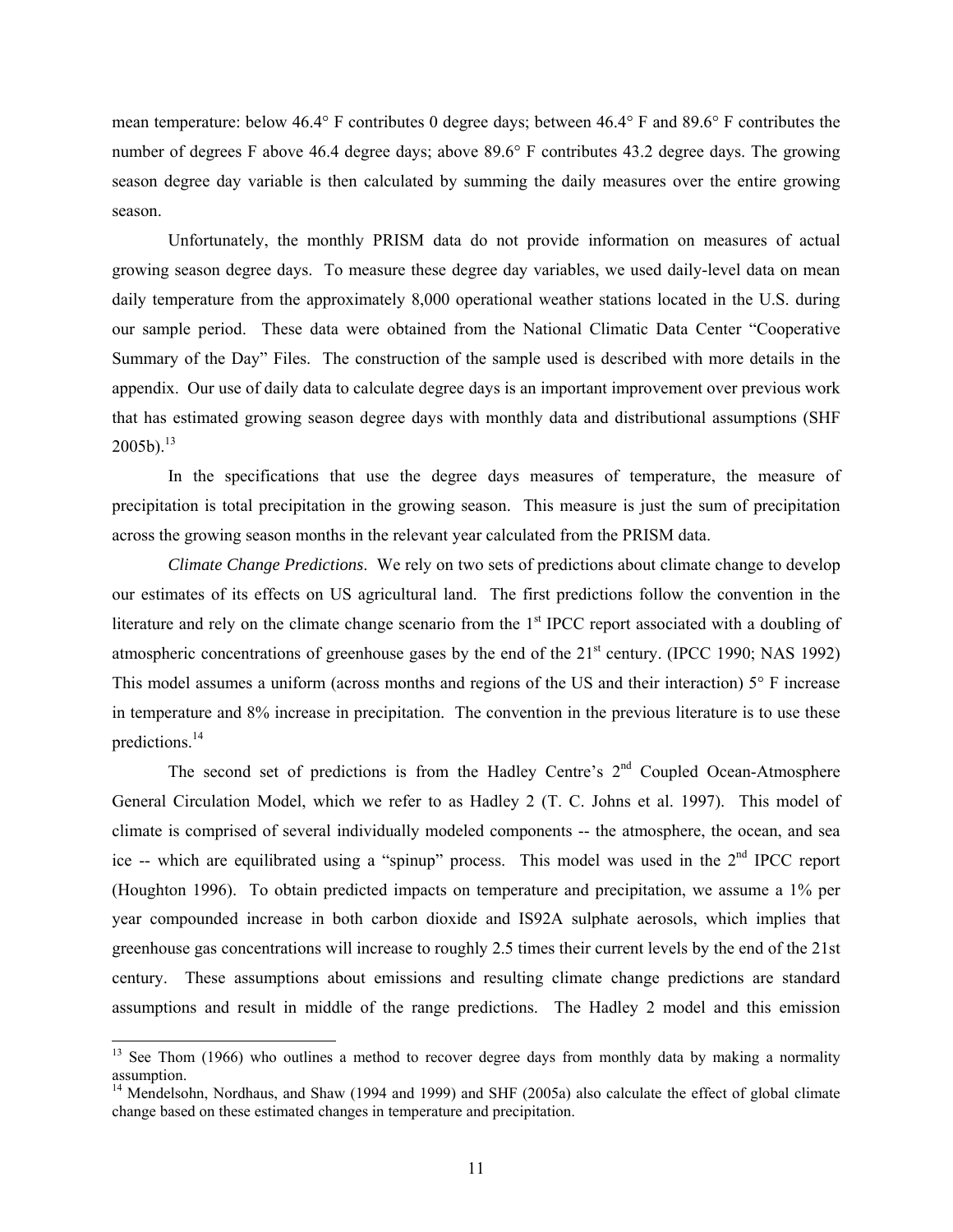scenario are used to obtain monthly state-level predictions for January 1994 through December 2099 (see the Data Appendix for further details).<sup>15</sup> We focus on the "medium term" and "long run" effects on climate, which are defined as the temperature and precipitation averages across the 2020-2049 and 2070- 2099 predictions, respectively.

#### *B. Summary Statistics*

*Agricultural Finances, Soil, and Weather Statistics*. Table 1 reports county-level summary statistics from the three data sources for 1978, 1982, 1987, 1992, 1997, and 2002. The sample is comprised of a balanced panel of  $2,268$  counties.<sup>16</sup> Over the period, the number of farms per county varied between 680 and 800. The total number of acres devoted to farming declined by roughly 7.5%. At the same time, the acreage devoted to cropland was roughly constant implying that the decline was due to reduced land for livestock, dairy, and poultry farming. The mean average value of land and buildings per acre in the Census years ranged between \$892 and \$1,370 (1997\$) in this period, with the peak and trough occurring in 1978 and 1992, respectively.<sup>17</sup>

The second panel details annual financial information about farms. We focus on 1987-2002, since complete data is only available for these four censuses. During this period the mean county-level sales of agricultural products ranged from \$72 to \$80 million. Although it is not reported here, the share of revenue from crop products increased from 43.7% to 47.9% in this period with the remainder coming from the sale of livestock and poultry. Farm production expenses grew from \$57 million to \$65 million. The mean county profits from farming operations were \$14.4 million, \$14.0 million, \$18.6 million, \$10.0 million or \$42, \$41, \$56 and \$30 per acre in 1987, 1992, 1997, and 2002 respectively. These profit figures do not include government payments, which are listed at the bottom of this panel. The subsequent analysis of profits also excludes government payments.

The third panel lists the means of the available measures of soil quality, which are key determinants of lands' productivity in agriculture. These variables are essentially unchanged across years since soil and land types at a given site are generally time-invariant. The small time-series variation in

<span id="page-13-0"></span><sup>&</sup>lt;sup>15</sup> The Hadley Centre has released a  $3<sup>rd</sup>$  climate model, which has some technical improvements over the  $2<sup>nd</sup>$  one. We do not use it for this paper's predictions, because it has not yet been run on a monthly time by subnational scale over the course of the entire  $21^{\text{st}}$  century. Thus, we would not be able to make the state-level predictions about climate that are possible with the  $2^{\text{nd}}$  model.

<span id="page-13-1"></span><sup>&</sup>lt;sup>16</sup> Observations from Alaska and Hawaii were excluded. We also dropped all observations from counties that had missing values for one or more years on any of the soil variables, acres of farmland, acres of irrigated farmland, per capita income, population density, and latitude at the county centroid. The sample restrictions were imposed to provide a balanced panel of counties from 1978-2002 for the subsequent regressions where these variables are important controls. 17 All dollar values are in 2002 constant dollars. All entries are simple averages over the 2,268 counties, with the

<span id="page-13-2"></span>exception of "Average Value of Land/Bldg (1\$/acre)" and "Profit Per Acre (1\$/acre)", which are weighted by acres of farmland.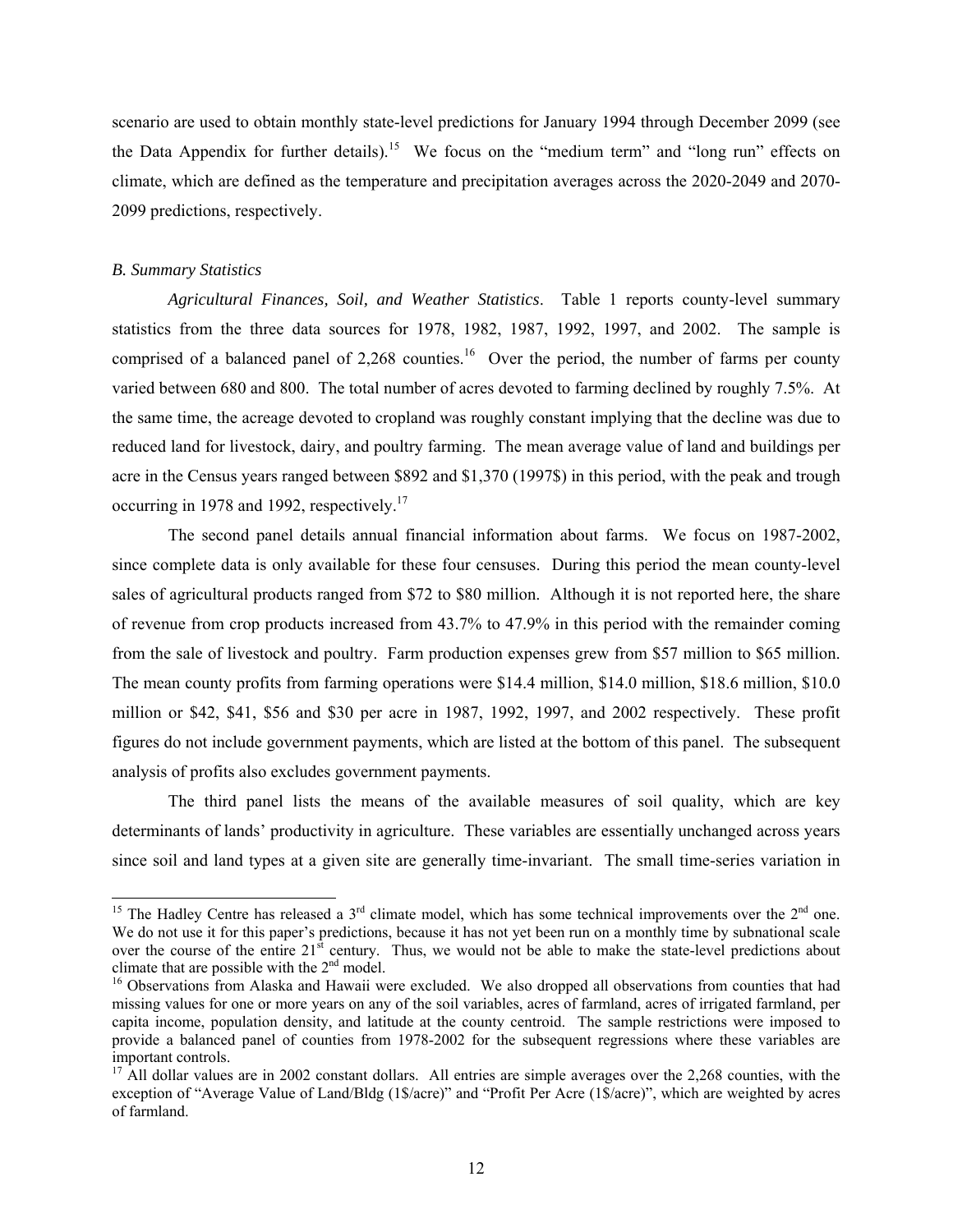these variables is due to changes in the composition of land that is used for farming. Notably, the only measure of salinity is from 1982, so we use this measure for all years.

The final panel reports on annual weather. The precipitation variables are measured in inches. The monthly mean temperature and degree day variables are reported in Fahrenheit degrees. On average, July is the wettest month and October is the driest. The average precipitation in these months in the five census years is 3.9 inches and 2.0 inches, respectively. It is evident that there is less year-to-year variation in the national mean of temperature than precipitation. The growing season degree days and total precipitation range from roughly 2,600 to 3,100 degree days and 19.3 to 21.6 inches, respectively.

Figures 2A and 2B provide an opportunity to examine the variability in growing season degree days and precipitation (calculated as the mean between 1970 and 2000) at the county level across the country. In Figure 2 A (B), counties in the highest quartile for growing season degree days (precipitation) are colored dark gray, counties between the  $25<sup>th</sup>$  and  $75<sup>th</sup>$  percentile are dashed light grey, and counties in the lowest quartile are light grey. The dividing lines for these categories are  $> 4375$  degree days (25.5) inches), and < 2464 degree days (< 18.0 inches). The "inter-quartile" category consists of counties falling between the thresholds. The degree day figure reveals that the Southern part of the US is the warmest, although there is a lot of variability even within states. The precipitation figure shows that the lowest quartile of precipitation is virtually all located to the west of the 100 degree meridian. This line loosely separates land where farming requires irrigation from areas where rainfall is sufficient to successfully grow crops.

Figure 2C depicts the average profit per acre at the county-level across the 1987-2002 Censuses of Agriculture. Here the three groupings are denoted by  $> $79.4$ , between \$12.0 and \$79.4, and  $< $12.0$ . It is evident from visual inspection that temperature and precipitation are not the only determinants of agricultural profits. The most profitable agricultural land is interspersed throughout the country but is especially concentrated in California (which benefits from heavy irrigation), the Eastern seaboard, the grain and corn growing regions in Illinois and Iowa, and North Carolina where tobacco farming is an important activity.

*Climate Change Statistics*. Table 2 reports on the predictions of some of the climate change models. All entries are calculated as the weighted average across the fixed sample of 2,268 counties, where the weight is the number of acres of farmland. Under the "Actual" column we show the 1970-2000 averages of each of the listed variables. The top panel reports on the benchmark global warming model from the 1<sup>st</sup> IPCC report, which predicts uniform (across season and space) increases of  $5^\circ$  F and  $8\%$  in precipitation. The panel reports the actual and predicted mean temperatures and precipitation (as well as their difference) for January, April, July, and October. The table also contains entries for growing season degree days and total precipitation. All of the information is provided separately for non-irrigated (i.e.,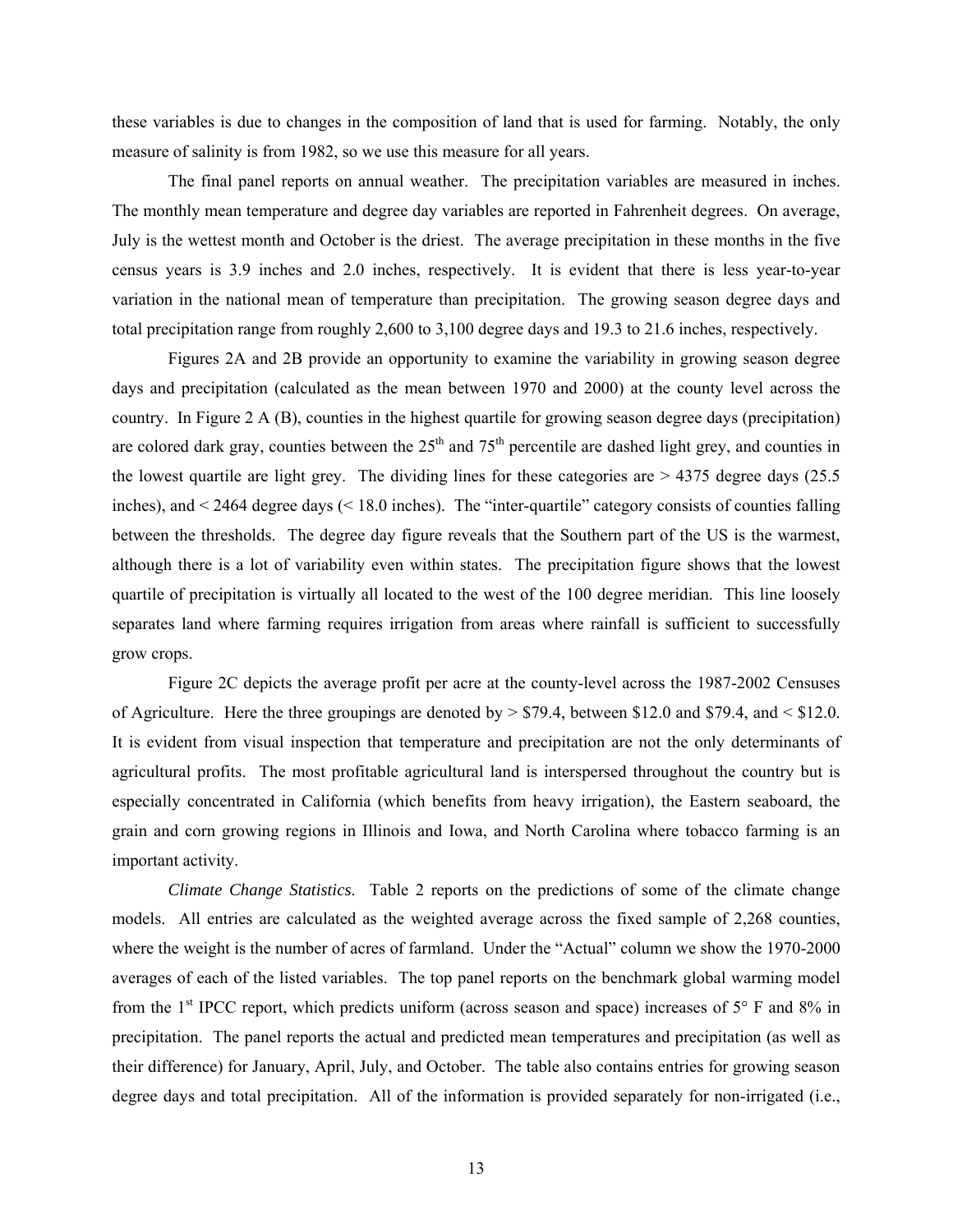dryland) and irrigated counties. We define a county as irrigated if at least 10% of its farmland is irrigated and this definition is used throughout the remainder of the paper.

The bottom panel reports on the medium and long run predicted effects from the Hadley 2 Global Warming model for growing season degree days and precipitation. This information is listed for the country as a whole and for each of the four Census Bureau's regions.

The model predicts a mean increase in degree days of roughly 800 in the medium term and approximately twice that by the end of the century (i.e., the long run). The most striking regional difference is the dramatic increase in temperature in the South. Its long run predicted increase in degree days of roughly 2,700 among non-irrigated counties greatly exceeds the approximate increases of 1,700, 800, and 1,400 in the Northeast, Midwest, and West, respectively. The overall average increase in growing season precipitation in the long run is approximately 2.5 inches, with the largest increases occurring in the Northeast and South.

Figures 3A and 3B report on the Hadley 2 Model's predicted changes in growing season degree days and total precipitation in the long run at the state-level.<sup>18</sup> In Figure 3A, it is notable that even within regions there is variability in the increase in degree days. For example, California is predicted to have an increase of 2590 degree days but Arizona's predicted change is only 1450. Further Pennsylvania's increase (2951) is substantially larger than its neighbors. There is even greater intra-region variability in the increase in growing season precipitation. The important inter- and intra-regional variation in the changes in temperature and precipitation are an under-recognized feature of the predicted changes in climate. These state-level predicted changes are used in the remainder of the paper to infer the economic impacts of climate change.

*Weather Variation Statistics*. In our preferred approach, we aim to infer the effects of weather fluctuations on agricultural profits. We focus on regression models that include county and year fixed effects and county and state by year fixed effects. It would be ideal if after adjustment for these fixed effects, the variation in the weather variables that remains is as large as those predicted by the climate change models used in this study. In this case, our predicted economic impacts will be identified from the data, rather than by extrapolation due to functional form assumptions. Recall, the average predicted increase in growing season degree days in Table 2 ranges from about 700 (benchmark model) to 1,600 (long-run Hadley 2 model). The average predicted increase in growing season precipitation ranges from 0.6 to 2.7 inches.

Panel A of Table 3 reports on the magnitude of the deviations between counties' yearly weather

<span id="page-15-0"></span> $18$  In Figure 3A (B), counties in the highest quartile for growing season degree days (precipitation) are colored dark gray, counties between the  $25<sup>th</sup>$  and  $75<sup>th</sup>$  percentile are dashed light grey, and counties in the lowest quartile are light grey. The dividing lines for these categories are > 2013 degree days (4.9 inches), between 833 and 2013 degree days (0.8 and 4.9 inches), and  $< 833$  degree days ( $< 0.8$  inches).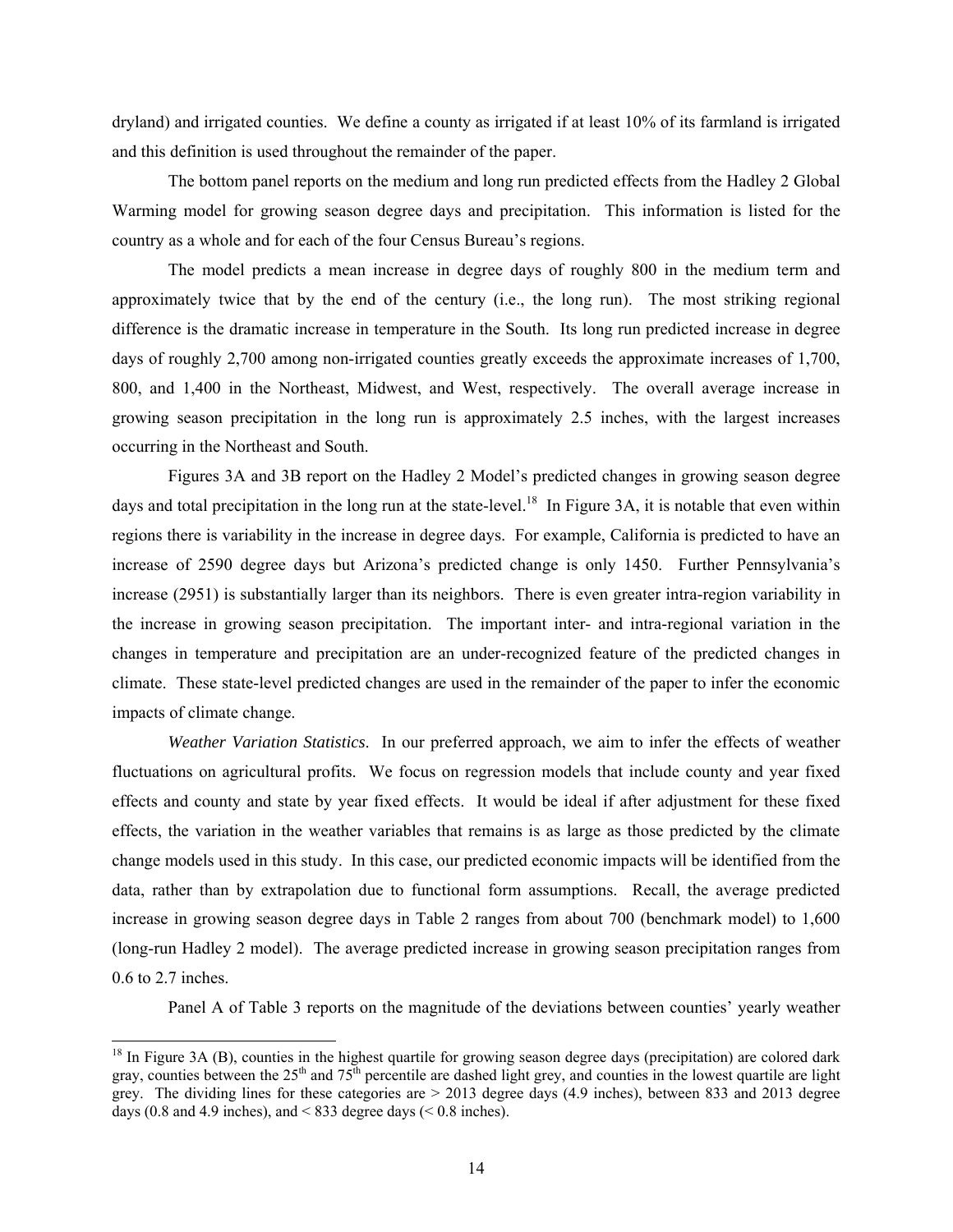realizations and their long run averages after subtracting the deviation between the national average weather realization and the national long run average. Therefore, it provide an opportunity to assess the magnitude of the variation in growing season degree days and precipitation after adjustment for permanent county factors (e.g., whether the county is usually hot or wet) and national time varying factors (e.g., whether it was a hot or wet year). Specifically, the entries report the fraction of counties with deviations at least as large as the one reported in the column heading. For example, consider the 2002 degree days row, it indicates that 57%, 19%, and 2% of counties had deviations larger than 200, 800, and 1,400 degree days, respectively. Panel B repeats this exercise after subtracting the deviation between a states' yearly weather realization and the states' long run average (rather than the national deviation). These entries report on the variation in weather that remains after the inclusion of county and state by year fixed effects in the subsequent specifications.

Temperature and precipitation deviations of the magnitudes predicted by the climate change models occur in the data in both panels. This is especially true of precipitation where in Panel A nearly 31-35% (24-28% in Panel B) of counties have a deviation larger than 2.5 inches, which roughly corresponds to the average predicted long-run increase in the long run Hadley 2 model. In the case of temperature, roughly 9-11% of counties have deviations at least as great as the benchmark 800 degree days. The long-run Hadley 2 model predicts increases of 1,600 degree days. This increase is nonparametrically identified, although it would come from a relatively small subset of the data. However, 4- 5% of counties have deviations as large as 1000 degree days in a year (even in Panel B). Finally, it is noteworthy that differencing out state weather shocks does not substantially reduce the frequency of large deviations, highlighting that there are important regional patterns to weather shocks.

### **III. Econometric Strategy**

#### *A. The Hedonic Approach*

This section describes the econometric framework that we use to assess the consequences of global climate change. We initially consider the hedonic cross sectional model that has been predominant in the previous literature (MNS 1994, 1999; SHF 2005a, b). Equation (3) provides a standard formulation of this model:

(3) 
$$
y_{ct} = X_{ct}'\beta + \Sigma_i \theta_i f_i(\overline{W}_{ic}) + \varepsilon_{ct}, \qquad \varepsilon_{ct} = \alpha_c + u_{ct},
$$

where  $y_{ct}$  is the value of agricultural land per acre in county c in year t. The t subscript indicates that this model could be estimated in any year for which data is available.

 $X<sub>ct</sub>$  is a vector of observable determinants of farmland values. A t subscript is included on the X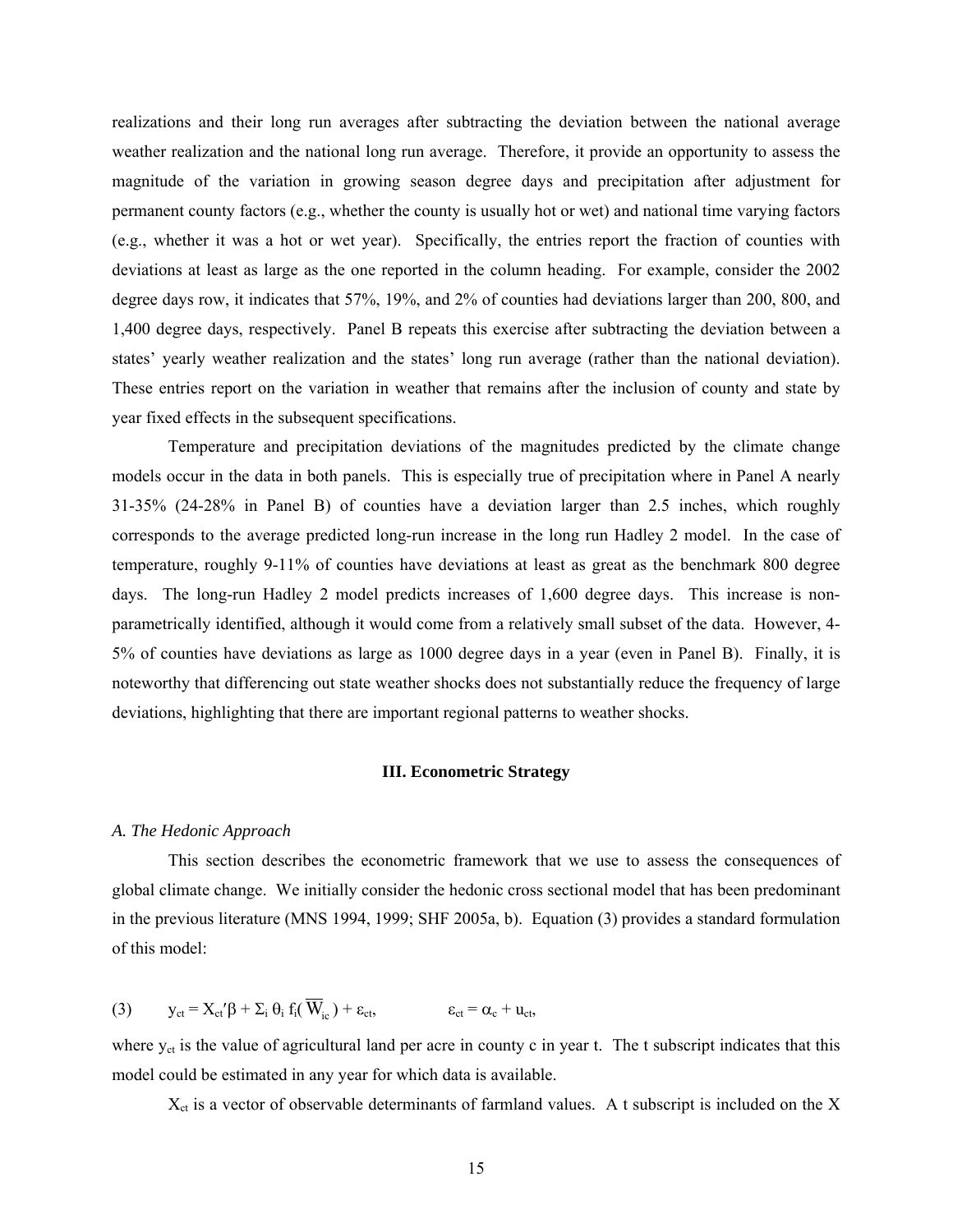vector, because it includes some time-varying factors that affect land values.  $\overline{W}_{ic}$  represents a series of climate variables for county c. We follow MNS and let i indicate one of eight climatic variables. In particular, there are separate measures of temperature and total precipitation in January, April, July, and October so there is one month from each quarter of the year. Moreover, as emphasized by SHF (2005a), it is important to allow the effect of climate to differ across dryland and irrigated counties. Accordingly, we estimate equation (3) by including interactions of all the climate variables and indicators for dryland and irrigated counties.

The appropriate functional form for each of the climate variables is unknown, but in our replication of the hedonic approach we follow the convention in the literature and model the climatic variables with linear and quadratic terms, separately by irrigation status. The last term in equation (3) is the stochastic error term,  $\varepsilon_{ct}$ , that is comprised of a permanent, county-specific component,  $\alpha_c$ , and an idiosyncratic shock, u<sub>ct</sub>.

The coefficient vector  $\theta$  is the 'true' effect of climate on farmland values and its estimates are used to calculate the overall effect of climate change associated with the benchmark 5-degree Fahrenheit increase in temperature and eight percent increase in precipitation. Since the total effect of climate change is a linear function of the components of the  $\theta$  vector, it is straightforward to formulate and implement tests of the effects of alternative climate change scenarios on agricultural land values.<sup>19</sup> We will report the standard errors associated with the overall estimate of the effect of climate change. However, the total effect of climate change is a function of 32 parameter estimates when the climate variables are modeled with a quadratic, so it is not surprising that statistical significance is elusive. This issue of sampling variability has generally been ignored in the previous literature.<sup>20</sup>

Consistent estimation of the vector  $\theta$ , and consequently of the effect of climate change, requires that E[f<sub>i</sub>( $\overline{W}_{ic}$ )  $\varepsilon_{ct}$ |  $X_{ct}$ ] = 0 for each climate variable i. This assumption will be invalid if there are unmeasured permanent  $(\alpha_c)$  and/or transitory  $(u_{ct})$  factors that covary with the climate variables. To obtain reliable estimates of θ, we collected a wide range of potential explanatory variables including all the soil quality variables listed in Table 1, as well as per capita income and population density.<sup>21</sup> We also estimate specifications that include state fixed effects.

<span id="page-17-0"></span><sup>&</sup>lt;sup>19</sup> Since we use a quadratic model for the climate variables, each county's predicted impact is calculated as the discrete difference in agricultural land values at the county's predicted temperatures and precipitation after climate change and its current climate (i.e., the average over the 1970-2000 period).

<span id="page-17-2"></span>

<span id="page-17-1"></span> $^{20}$  SHF (2005a) is a notable exception.<br><sup>21</sup> Previous research suggests that urbanicity, population density, the local price of irrigation, and air pollution concentrations are important determinants of land values (Cline 1996; Plantinga, Lubowski, and Stavins 2002; SHF 2005a, b; Chay and Greenstone 2005). Comprehensive data on the price of irrigation and air pollution concentrations were unavailable.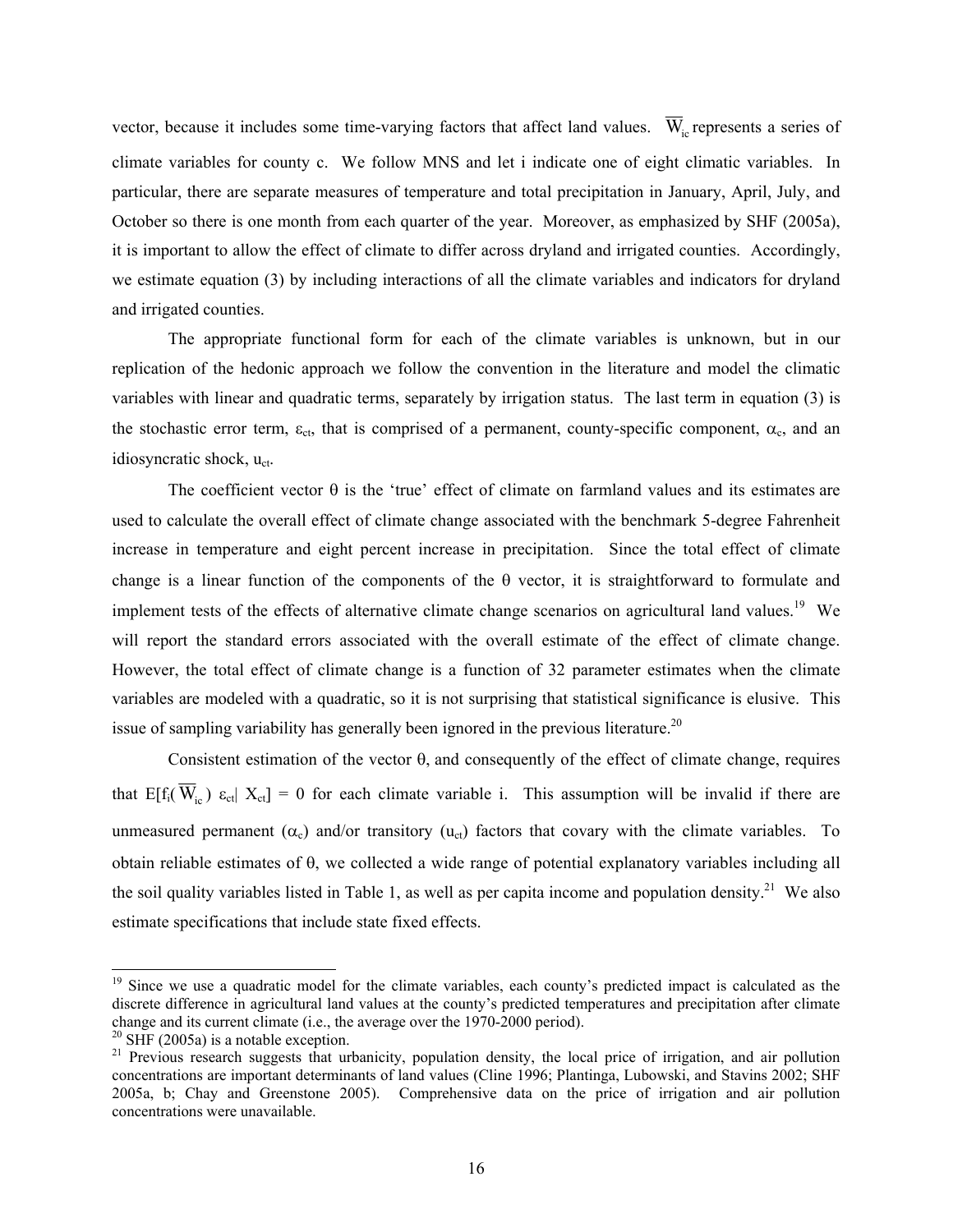There are three further issues about equation (3) that bear noting. First, it is likely that the error terms are correlated among nearby geographical areas. For example, unobserved soil productivity is likely to be spatially correlated. In this case, the standard OLS formulas for inference are incorrect since the error variance is not spherical. In absence of knowledge on the sources and the extent of residual spatial dependence in land value data, we adjust the standard errors for spatial dependence of an unknown form following the approach of Conley (1999). The basic idea is that the spatial dependence between two observations will decline as the distance between the counties increases.<sup>22</sup> Throughout the paper, we present standard errors calculated with the Eicker-White formula that allows for heteroskedasticity of an unspecified nature. In addition we also present the Conley standard errors for our preferred fixed-effect models.

Second, it may be appropriate to weight equation (3). Since the dependent variable is countylevel farmland values per acre, we think there are two complementary reasons to weight by the square root of acres of farmland. First, the estimates of the value of farmland from counties with large agricultural operations will be more precise than the estimates from counties with small operations and this weight corrects for the heteroskedasticity associated with the differences in precision. Second with this weight, the weighted mean of the dependent variable is equal to the mean value of farmland per acre in the country.

MNS (1994, 1999) and SHF (2005a) both use the square root of the percent of the county in cropland and the square root of total revenue from crop sales as weights. We elected not to report the results based on these approaches in the main tables, since the motivation for these weighting schemes is less transparent. For example, it is difficult to justify the assumptions about the variance-covariance matrix that would motivate these weights as a solution to heteroskedasticity. Further, although these weights emphasize the counties that are most important to total agricultural production, they do so in an unconventional manner. Consequently, the weighted means of the dependent variable with these weights have a non-standard interpretation. For completeness, we report estimates from these weighting schemes in a footnote below but again keep them out of the tables

Third to probe the robustness of the hedonic approach, we estimate it with data from each of the Census years. If this model is specified correctly, the estimates will be unaffected by the year in which the model is estimated. If the estimates differ across years, this may be interpreted as evidence that the hedonic model is misspecified.

<span id="page-18-0"></span><sup>&</sup>lt;sup>22</sup> More precisely, the Conley (1999) covariance matrix estimator is obtained by taking a weighted average of spatial autocovariances. The weights are given by the product of Bartlett kernels in two dimensions (north/south and east/west), which decline linearly from 1 to 0. The weights reach 0 when one of the coordinates exceeds a prespecified cutoff point. Throughout we choose the cutoff points to be 7 degrees of latitude and longitude, corresponding to distances of about 500 miles.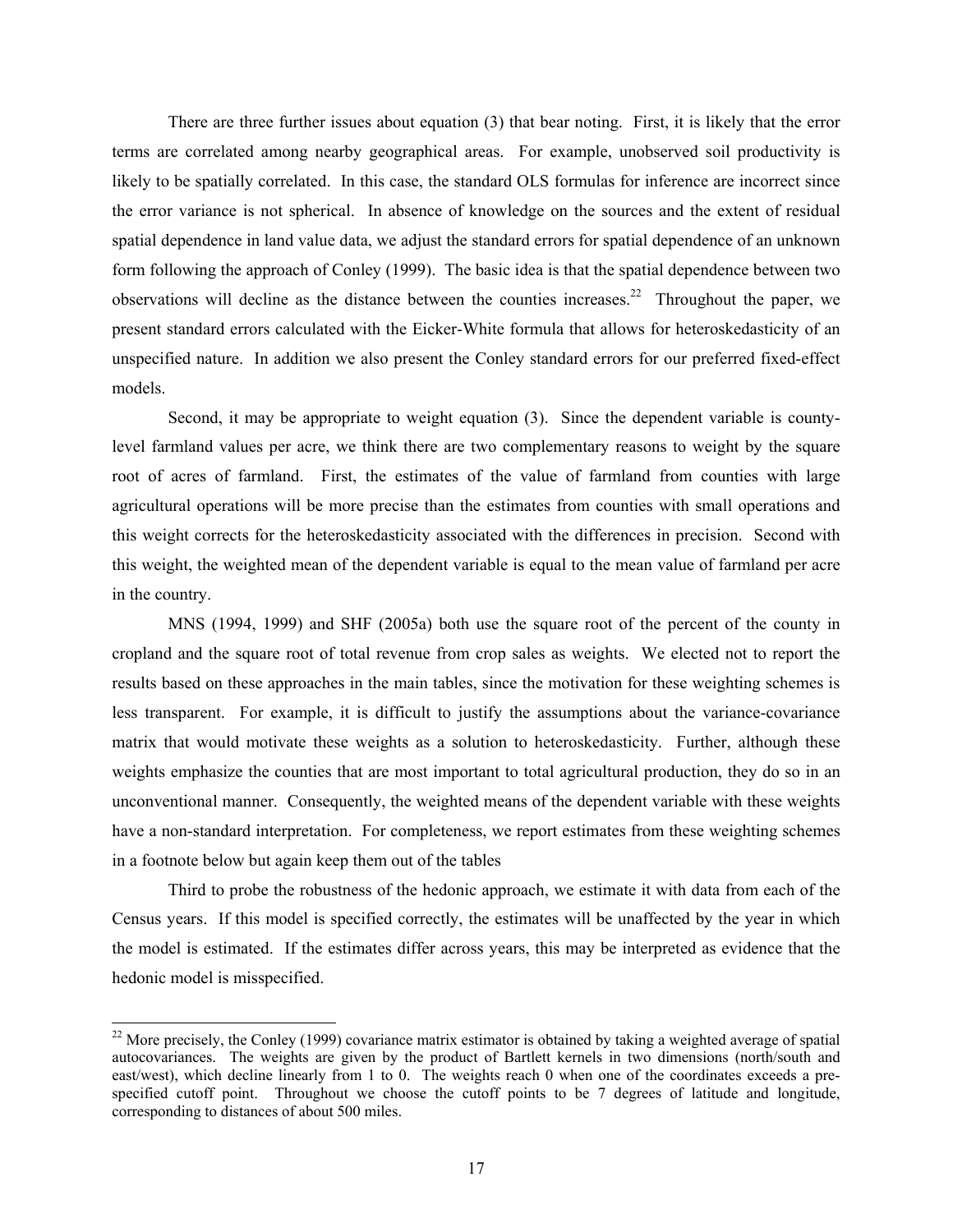### *B. A New Approach*

One of this paper's primary points is that the cross-sectional hedonic equation is likely to be misspecified. As a possible solution to these problems, we fit:

(4)  $y_{ct} = \alpha_c + \gamma_t + X_{ct} \beta + \Sigma_i \theta_i f_i(W_{ict}) + u_{ct}.$ 

There are a number of important differences between equations (4) and (3). For starters, the equation includes a full set of county fixed effects,  $\alpha_c$ . The appeal of including the county fixed effects is that they absorb all unobserved county-specific time invariant determinants of the dependent variable.<sup>23</sup> The equation also includes year indicators,  $\gamma_t$ , that control for annual differences in the dependent variable that are common across counties. Our preferred specification replaces the year fixed effects with state by year fixed effects  $(\gamma_{st})$ .

The inclusion of the county fixed effects necessitates two substantive differences in equation (4), relative to  $(3)$ . First, the dependent variable,  $y_{ct}$ , is now county-level agricultural profits, instead of land values. This is because land values capitalize long run characteristics of sites and, conditional on county fixed effects, annual realizations of weather should not affect land values. However, weather does affect farm revenues and expenditures and their difference is equal to profits. The association between the weather variables and agricultural profits may be due to changes in revenues or operating expenditures and we also show separate results for these two determinants of profits.

Second, since there is no temporal variation in  $\overline{W}_{ic}$ , it is impossible to estimate the effect of the long run climate averages in a model with county fixed-effects. Consequently, we replace the climate variables with annual realizations of weather, W<sub>ict</sub>. As explained before, we follow the standard agronomic approach and model temperature by using growing season degree days, defined with a base of 46.4° F and a ceiling of 89.6° F. Similarly, we model the effect of precipitation on agricultural profits per acre by using growing season precipitation. Once again, we let the effect of these variables on profits per acre to differ across irrigated and dryland counties. We allow for a quadratic in each of these variables.

The validity of any estimate of the impact of climate change based on equation (4) rests crucially on the assumption that its estimation will produce unbiased estimates of the  $\theta$  vector. Formally, the consistency of each  $\theta_i$  requires E[f<sub>i</sub>(W<sub>ict</sub>) u<sub>ct</sub>| X<sub>ct</sub>,  $\alpha_c$ ,  $\gamma_{st}$ ]= 0. By conditioning on the county and state by year fixed effects, the  $\theta_i$ 's are identified from county-specific deviations in weather about the county averages after controlling for shocks common to all counties in a state. This variation is presumed to be orthogonal to unobserved determinants of agricultural profits, so it provides a potential solution to the

<span id="page-19-0"></span><sup>&</sup>lt;sup>23</sup> Interestingly, the fixed effects model was first developed by Hoch (1958 and 1962) and Mundlak (1961) to account for unobserved heterogeneity in estimating farm production functions.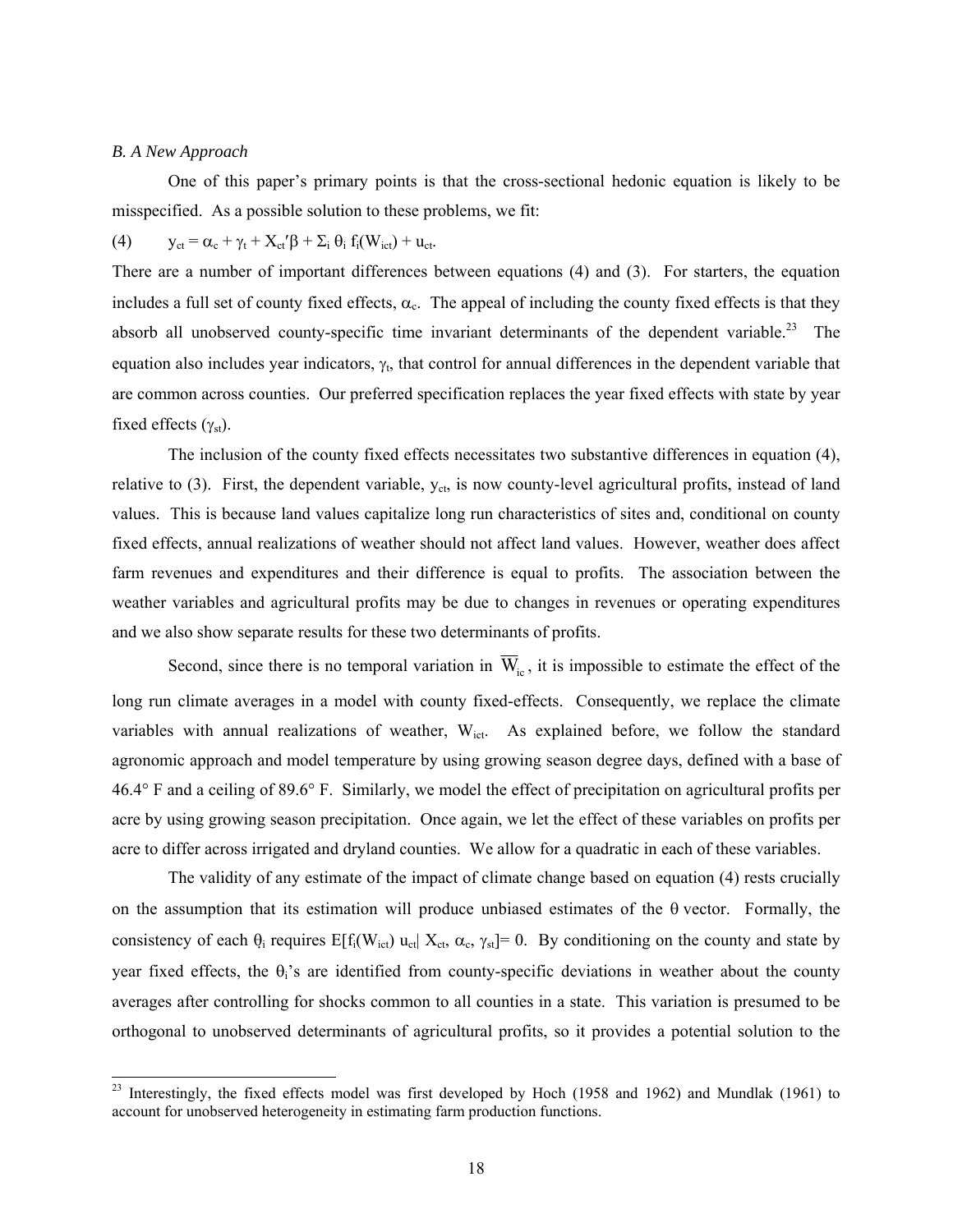omitted variables bias problems that appear to plague the estimation of equation (3). A shortcoming of this approach is that all the fixed effects are likely to magnify the importance of misspecification due to measurement error, which generally attenuates the estimated parameters.

# **IV. Results**

This section is divided into three subsections. The first provides some suggestive evidence on the validity of the hedonic approach and then present results from that approach. The second subsection presents results from the fitting of equation (4) to estimate the impact of climate change on the US agricultural sector. It also probes the distributional consequences of climate change across the country. The third and final subsection estimates the effect of climate change on crop yields for the three most important crops (i.e., corn for grain, soybeans, and wheat for grain). The intent is to determine the source of the profit results.

### *A. Estimates of the Impact of Climate Changes from the Hedonic Approach*

As the previous section highlighted, the hedonic approach relies on the assumption that the climate variables are orthogonal to the unobserved determinants of land values. We begin by examining whether these variables are orthogonal to observable predictors of farm values. While this is not a formal test of the identifying assumption, there are at least two reasons that it may seem reasonable to presume that this approach will produce valid estimates of the effects of climate when the observables are balanced. First, consistent inference will not depend on functional form assumptions (e.g., linear regression adjustment when the conditional expectations function is nonlinear) on the relations between the observable confounders and farm values. Second, the unobservables may be more likely to be balanced (Altonji, Elder, and Taber 2000).

Table 4A shows the association of the temperature variables with farm values and likely determinants of farm values and 4B does the same for the precipitation variables. To understand the structure of the tables, consider the upper-left corner of Table 4A. The entries in the first four columns are the means of county-level farmland values, soil characteristics, and socioeconomic and locational attributes by quartile of the January temperature normal. Here, normal refers to the county average temperature over the period 1970-2000. The means are calculated with data from the six Censuses but are adjusted for year effects. Throughout Tables 4A and 4B, quartile 1 (4) refers to counties with a climate normal in the lowest (highest) quartile, so, for example, quartile 1 counties for January temperature are the coldest.

The fifth column reports the F-statistic from a test that the means are equal across the quartiles.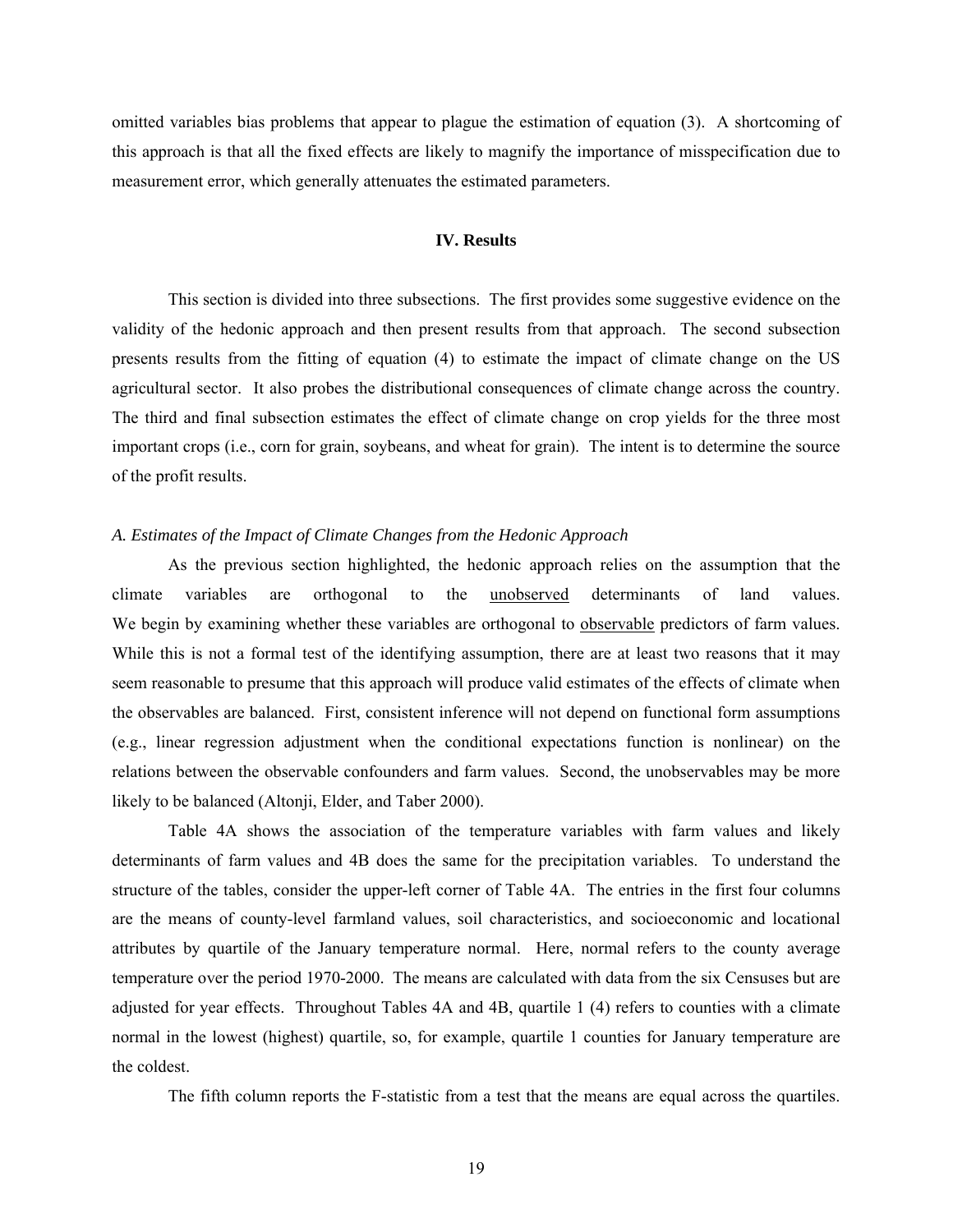Since there are six observations per county, the test statistics allows for county-specific random effects. A value of 2.37 (3.34) indicates that the null hypothesis can be rejected at the 5% (1%) level. If climate were randomly assigned across counties, there would be very few significant differences.

It is immediately evident that the observable determinants of farmland values are not balanced across the quartiles of weather normals. In 112 of the 112 cases, the null hypothesis of equality of the sample means of the explanatory variables across quartiles can be rejected at the  $1\%$  level.<sup>24</sup> In many cases the differences in the means are large, implying that rejection of the null is not simply due to the sample sizes. For example, the fraction of the land that is irrigated and the population density (a measure of urbanicity) in the county are known to be important determinants of the agricultural land values and their means vary dramatically across quartiles of the climate variables. Overall, the entries suggest that the conventional cross-sectional hedonic approach may be biased due to incorrect specification of the functional form of the observed variables and potentially due to unobserved variables.

With these results in mind, Table 5 reports on the implementation of the hedonic approach outlined in equation (3). Every specification allows for a quadratic in each of the 8 climate variables and, as recommended by SHF (2005a), their effects are allowed to vary in irrigated and dryland counties. We also allow for intercept differences across irrigated and dryland counties. All other parameters are constrained to be equal across these two sets of counties.

The entries report the predicted changes in land values in billions of 2002 dollars (and their standard errors in parentheses) from the benchmark increases of 5 degrees Fahrenheit in temperatures and 8% in precipitation. These predicted changes are based on the estimated climate parameters from the fitting of equation (3). The 56 different sets of estimates of the national impact on land values are the result of 7 different data samples, 4 specifications, and 2 assumptions about the correct weights. The data samples are denoted in the row headings. There is a separate sample for each of the Census years and the seventh is the result of pooling data from the six Censuses.

The A, B, C, and D pairs of columns correspond to four sets of control variables. In the A columns, the climate parameters are the only regressors so the resulting predictions are not adjusted for any other observable determinants of farmland values. The entries in the B columns specification are adjusted for the soil characteristics in Table 1, as well as per capita income and population density and their squares. The C columns specification adds state fixed effects to account for all unobserved differences across states (e.g., soil quality and state agricultural programs). In the specification in the D columns latitude (measured at the county centroid) is an additional covariate. We believe that it is

<span id="page-21-0"></span> $24$  We also divided the sample into dryland and irrigated counties, where a county is defined as irrigated if at least 10% of the farmland is irrigated and the other counties are labeled dryland. Among the dryland (irrigated) counties, the null hypothesis of equality of the sample means of the explanatory variables across quartiles can be rejected at the 1% level for 111 (96) of the 112 covariates.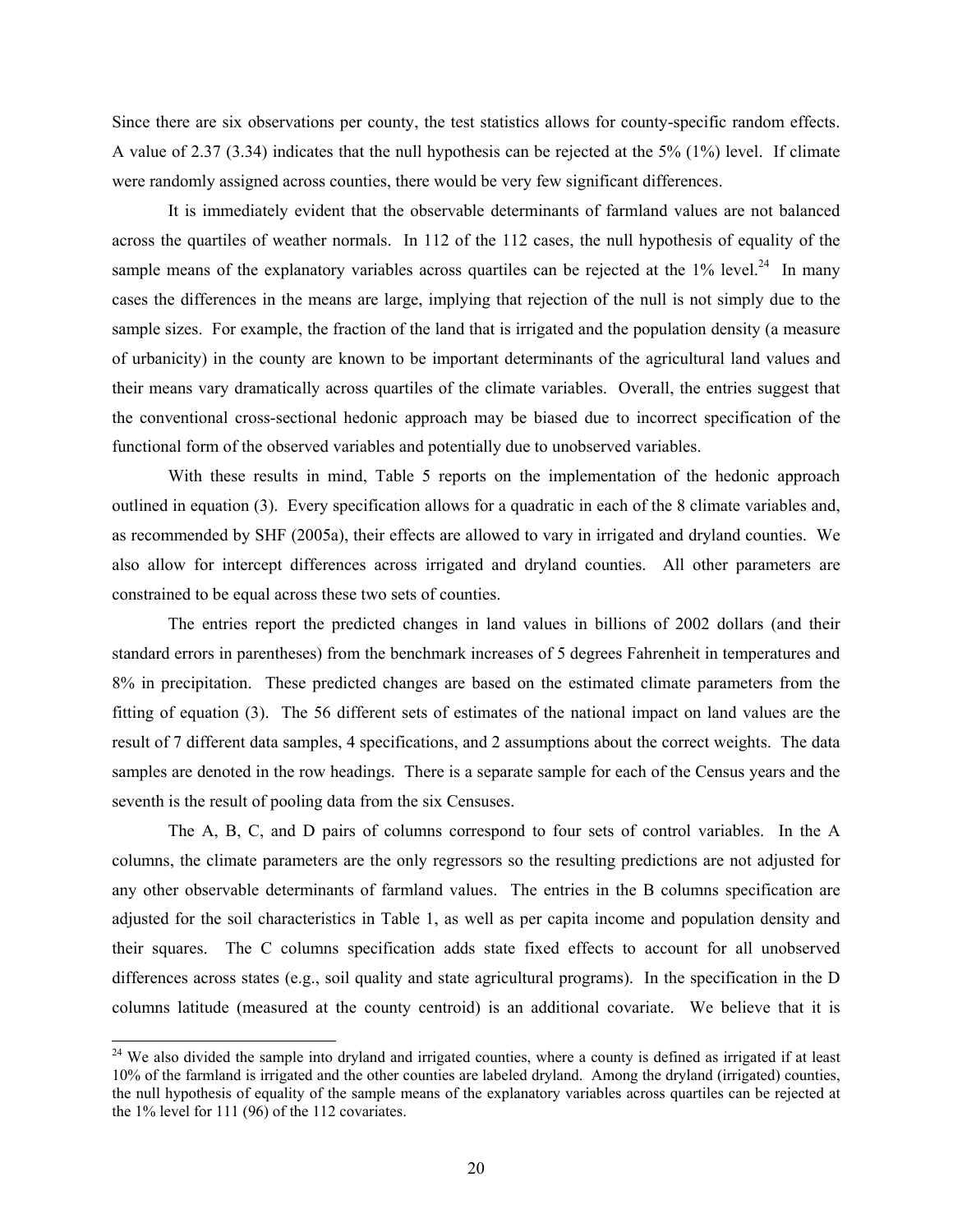inappropriate to control for latitude because it confounds temperature, so our preferred specification is the one in the C columns.<sup>25</sup> However, the previous literature has generally controlled for latitude so the column D results are presented for completeness.<sup>26</sup> The exact controls are summarized in the rows at the bottom of the table and detailed in the Data Appendix.

Among the A, B, C, and D pairs of columns, the column "[0]" regression equations are unweighted. The column "[1]" entries are the result of weighting by the square root of acres of farmland. We re-emphasize that this seems like the most sensible assumption about the weights, because it corrects for the heteroskedasticity associated with the differences in precision in the dependent variable across counties.

The predicted change in land values per acre is calculated separately for each county as the difference in predicted land values with the current climate and the climate predicted by the benchmark model.<sup>27</sup> We then sum each county's change in per acre land values multiplied by the number of acres devoted to agriculture in that county across the 2,124 counties in the sample to calculate the national effect.<sup>28</sup> For the vear-specific estimates, the heteroskedastic-consistent standard errors (White 1980) associated with each estimate are reported in parentheses.<sup>29</sup> For the pooled estimates, the standard errors reported in parentheses allow for clustering at the county level.

We initially focus on the year-specific estimates in the top panel. The most striking feature of the entries is the tremendous variation in the estimated impact of climate change on agricultural land values. For example in the preferred B and C columns, the estimates range between +\$320 billion and -\$200 billion, which are 38% and -24% of the total value of land and structures in this period, respectively. Figure 4 graphically captures the variability of these 48 estimates by plotting each of the point estimates,

<span id="page-22-0"></span> $25$  Our view is that latitude should not be included as a covariate because it so highly correlated with temperature. For instance, Table 4A demonstrates that the F-statistics associated with the test of equality of the means of latitude across the temperature normals are roughly an order of magnitude larger than the next largest F-statistics. This suggests that latitude captures some of the variation that should be assigned to the temperature variables and thereby leads to misleading predictions about the impact of climate change.

<span id="page-22-1"></span><sup>&</sup>lt;sup>26</sup> This specification is identical to MNS' (1994) preferred specification, except that it includes state fixed effects and does not include elevation. It is also very similar to SHF's (2005b) preferred specification, which only has a subset of our soil variables (although it includes state fixed effects and like the present analysis excludes elevation). Interestingly, the addition of elevation to the pooled D [1] specification causes the standard error to increase by more than six-fold, which means that the point estimates have little empirical content. We conclude that this is evidence that elevation is collinear with the climate variables and that it is appropriate to leave this variable out of the

<span id="page-22-4"></span><span id="page-22-2"></span> $27$  Due to the nonlinear functional form assumptions about the climate variables, we calculate this discrete difference in land values rather than simply multiplying the marginal impact of each of the climate variables by the magnitude of the change. Of course, we use the climate parameters from the irrigated (dryland) counties when calculating the

<span id="page-22-3"></span><sup>&</sup>lt;sup>28</sup> For the analysis in Tables 4 and 5, we add the sample selection rule that the variable for the value of land and  $\frac{28}{100}$ buildings is non-missing in all census years to the rules used in Table 1. The result is that the balanced sample has 144 fewer counties.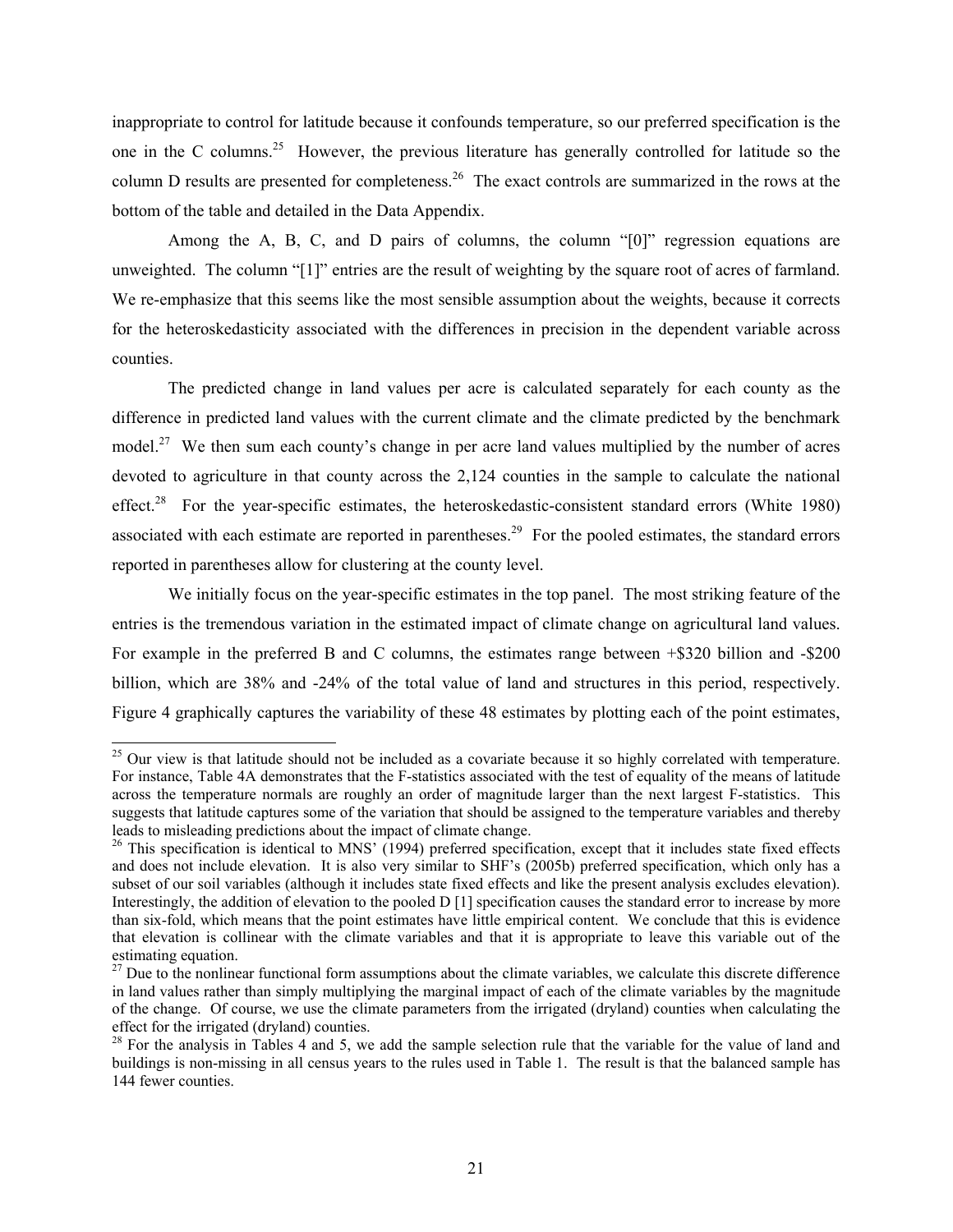along with their +/- 1 standard error range. The wide variability of the estimates is evident visually and underscores the sensitivity of this approach to alternative assumptions and data sources.

An especially unsettling feature of these results is that even when the covariates and weighting assumption are held constant, the estimated impact can vary greatly depending on the sample. For example, the C [0] regression produces an estimated impact of roughly +\$320 billion in 1978 but essentially \$0 in 2002. This difference is large, even in the context of the sampling errors.

We also test for the equality of the marginal effects of each climate variables across the six census years. Using the estimates from the preferred C [1] model, we perform these tests separately for irrigated and dryland counties. The equality of the 8 marginal effects across years is rejected at the 5% level in all 8 cases for dryland counties. For irrigated counties, the null of equality is rejected in 5 out of 8 cases. Overall, these results are troubling because there is no ex-ante reason to believe that the estimates from a particular year are more reliable than those from other years.

The second panel reports the pooled results, which provide an appealing method to summarize the estimates from each of the 8 combinations of specifications and weighting procedures.<sup>30</sup> The estimated change in property values from the benchmark global warming scenario ranges from -\$68 billion (with a standard error of \$38 billion) to +\$115 billion (with a standard error of \$52 billion). The preferred column C specifications indicate increases of \$87 and \$102 billion and these estimates are statistically significant at the 10% and 1% levels, respectively.<sup>[31](#page-23-1)</sup>

The separate entries for non-irrigated (i.e., dryland) and irrigated counties indicate that across the specifications the predicted effects of climate change are concentrated in the dryland counties. It is interesting that in the preferred C [1] specification both dryland and irrigated counties are predicted to have statistically significant increases in land values. There are statistically significant positive and negative estimates for the dryland counties, which indicates that even within this subsample the estimates are sensitive to choices about the proper set of covariates and the weighting scheme.<sup>[32](#page-23-2)</sup>

Overall, this subsection has produced a few important findings. First, the observable determinants of land prices are poorly balanced across quartiles of the climate normals. Second, the more

<sup>&</sup>lt;sup>29</sup> Once we adjust for covariates (e.g., in panels B, C, and D), the Conley spatial standard errors are 20-30% smaller than standard errors reported in Table 5.

<span id="page-23-0"></span> $30$  In the pooled regressions, the intercept and the parameters on all covariates, except the climate ones, are allowed to vary across years.<br><sup>31</sup> As discussed before, the previous literature has considered other weighting schemes. We replicated these

<span id="page-23-1"></span>estimates as well. Estimates from the cropland-weighted models range from -\$428 billion to +\$304 billion, while the estimates from the crop revenue-weighted models range from -\$326 billion to +\$421 billion. Thus, with these weights, the range of the estimates is even wider than with the weights used in Table 5.<br><sup>32</sup> SHF (2005b) estimate a hedonic equation with data from dryland counties. They model climate with growing

<span id="page-23-2"></span>season degree days and precipitation and use a spatial weighting matrix. The results from this equation appear more stable. It is unclear whether this is due to the alternative modeling of climate, the weighting scheme, or both of these differences.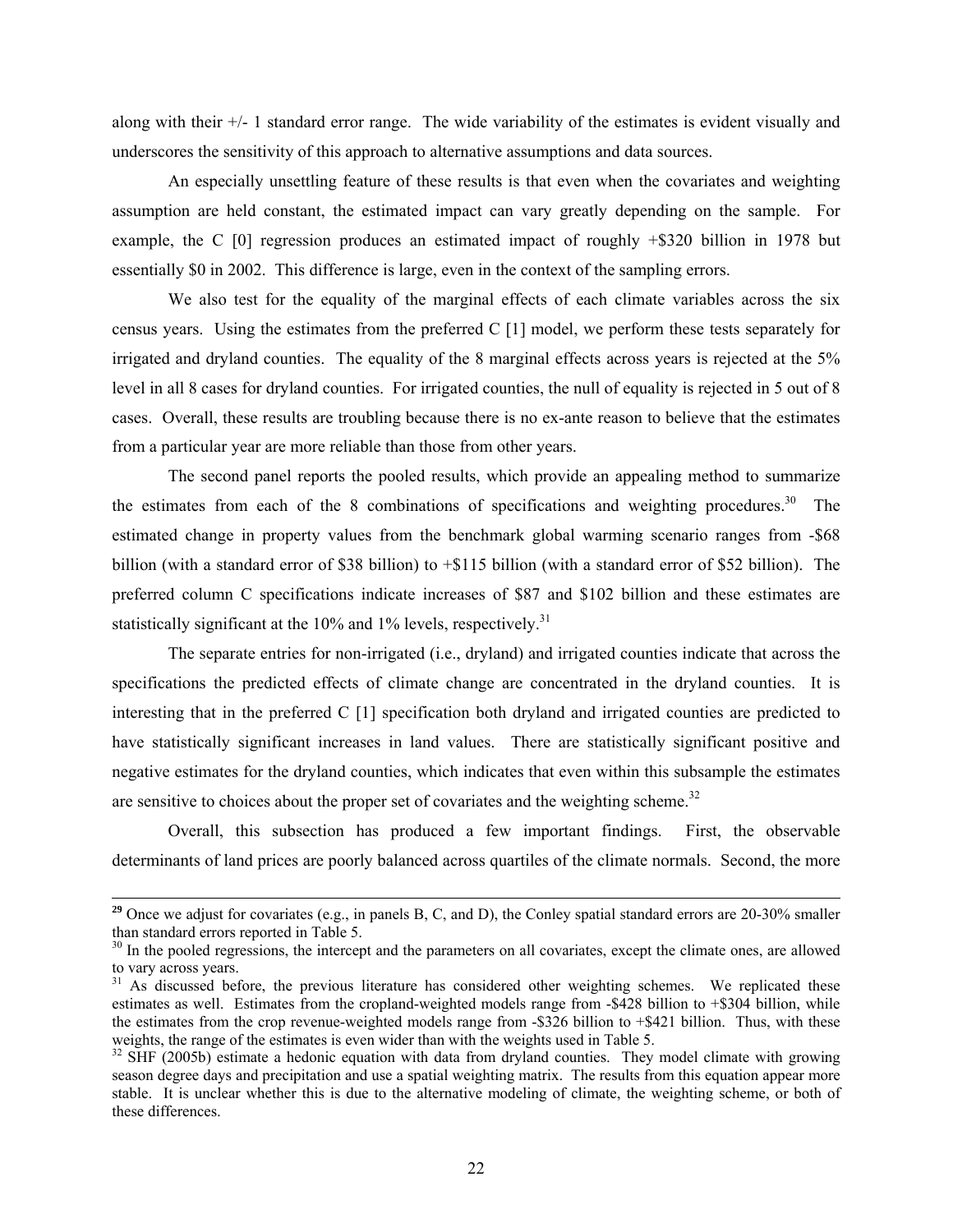reliable hedonic specifications suggest that on net climate change will be modestly beneficial for the US agriculture sector. Third, the hedonic approach produces estimates of the effect of climate change that are sensitive to seemingly small decisions about the specification, weighting procedure, and sample. Together, these findings suggest that the hedonic method may be unable to produce a credible estimate of the economic impact of climate change in the US. In light of the importance of the question, it is worthwhile to consider alternative methods. The remainder of the paper describes the results from one such alternative.

### *B. Estimates of the Impact of Climate Change from Local Variation in Weather*

We now turn to our preferred approach that relies on annual fluctuations in weather to estimate the impact of climate change on agricultural profits. To provide intuition for the subsequent regression results, Figure 5A visually explores the relationship between profits per acre and growing season degree days using data the balanced sample of counties from the 1987-2002 Censuses.<sup>33</sup> The figure plots the results from 4 separate regressions for county-level profits per acre, all of which are weighted by total county-level agricultural acres. The line "Year FE [Decile]" plots the parameter estimates on indicator variables for deciles of the distribution of growing season degree days at the midpoint of each decile's range. As the title of the line indicates, this regression also includes year fixed effects. The next two lines repeat this exercise but include year and county fixed effects and state by year and county fixed effects, respectively. The final line replaces degree day decile indicators with a quadratic in degree days and plots the conditional means at the midpoints of each decile's range. It is labeled "State by Year & County FE [Quadratic]."

There are several important findings in this graph. First, in the "Year FE" line there is tremendous variation in profits per acre. Notably, it peaks in the  $6<sup>th</sup>$  decile (midpoint = 2,697 degree days), which includes the overall mean of roughly 2,850. Second, the addition of county fixed effects to the specification greatly reduces the variation in profits per acre. Further, the inclusion of state by year fixed effects further mitigates it. This finding is consistent with the hedonic results that temperature is confounded by many other factors and a failure to adjust for them will lead to severely biased estimates of its effect. Third, the modeling of degree days with a quadratic provides a good approximation to the less parametric approach. Fourth, and most importantly, the adjusted models show that even relatively large changes in degree days will have modest effects on profits per acre. This foreshadows the degree day results from the estimation of equation (4).

Figure 5B repeats this exercise for precipitation and leads to similar conclusions. It is evident

<span id="page-24-0"></span><sup>&</sup>lt;sup>33</sup> For this figure and the remainder of the subsection, we add the sample selection rule that the variable for profits is non-missing in all census years to the rules used in Table 1. This yields a balanced sample of 2,262 counties.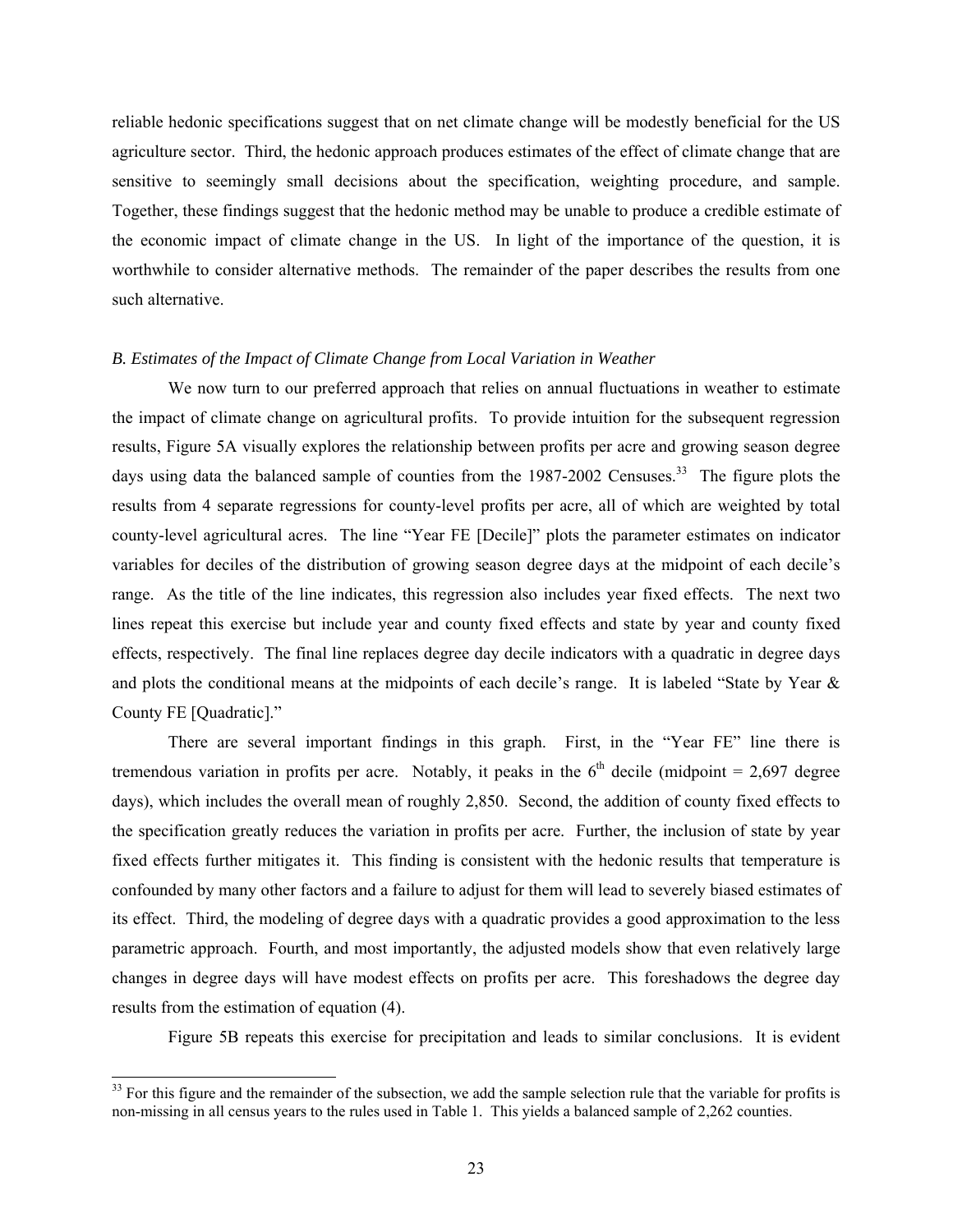that precipitation is confounded by many other determinants of profits per acre and that county fixed effects greatly reduce this confounding. The primary difference is that profits per acre are increasing in growing season precipitation over the range of existing data.

Table 6A summarizes the results from the estimation of four versions of equation (4). The means of the dependent variable (i.e., county-level agriculture profits per acre) in dryland and irrigated counties are \$31.27 and \$85.75. Growing season degree days and precipitation are both modeled with a quadratic and allowed to differ in dryland and irrigated counties. Each specification includes a full set of county fixed effects as controls. In columns (1) and (2), the specification includes unrestricted year effects and these are replaced with state by year effects in columns (3) and (4). Additionally, the columns (2) and (4) specifications adjust for the full set of soil variables listed in Table 1, while the columns (1) and (3) estimating equations do not include these variables. All equations are weighted by the square root of total acres of farmland. The specification details are noted at the bottom of the table.

The table reports the marginal effects of the weather variables evaluated at the means for dryland and irrigated counties. Their heteroskedastic-consistent standard errors are in parentheses. The entries indicate that an increase of 1,000 degree days in dryland counties would lead to changes in per-acre profits ranging from -\$1.90 to +\$1.60. In irrigated counties the estimated impact varies from -\$4.90 to - \$2.60, although these estimates are less precise than those from the dryland counties. The preferred specifications in columns (3) and (4) that include state by year fixed effects produce the point estimates at the high end of the ranges. Notably, the hypothesis that the marginal effects are equal in the two sets of counties cannot be rejected at the 1% level (although less strict criteria would lead to rejection).

The growing season precipitation results lead to similar conclusions. Specifically, the marginal effects suggest that a 1 inch increase in precipitation lead to a -\$0.36 to \$0.17 change in profits in dryland counties and a \$0.66 to \$1.21 increase in irrigated counties.<sup>34</sup> The irrigated county estimates indicate that increased rainfall is more beneficial in these counties, which suggests that there are limited supplies of free irrigated water. Overall, these results confirm the visual impression from Figure 5 that suggests that variation around counties' means in degree days and precipitation leads to relatively small changes in profits per acres.

<span id="page-25-0"></span>Both the degree day and precipitation marginal effects are virtually unchanged by the addition of the soil variables. This is reflected in the F-statistics, which easily fail to reject the null that the soil characteristics are jointly equal to zero. In this respect, this approach is preferable to the cross-sectional hedonic equations where the estimated effect of the climate variables on land values was sensitive to the inclusion of these controls.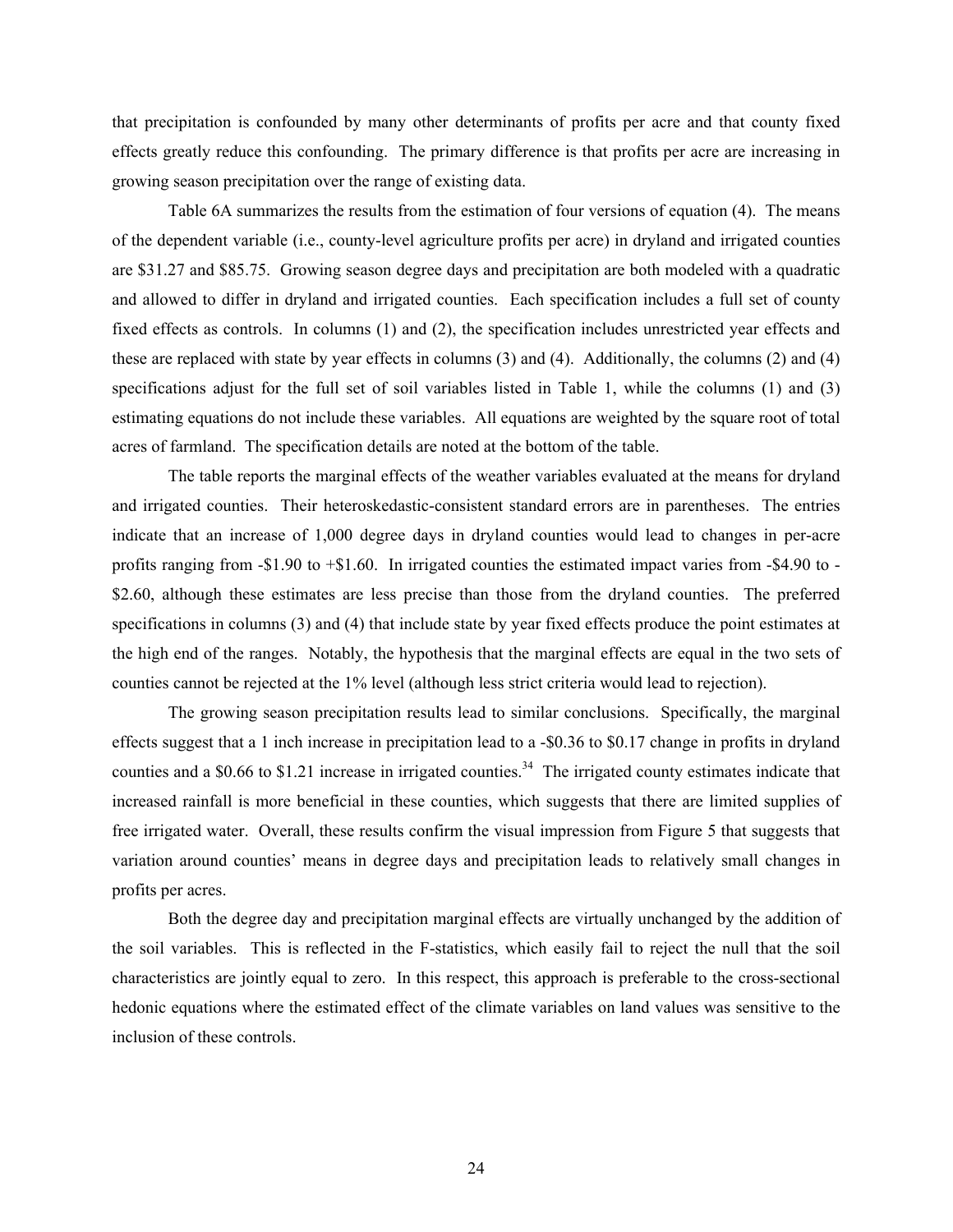Table 6B uses the 6A results to develop estimates of the impact of the three climate change scenarios discussed above on agricultural profits. The estimates in each column are computed with the regression results from the specifications summarized in the same columns in 6A (and the details are noted in the row headings at the bottom of the table). Due to the nonlinear modeling of the weather variables, each county's predicted impact is calculated as the discrete difference in per acre profits at the county's predicted degree days and precipitation after climate change and its current climate (i.e., the average over the 1970-2000 period).<sup>35</sup> The resulting change in per acre profits is multiplied by the number of acres of farmland in the county and then the national effect is obtained by summing across all 2,262 counties in the sample. The climate parameters from the irrigated (dryland) counties are used to calculate the effect for the irrigated (dryland) counties.

We focus on the Hadley 2 Long Run scenario that allows for state-level variation in the change in degree days and precipitation. The preferred estimates from the specifications with state by year fixed effects suggest that climate change will lead to an increase of roughly \$1.2 billion in agricultural sector profits. This estimate is statistically indistinguishable from zero with either the Eicker-White (parentheses) or Conley (square brackets) standard errors. With the smaller standard errors, the 95% confidence interval ranges from about -\$1.9 billion to \$4.1 billion. In the context of the mean annual profits of \$32.3 billion and range of \$22.6 to \$42.1 billion across Censuses, these estimates suggest that climate change will have a small effect on agricultural profits.

A few other features of the results are noteworthy. The effect is disproportionately due to the statistically significant increase in profits from the change in precipitation. Further if the point estimates are taken literally, the effect is almost entirely concentrated in dryland counties.<sup>36</sup> The entries from the other scenarios follow a similar pattern with the columns (1) and (2) ones suggesting a small decline in profits and the specifications that include state by year fixed effects indicating a small increase. This finding that estimated profits are higher with state by year fixed effects suggests that local price changes do not appear to be a major concern in this context.

Panel A of Table 7 explores the robustness of the results to alternative specifications. All of the specifications include the soil variables and state by year fixed effects. The estimated impacts and their standard errors are from the Hadley 2 Long Run Scenario. The last column normalizes the predicted impact by mean annual profits to provide a sense of the magnitude.

<sup>&</sup>lt;sup>34</sup> A Hausman type test easily rejects the null hypothesis that the estimated weather parameters for dryland counties are equal in the model with year fixed effects and the model with state by year fixed effects. The same null is also easily rejected for the irrigated counties.<br><sup>35</sup> Since the Hadley 2 predictions are at the state level, each county is assigned its state's prediction<br><sup>36</sup> We also estimated "fully interacted" models that allowed all para

<span id="page-26-0"></span>

<span id="page-26-1"></span>effects and soil parameters) to vary across irrigated and dryland counties. The estimated national impact of climate change is virtually unchanged in columns (1)-(4).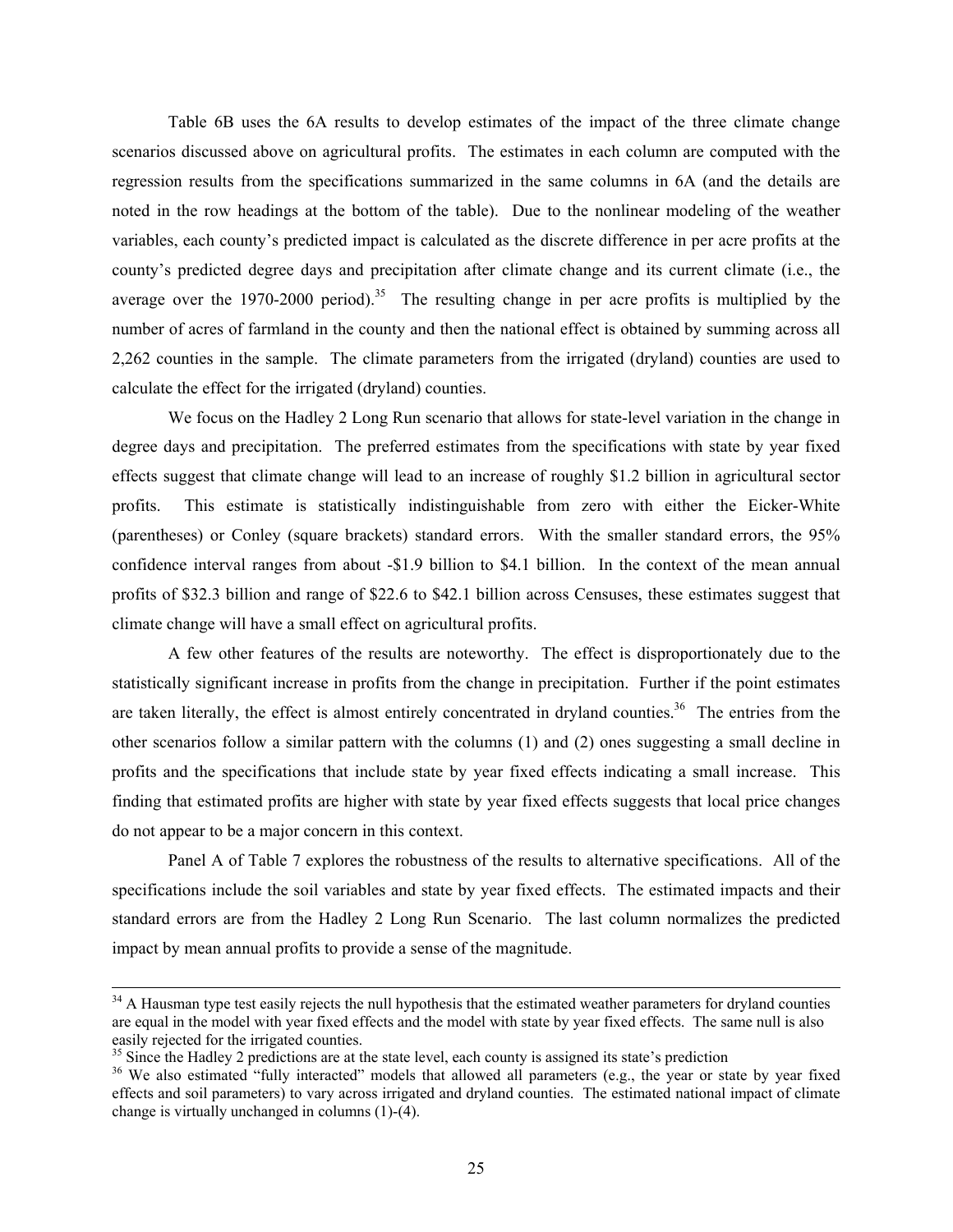The true functional form of the weather variables is unknown and thus far we have assumed that these variables are accurately modeled with a quadratic. Rows (1) through (3) model the weather variables linearly, with a cubic, and using indicator variables for each 500 degree days and 2 inch interval, respectively.<sup>[37](#page-27-0)</sup> The predicted change in profits is positive in all three of these approaches but a zero effect cannot be rejected in any of the cases.

Row (4) explores the possibility that the results in Table 6 are driven by outliers. Specifically, it presents the results from a robust regression routine. This routine begins by excluding outliers, defined as observations with values of Cook's D>1, and then weights observations based on absolute residuals so that large residuals are downweighted.<sup>[38](#page-27-1)</sup> The entry indicates that the estimated impact is now negative, but the qualitative findings are unchanged.

Row (5) summarizes the results from estimating separate versions of equation (4) for each of the 48 states. Thus, all the parameters are allowed to vary at the state-level. The effect of the weather variables are allowed to vary across irrigated and dryland counties within each state. The sum of the state-specific estimates of the impact is roughly -\$0.9 billion. However, the heavy demands that this approach places on the data is evident in the poor precision of the estimate.<sup>[39](#page-27-2)</sup>

The remaining rows of Panel [A] lead to the same qualitative conclusion that climate change will have only a modest effect on agricultural profits. Rows (6) through (8) indicate that the results are largely insensitive to how counties are assigned to the irrigated and dryland categories and whether the weather parameters are allowed to vary across these groups. In row (9) the growing season is extended by a month to include October and in row (10) we allow for two growing seasons that cover the entire year to allow for the effect of the important winter wheat crop. The predicted change remains small and

<span id="page-27-0"></span><sup>&</sup>lt;sup>37</sup> In the indicator variable approach, the estimated impact is obtained by comparing predicted profits at each county's current degree day and precipitation categories and their degree day and precipitation categories that are predicted by the Hadley 2 long run scenario. A few counties are predicted to have growing season degree days and precipitation outside the range of the current data. To predict profits in these cases, we assign the average change in profits associated with a 1 category change (i.e., a change of 500 degree days or 2 inches) across the entire range of current data for each 500 degree day or 2 inch category increase. For example if a county is currently in the highest 500 degree day category and moves up two 500 degree day categories under the Hadley 2 scenario, its predicted increase in profits equals two times the average change in profits associated with an increase in a 500 degree

<span id="page-27-1"></span> $38$  After the outlier observations are excluded, the routine obtains optimal weights for the remaining observations in an iterative process. This process begins by taking the estimated residuals from the fitting of the linear regression and using them to obtain weights so that observations with large absolute residuals are downweighted. The regression is then fitted again using these weights and the residuals from this new regression are used to derive a new set of weights. This iterative procedure continues until the change in weights is below some threshold. Huber weights (Huber 1964) are used until convergence is achieved and then biweights (Beaton and Tukey 1974) are used until convergence is achieved with them. Street, Carroll, and Ruppert (1998) provide a method to calculate the standard errors. See Berk (1990) on robust regression.

<span id="page-27-2"></span><sup>&</sup>lt;sup>39</sup> There are a total of 22 parameters so this model cannot be estimated separately for the 11 states with fewer than 22 counties in our sample. Instead, we group these states together in 2 groups (AZ, NV) and (CT, DE, MA, MD, ME, NH, NJ, RI, VT) and estimate the model separately for each group.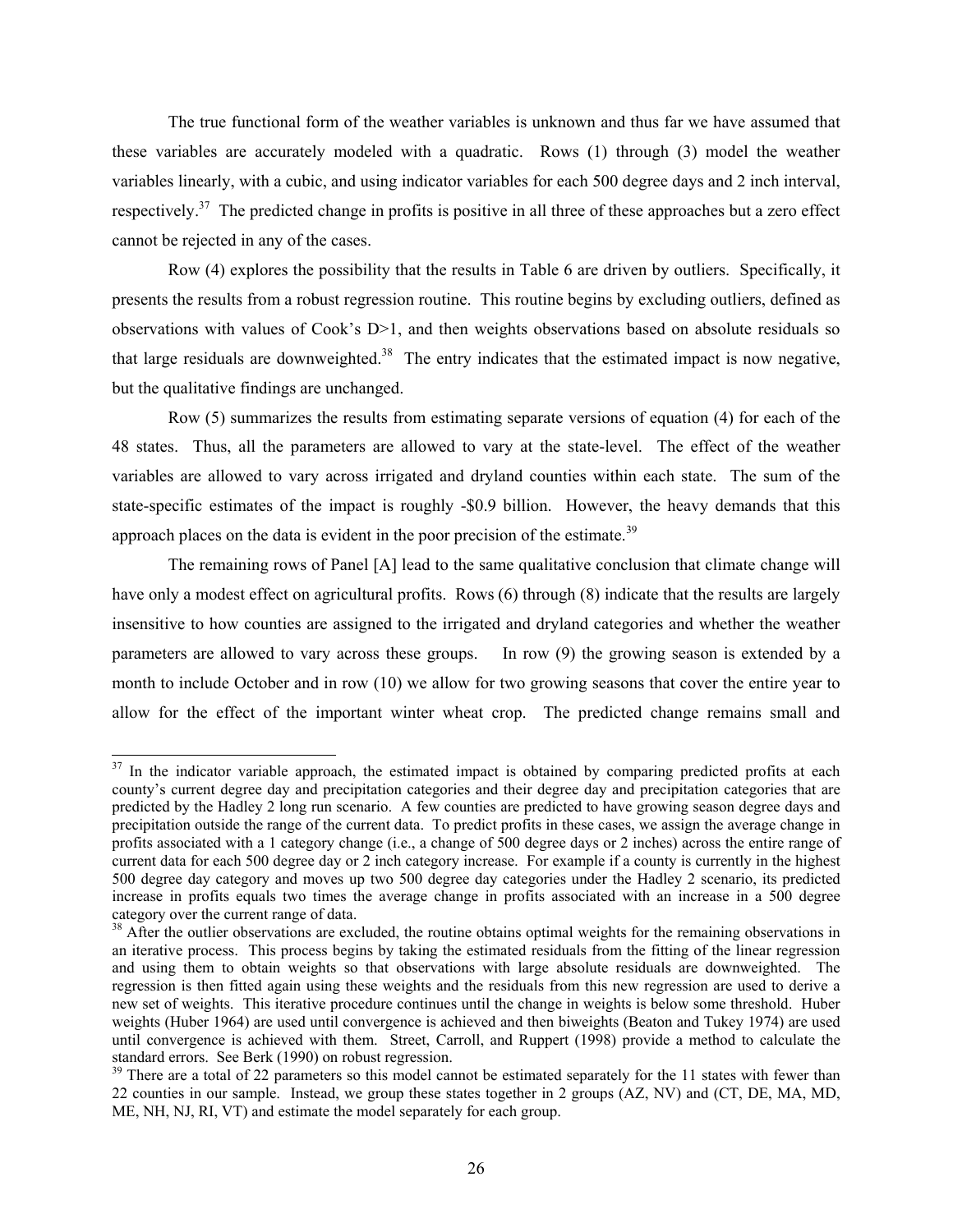statistically insignificant in these rows. In row (11), the regression equation is not weighted and this increases the sampling error but leaves the basic conclusion unaltered.

Panel [B] aims to understand the source of the results better. Specifically, it separates farm profits into revenues and expenditures and uses them as separate dependent variables. The predicted changes are estimated imprecisely, but they suggest that revenues would increase by roughly \$1 billion and that expenses would be unchanged. The expenditures result implies that to the extent that farmers change their mix of inputs in response to weather shocks, these changes do not lead to a substantial increase in the costs of production. Government payments are not included in agricultural profits<sup>40</sup>, but the last row considers how climate change would affect this variable under the current federal programs. The results indicate a statistically significant increase of approximately \$0.5 billion.

Table 8 and Figure 6 provide an opportunity to explore the distributional consequences of climate change across states. Table 8 lists the predicted impact of the Hadley 2 long run climate change on statelevel agricultural profits. The states are ordered by the impact on profits and the percentage change in profits from largest to smallest in columns (1) and (2), respectively. The entries are based on the estimation of separate version of equation (4) for each state. The sum of these effects was presented in row (5) of Table 7.

The most striking finding is that California will be significantly harmed by climate change. Its loss in agricultural profits is \$2.4 billion and this is nearly 50% of total California agricultural profits. To place this estimate in further context, the remaining 47 states are predicted to have a gain of \$1.5 billion. Colorado (-\$610 million) and Oklahoma (-\$580 million) are also predicted to have big losses, while the two biggest winners are Pennsylvania (\$570 million) and South Dakota (\$540 million). It would be remiss to fail to point out that in general these state-specific predictions are imprecise and the null of zero can be rejected at the 5% level or better for only eight states (i.e., Delaware, Kansas, Massachusetts, New Mexico, New York, North Carolina, Pennsylvania, and South Dakota).

Figure 6 displays the geographic distribution of these impacts. The states in the highest quartile are colored black and those in the lowest quartile are light gray. The remaining 50% of states are denoted with dashed light gray. The dividing lines for these categories are  $> $167$  million, between -\$122 million and \$167 million, and  $\le$  -\$122 million.

In general, the Northern parts of the US are predicted to do better than the Southern ones but the correlation is not perfect. For example, North Carolina and Florida are in the bottom quintile and South Carolina and Georgia are in the top quintile, although these four states are all in the South and in close proximity to each other. It is evident that climate change's impact on a state depends on the crop types

<span id="page-28-0"></span><sup>&</sup>lt;sup>40</sup> The exception is that payments under the Commodity Credit Corporation are counted as part of revenues. These payments are in return for the delivery of crops to the federal government, so they differ from other subsidies.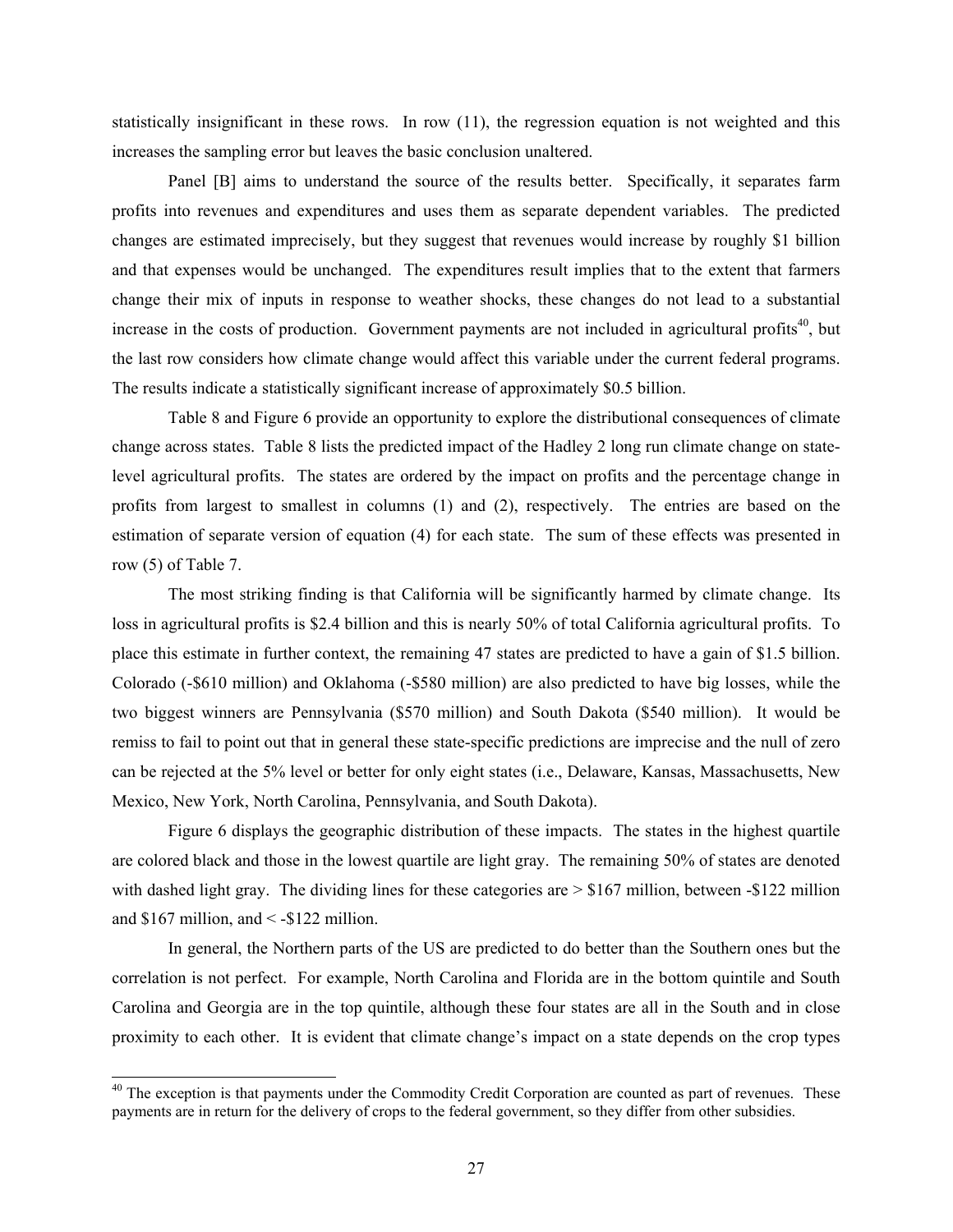supported by its soil (North Carolina and Florida specialize in tobacco and citrus fruits) and its predicted change in climate (Figure 3B reveals that South Carolina and Georgia are in the top quintile of precipitation increases but the other states aren't).

Overall, the estimates in this subsection suggest that the predicted changes in climate would lead to economically small and statistically significant changes in profits. The preferred estimates suggest an increase in profits and have a 95% confidence interval that ranges from a decline in profits of \$1.9 billion to an increase of \$4.1 billion, or -5.7% to 12.3%. Thus, it possible to reject large negative effects as has been suggested by some previous research. Further, it is important to recall that these figures may be downward biased relative to estimates that allow for the fuller range of adjustments available to farmers over longer time horizons.

### *C. Estimates of the Response of Crop Yields to Climate Change*

In this subsection, we explore the effect of climate change on crop yields. This exercise complements the results from the previous one by assessing the effect of predicted climate change on crop yields. Large declines in yields would suggest that the profit results may be biased (relative to the preferred long run measure) by short run price increases. Although farmers cannot switch crops in response to weather shocks, they are able to undertake some adaptations and in this respect this approach is preferable to the production function approach.

Table 9 presents the results of versions of equation (4) where the dependent variables are countylevel total bushels of production per acre planted (production / acre planted) for corn for grain, soybeans, and wheat for grain. The independent variables of interest are growing season degree days and precipitation, both of which are modeled with a quadratic and allowed to vary among dryland and irrigated counties. The regressions all include controls for soil characteristics and county fixed effects and are weighted by the square root of the number of acres planted. The "a" specifications include year fixed effects and the "b" ones have state by year fixed effects. The sample is drawn from 1987, 1992, and 1997, and 2002 Censuses and for each crop it is limited to the counties with production of the crop in each of these years. These three crops account for roughly \$46 billion of revenues (in 2002 dollars, when their output is evaluated at the average crop price over these years), which is about 27% of total agricultural revenues.

The second panel reports the predicted change in national output in billion of bushels and its standard error under the Hadley 2 long run scenario. Due to the nonlinear modeling of the weather variables, each county's predicted change in bushels per acre is calculated as the discrete difference in per acre output at the county's predicted degree days and precipitation after climate change and its current climate (i.e., the average over the 1970-2000 period). The resulting change in bushels per acre is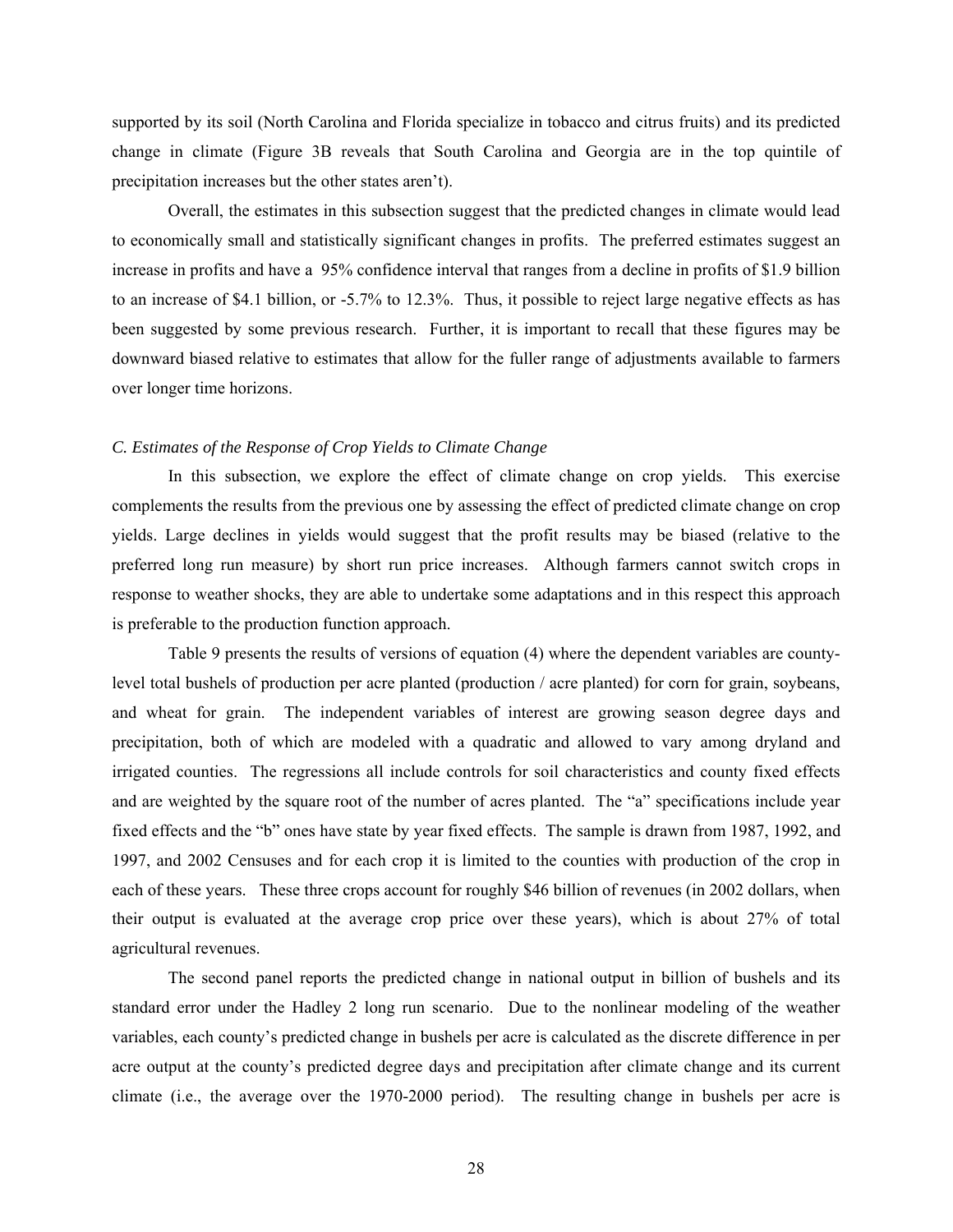multiplied by the number of acres of farmland in the county and then the national effect is obtained by summing across all counties in the sample. The next row presents this change as a percentage of the average yield in our balanced sample of counties. The other rows report the change in bushels in dryland and irrigated counties and the separate impacts of the predicted changes in temperature and precipitation.

The results are consistent across the crops. Specifically, the more robust model with state by year fixed effects fails to find a statistically significant relationship between climate change and crop yields for any of the three crops. The less robust "a" specification finds negative effects for corn and soybeans, but they are small in magnitude.<sup>41</sup> In general, the increase in temperature is harmful for yields and the increase in precipitation is beneficial. This finding underscores that it is important to account for both the change in temperature and precipitation when assessing the impacts of climate change. In summary, the small changes in output or quantities suggest that it is unlikely that the previous subsection's finding that climate change will have a small effect on agricultural profits is due to short-run price increases.

# **V. Interpretation**

Optimal decisions about climate change policies require estimates of individuals' willingness to pay to avoid climate change over the long run. The above analysis has developed measures of the impact of climate change on the profits from agricultural operations that accrue to the owners of land. Since land values ultimately reflect the present discounted value of land rents, or profits from land, we use the estimates from the previous section to develop a measure of the welfare consequences of climate change. We assume that the predicted increase of \$1.1 billion (from column 4 of Table 6B and the long run Hadley 2 model) in annual agricultural profits holds for all years in the future and apply a discount rate of 5%.<sup>42</sup> This implies that climate change increases the present value of the stream of land rents by \$22 billion. The 95% confidence interval is -\$36 billion to \$80 billion. This range is much tighter than the range of estimates from the hedonic approach that did not even account for sampling variability.

There are a number of important caveats to these calculations and, more generally, to the analysis. First, some models of climate change predict increases in extreme events (e.g., droughts and floods) or the variance of climate realizations, in addition to any effects on growing season degree days and precipitation. Our analysis is uninformative about the economic impact of these events. If the predictions

<span id="page-30-0"></span><sup>&</sup>lt;sup>41</sup> Lobell and Asner (2003a) find a negative relationship between county level corn and soybean yield trends and trends in mean temperatures. There are a number of differences between Lobell and Asner's approach and this paper's approach that make a comparisons of the results difficult, including Lobell and Asner: limit the sample to counties that exhibit a negative correlation between temperature and yields (see Gu 2003 and Lobell and Asner 2003b), do not adjust their estimates for state shocks (e.g., by including state fixed effects) or changes in precipitation; and use mean temperature over the growing season, rather than degree days.<br><sup>42</sup> Some readers will prefer a higher discount rate, while others will prefer a lower one, and the implied change in the

<span id="page-30-1"></span>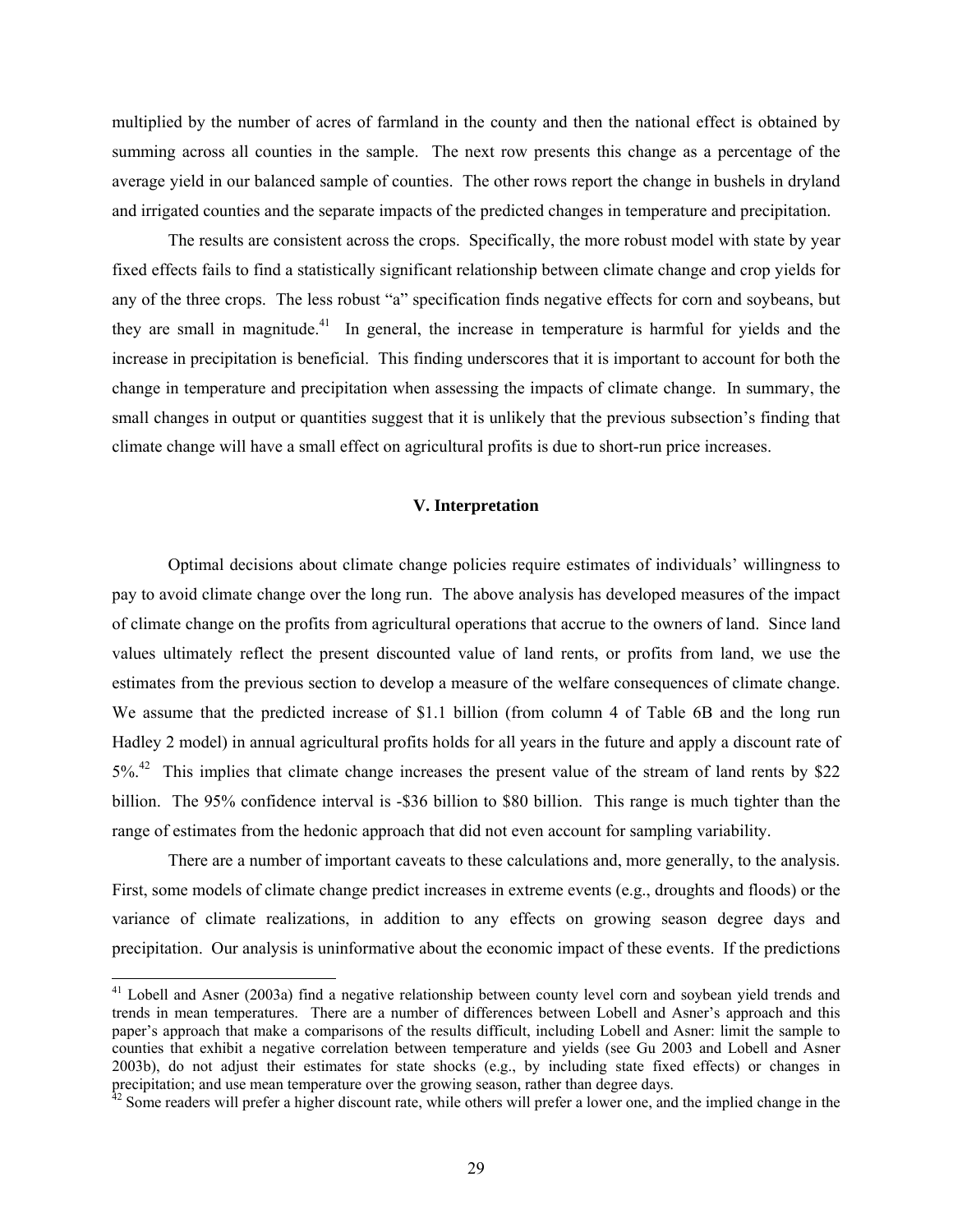about these events are correct, a full accounting of the welfare effects of climate change would have to add the impacts of these changes to the impacts presented here. Similarly, it is thought that permanent changes in climate will disrupt local ecosystems and/or change soil quality. Both of these factors may affect agricultural productivity. Since annual fluctuations in climate are unlikely to have the same effect on ecosystems and soil quality as permanent changes, our estimates fail to account for these effects too.

Second as its name suggests, global climate change will affect agricultural production around the globe. It may be reasonable to assume that this will alter the long run costs of production and this would cause changes in relative prices. Since our estimates are based on annual fluctuations in weather and are adjusted for state by year fixed effects, it is unlikely that they fully account for this possibility. It is noteworthy that the hedonic approach is unable to account for such changes either because the land valueclimate gradient is estimated over the existing set of prices.

Third, there are a complex system of government programs that impact agricultural profits and land values by affecting farmers' decisions about which crops to plant, the amount of land to use, and the level of production (Kirwan 2004). Our estimates would likely differ if they were estimated with an alternative set of subsidy policies in force. This caveat also applies to the hedonic method.

Fourth, our measure of agricultural profits differs from an ideal one in some important respects. In particular, interest payments are the only measure of the rental cost of capital in the Censuses. This measure understates the cost of capital by not accounting for the opportunity cost of the portion of the capital stock that is not leveraged. Further, our measure of agricultural profits does not account for labor costs that are not compensated with wages (e.g., the labor provided by the farm owner).

Finally, we discuss two caveats to our approach that would lead to downward biased estimates of the impact of global warming, relative to an ideal measure. First as we have emphasized, our approach does not allow for the full set of adaptations available to farmers. We again note that this may cause the estimates from our preferred approach to be biased downwards, relative to a measure that allows for the full range of compensatory behaviors. The direction of the bias can be signed, because farmers will only undertake these adaptations if the present discounted value of the benefits are greater than the costs.

Second, elevated carbon dioxide  $(CO<sub>2</sub>)$  concentrations are known to increase the yield per planted acre for many plants (see e.g., Miglietta, et. al. 1998). Since higher  $CO<sub>2</sub>$  concentrations are thought to be a primary cause of climate change, it may be reasonable to assume that climate change will lead to higher yields per acre. The approach proposed in this paper does not account for this "fertilizing" effect of increased  $CO<sub>2</sub>$  concentrations.

#### **VI. Conclusions**

 $\overline{a}$ 

value of the stream of land rents can easily be adjusted to reflect such alternative assumptions (Weitzman 2001).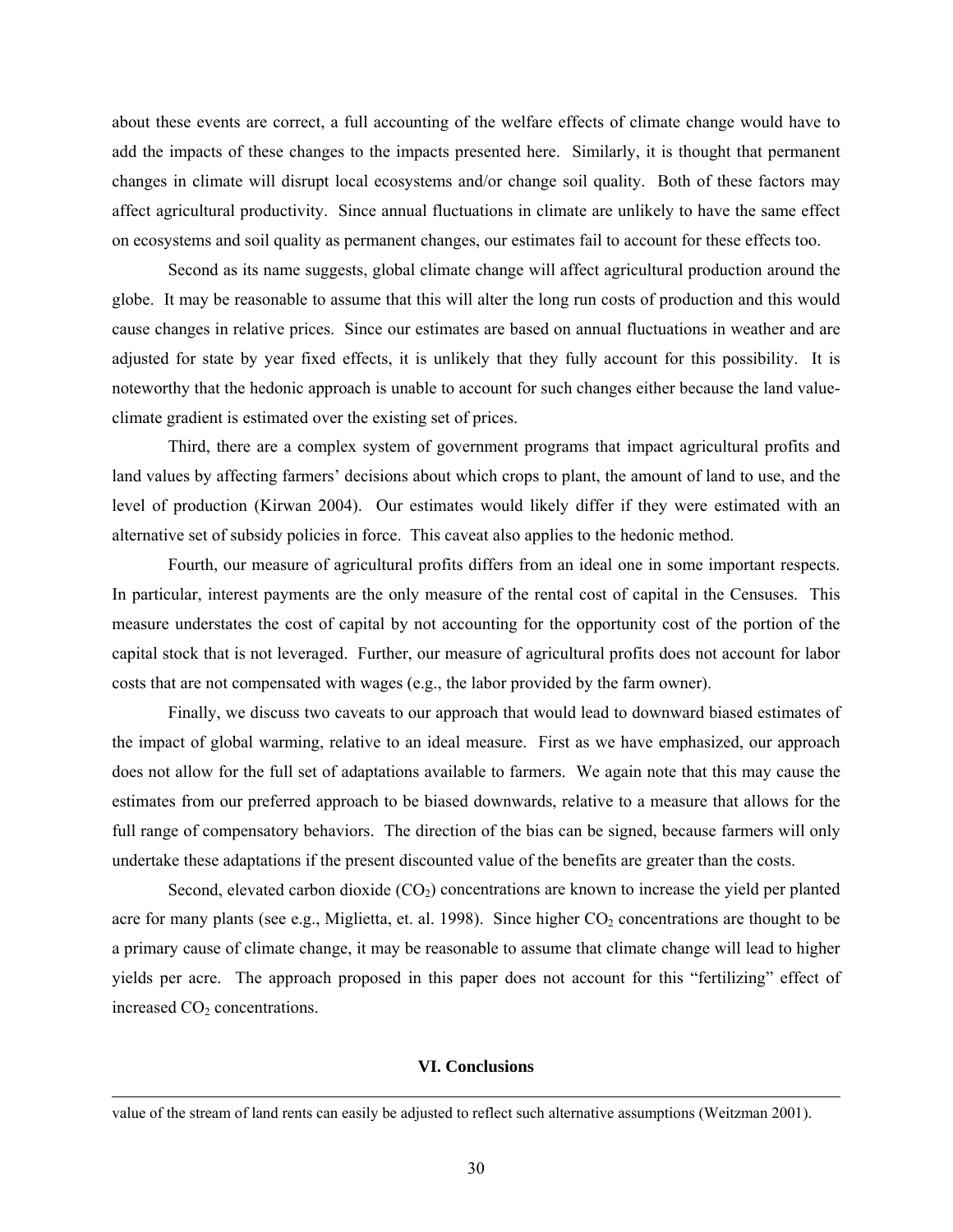This study proposes and implements a new strategy to estimate the impact of climate change on the US agricultural sector. The strategy exploits the presumably random year-to-year variation in temperature and precipitation to estimate their effect on agricultural profits. Specifically, we use a county-level panel data file constructed from the Censuses of Agriculture to estimate the effect of weather on agricultural profits, conditional on county and state by year fixed effects.

Using long-run climate change predictions from the Hadley 2 Model, the preferred estimates indicate that climate change will lead to a \$1.1 billion (2002\$) or 3.4% increase in annual agricultural sector profits. The 95% confidence interval ranges from -\$1.8 billion to \$4.0 billion so large negative or positive effects are unlikely. The basic finding of an economically and statistically small effect is robust to a wide variety of specification checks including adjustment for the rich set of available controls, modeling temperature and precipitation flexibly, estimating separate regression equations for each state, and implementing a procedure that minimizes the influence of outliers. Additionally, the analysis indicates that the predicted increases in temperature and precipitation will have virtually no effect on yields among the most important crops (i.e., corn for grain, soybeans, and wheat for grain). These crop yield findings suggest that the small effect on profits is not due to short-run price increases.

Although the overall effect is small, there is considerable heterogeneity across the country. The most striking finding is that California will be substantially harmed by climate change. Its predicted loss in agricultural profits is \$2.4 billion and this is nearly 50% of current annual profits in California. Colorado (-\$610 million) and Oklahoma (-\$580 million) are also predicted to have big losses, while the two biggest winners are Pennsylvania (\$570 million) and South Dakota (\$540 million). It is important to note that these state-level estimates are demanding of the data and therefore less precise than is optimal.

Finally, we re-examines the hedonic approach that is predominant in the previous literature. We find that the estimates of the effect of climate change on the value of agricultural land range from -\$200 billion (1997\$) to \$320 billion (or -24% to 39%), which is an even wider range than has been noted in the previous literature. This variation in predicted impacts results from seemingly minor decisions about the appropriate control variables, sample, and weighting. Despite its theoretical appeal, we conclude that the hedonic method may be unreliable in this setting.

Our results indicate that there is room for much additional research in the valuation of climate change. For example, there is little research on the impact of climate change in non-agricultural regions and sectors. Future research should endeavor to produce estimates of the impact of climate change that have a sound theoretical basis and rely on credible identification assumptions.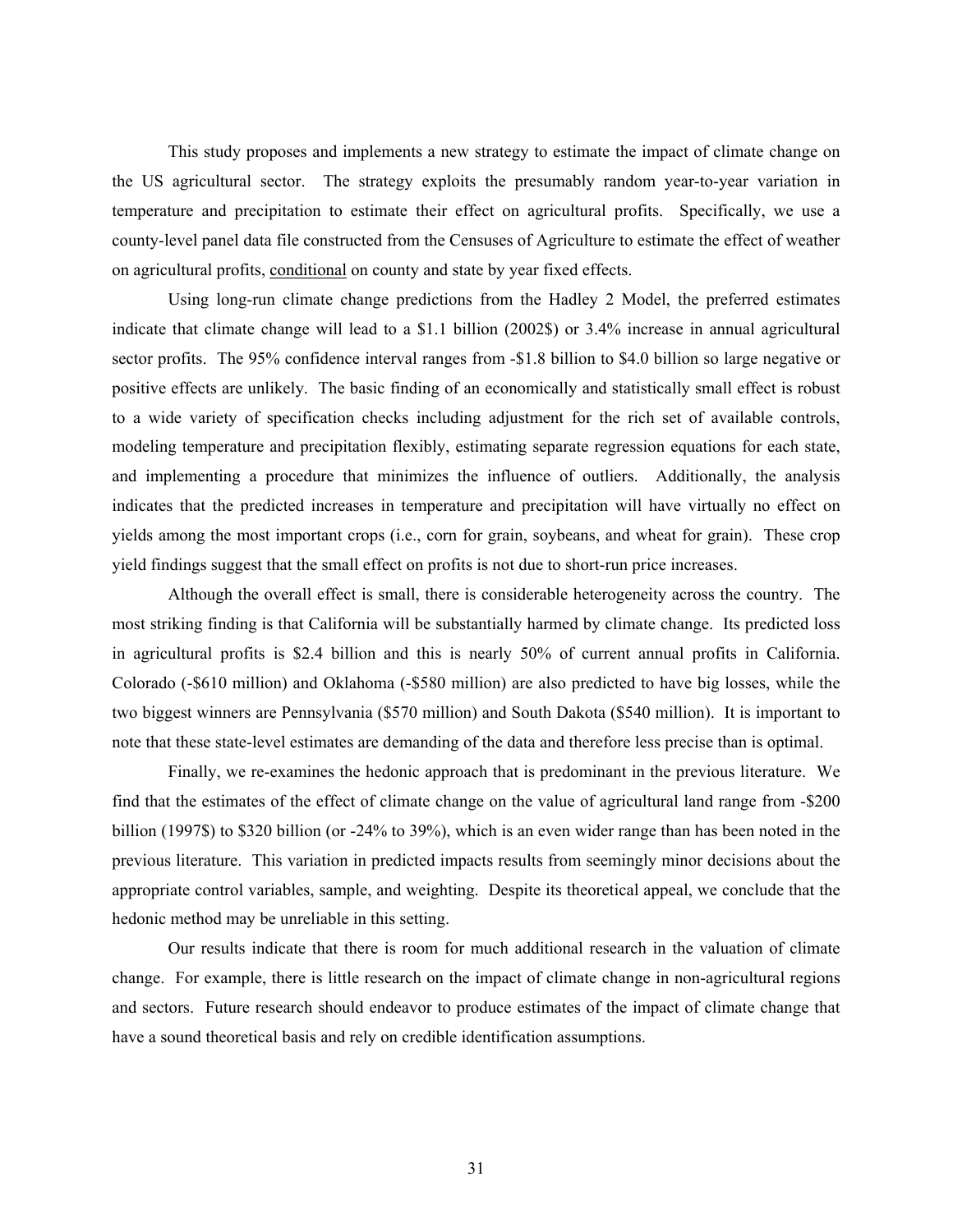# **Data Appendix**

### **I. Covariates in Land Value and Agricultural Profits Regressions**

The following are the control variables used in the land value and agricultural profits regressions. They are listed by the categories indicated in the row headings at the bottom of these tables. All of the variables are measured at the county level.

Dependent Variables Value of Land and Buildings per Acre Agricultural Profits per Acre

Soil Variables K-Factor of Top Soil Slope Length Fraction Flood-Prone Fraction Sand Fraction Clay Fraction Irrigated Permeability Moisture Capacity Wetlands Salinity

Socioeconomic Variables Income per Capita Income per Capita squared Population Density Population Density Squared

Latitude Latitude measured at county centroid

### **II. Details on Data Sources**

### A. Census of Agriculture

The data on number of farms, land in farms, cropland, agricultural profits, and other agriculture related variables are from the 1987, 1992, 1997, 2002 Censuses of Agriculture. The Census of Agriculture has been conducted every 5 years starting in 1925 and includes as a farm "every place from which \$1,000 or more of agricultural products were produced and sold or normally would have been sold during the census year". Participation in the Census of Agriculture is mandated by law: All farmers and ranchers who receive a census report form must respond even if they did not operate a farm or ranch in the census year. For confidentiality reasons the public-use files provide only county averages or totals.

The following are definitions for some specific variables that we used in the analysis:

*Farm Revenues:* Farm revenues are the gross market value of all agricultural products sold before taxes and expenses in the census year including livestock, poultry, and their products, and crops, including nursery and greenhouse crops, and hay. All sales occurring during the Census year are included, even if the payment has not been received.

*Production Expenditures:* Production expenses are limited to those incurred in the operation of the farm business. Property taxes paid by landlords are excluded. Also excluded were expenditures for non-farm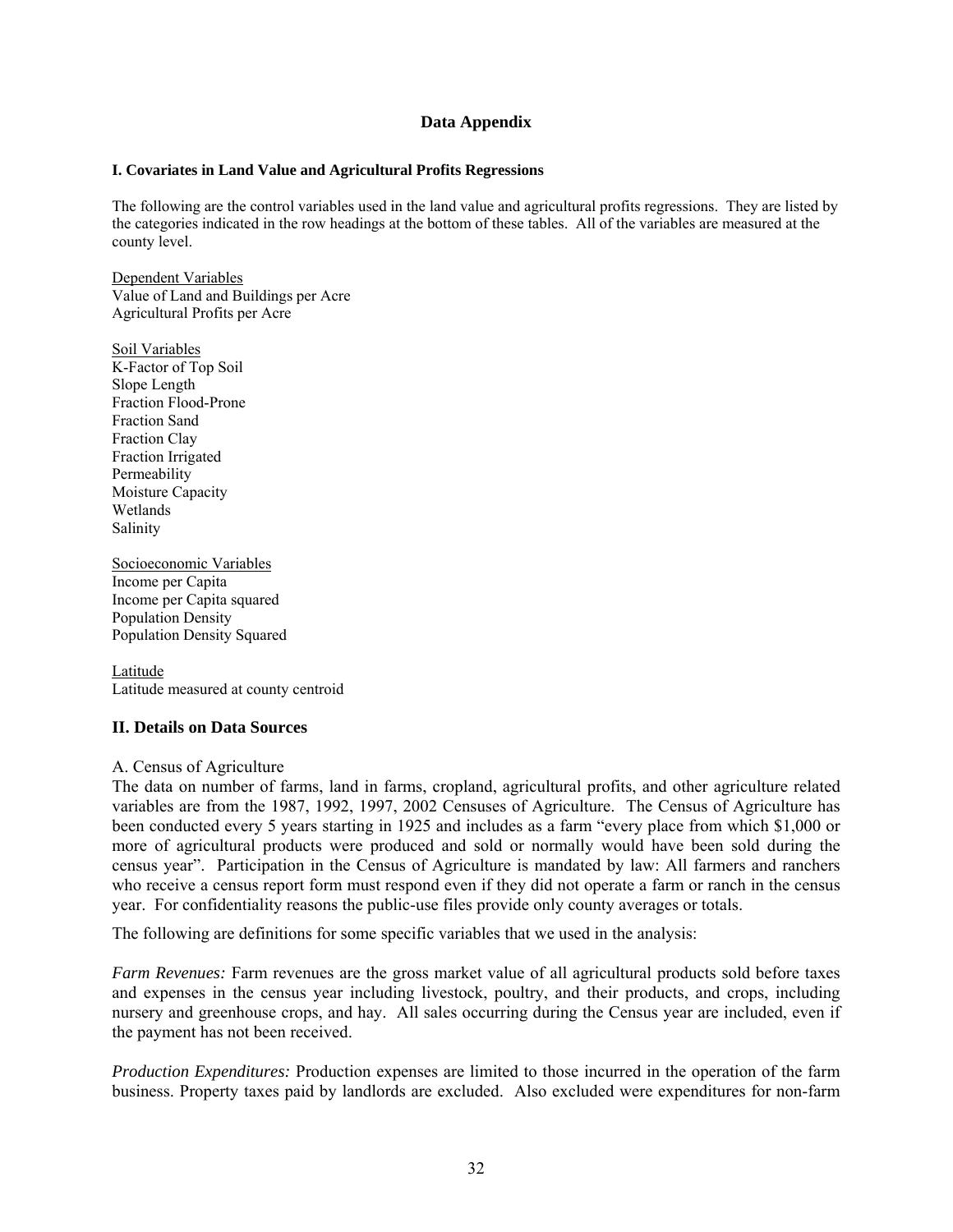activities, and farm-related activities such as producing and harvesting forest products, providing recreational services, and household expenses. Among the included items are: agricultural chemicals, commercial fertilizer, machine hire, rental of machinery and equipment, feed for livestock and poultry, hired farm and ranch labor, interest paid on debts, livestock and poultry purchased, repairs and maintenance, seed cost. All costs incurred during the Census year are included, regardless of whether the payment has been made.

*Land in farms:* The acreage designated as "land in farms" consists primarily of agricultural land used for crops, pasture, or grazing.

*Value of land and buildings*: Respondents were asked to report their estimate of the current market value of land and buildings owned, rented or leased from others, and rented or leased to others. Market value refers to the value the land and buildings would sell for under current market conditions.

# B. National Resource Inventory

County-level data on soils are taken from the National Resource Inventory (http://www.nrcs.usda.gov/technical/NRI/). The NRI is a statistically based sample of land use and natural resource conditions and trends on U.S. nonfederal lands. The data has been collected in approximately 800,000 points during the Census of Agriculture years, starting in 1982. For example, information on soil permeability, salinity, soil contents (sand and clay), slope length, K-factor, and fraction of the county irrigated is available.

# C. Hadley 2 State-Level and Regional Predictions on Growing Season Degree Days and Precipitation.

We downloaded the raw climate data from The Vegetation/Ecosystem Modeling and Analysis Project (VEMAP)'s Transient Climate database. VEMAP was established as a project to learn more about ecosystem dynamics through models and simulations and involved a large number of American and foreign scientists from a variety of different organizations (Kittel et al. 1995; Kittel et al. 1997; Kittel et al. 2000). Phase 2 of VEMAP focused on transient dynamics, and the resulting database contains several climate change scenarios for the continental United States, including the predictions made by the Hadley 2 model. The climate variables included in this data set are accumulated monthly precipitation (in millimeters) and minimum and maximum temperature (in degrees Celsius). The data is given monthly from January 1994 to December 2099.

VEMAP measures climate data at a set of regular grid points spanning the contiguous United States and separated vertically and horizontally by 0.5°. The grid is then divided into 16 overlapping regions and separated into 16 files that must be downloaded individually. Although the climate data files do not give the latitude and longitude of the points that they contain, a different set of 16 files gives the coordinates of the points in each region. Since the points in the two regional files are given in the same order, we easily determined the latitude and longitude for each grid point in each region and then combined the 16 regional files into one larger file, eliminating the multiple instances of any points contained in more than one file.

We then used GIS software to place each of these gridpoints into U.S. states (and counties). With these placements, we were able to create the Hadley 2 state-level predictions for each month from 2000-2099. These state-level year by month predictions are calculated as the simple average across all grid points that fall within each state. These state-level Hadley 2 predictions are used to infer the economic costs of climate change throughout this paper. We focus on the "medium term" and "long run" effects on climate, which are defined as the temperature and precipitation averages across the 2020-2049 and 2070-2099 predictions, respectively. The Hadley 2 model is not precise enough to use at smaller units of aggregation than the state.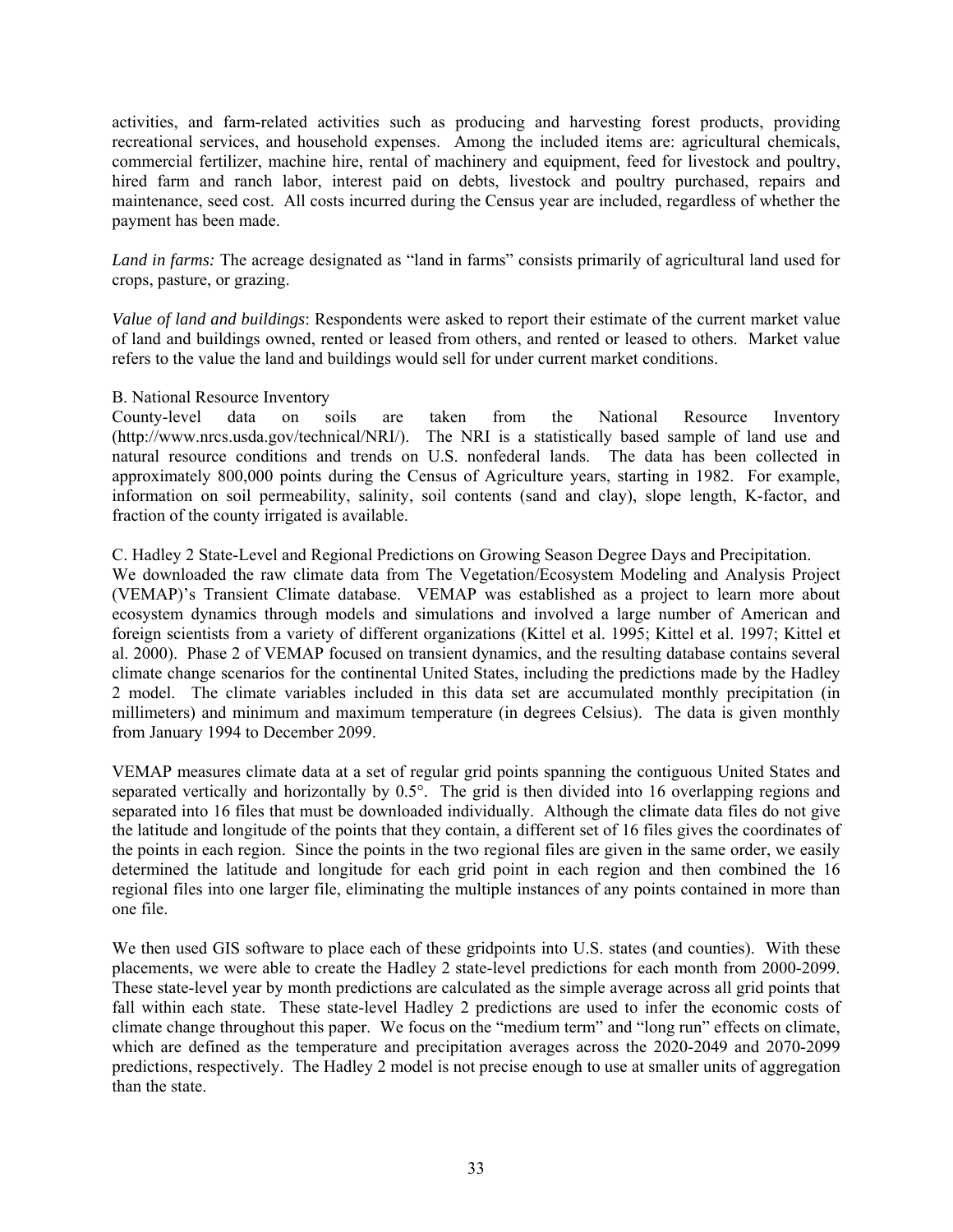### D. Growing Season Degree Days

We construct our measure of growing season degree days using daily data drawn from the National Climatic Data Center (NCDC) Summary of the Day Data (TD-3200). The data are daily measurements from weather stations in the United States. In any given year in our sample period, there were approximately 8,000 stations in operation. The key variables used to construct degree days are the daily maximum and minimum temperature from each station. Using the daily minimum and maximum temperatures, we define the mean daily temperature as the simple average of the minimum and maximum temperature for a station. We then construct the mean daily temperature for a county by taking the simple average of the mean temperature across all stations within a county. For counties without a station, we impute the average mean temperature from the contiguous counties. The degree days variable is calculated on the daily mean temperature for each county as explained in the text in Section II.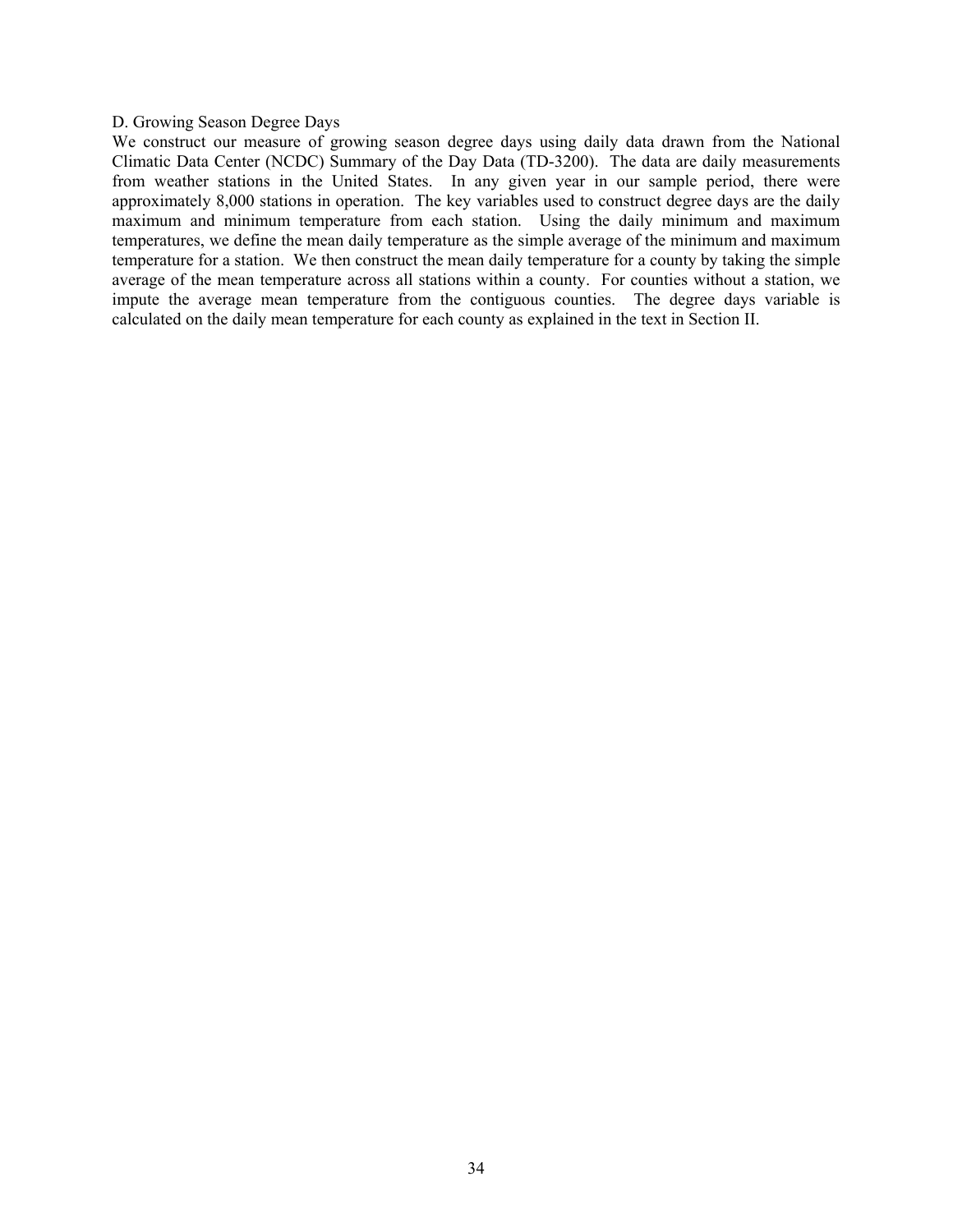#### **References**

Adams, Richard M. (1989): "Global Climate Change and Agriculture: An Economic Perspective," *American Journal of Agricultural Economics*, 71: 1272-9.

Altonji, Joseph G., Todd E. Elder, and Christopher R. Taber (2000): "Selection on Observed and Unobserved Variables: Assessing the Effectiveness of Catholic School," NBER Working Paper #7831.

Beaton, Albert E. and John W. Tukey. (1974): "The Fitting of Power Series, Meaning Polynomials, Illustrated on Band-Spectroscopic Data," *Technometrics* 16: 146-85.

Berk, Richard A. "A Primer on Robust Regression," in *Modern Methods of Data Analysis*. John Fox and J. Scott Long, eds., Newbury Park, CA: Sage Publications, 1990, 292-324.

Black, Dan A. and Thomas J. Kneisner (2003): "On the Measurement of Job Risk in Hedonic Wage Models," *Journal of Risk and Uncertainty*, 27(3): 205-20.

Black, Sandra (1999): "Do Better Schools Matter? Parental Valuation of Elementary Education," *Quarterly Journal of Economics*, 114.

Chay, Kenneth and Michael Greenstone (2005): "Does Air Quality Matter? Evidence from the Housing Market," *Journal of Political Economy*, 113(2): 376-424.

Cline, William R. (1996): "The Impact of Global Warming on Agriculture: Comment," *American Economic Review*, 86: 1309-1311.

Conley, Timothy, G. (1999): "GMM Estimation with Cross-Sectional Dependence," *Journal of Econometrics*, 92

Ekeland, Ivar, James J. Heckman, and Lars Nesheim (2004): "Identification and Estimation of Hedonic Models," *Journal of Political Economy*, forthcoming.

Greenstone, Michael and Justin Gallagher. (2005): "Does Hazardous Waste Matter? Evidence from the Housing Market and the Superfund Program." MIT Economics Working Paper #05-27.

Grierson, William. (2002): "Role of Temperature in the Physiology of Crop Plants: Pre- and Post-Harvest," in Mohammed Pessarakli (editor), *Handbook of Plant and Crop Physiology*, New York: Marcel Dekker.

Gu, Lianhong (2003): "Comment on 'Climate and Management Contributions to Recent Trends in U.S. Agricultural Yields'," *Science*, 300: 1505b.

Hoch, Irving (1958): "Simultaneous Equations Bias in the Context of the Cobb-Douglass Production Function," *Econometrica*, 30: 566-578.

Hoch, Irving (1962): "Estimation of Production Function Parameters Combining Time Series and Cross-Section Data," *Econometrica*, 30: 34-53.

Hodges, Tom, ed. (1991): *Predicting Crop Phenology*, Boca Raton: CRC Press, 1991.

Houghton, J.T., L.G. Meira Filho, B.A. Callender, N. Harris, A. Kattenberg, and K. Maskell, eds. (1996):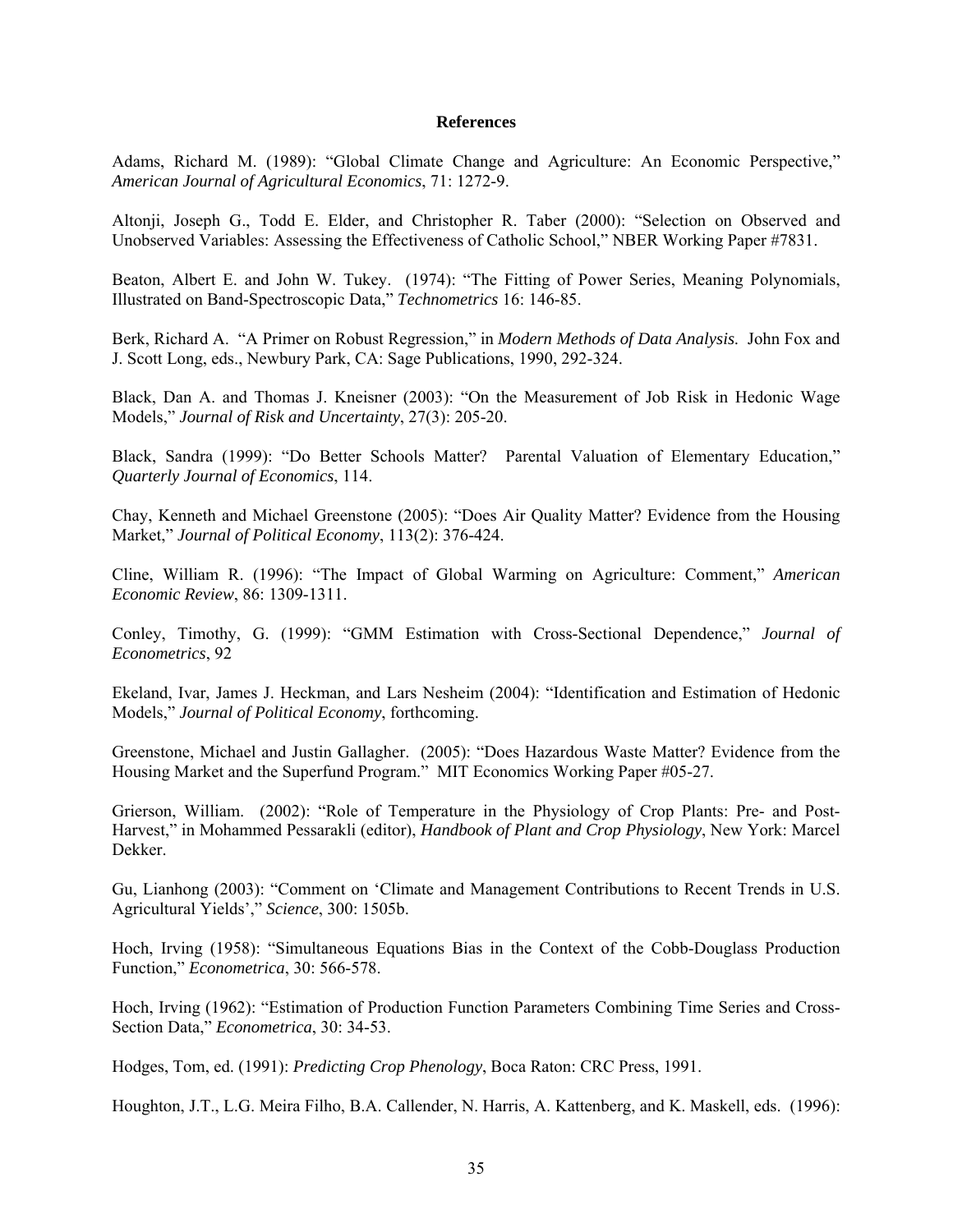*Climate Change 1995: The Science of Climate Change. Contribution of Working Group I to the Second Assessment of the Intergovernmental Panel on Climate Change*, Cambridge, England: Cambridge University Press.

Huber, Peter J. (1964): "Robust Estimation of a Location Parameter." *Annals of Mathematical Statistics*, 35: 73-101.

Intergovernmental Panel on Climate Change (1990): *Climate Change: The IPCC Scientific Assessment* (J. T. Houghton, G. J. Jenkins, and J. J. Ephraums, eds.), Cambridge: Cambridge University Press.

Johns, T. C., R. E. Carnell, J. F. Crossley, J. M. Gregory, J. F. B. Mitchell, C. A. Senior, S. F. B. Tett and R. A. Wood (1997): "The Second Hadley Centre Coupled Ocean-Atmosphere GCM: Model Description, Spinup and Validation," *Climate Dynamics*, 13: 103-134.

Kelly, David L., Charles D. Kolstad, and Glenn T. Mitchell (2005): "Adjustment Costs from Environmental Change," *Journal of Environmental Economics and Management*, 50(2): 468-495.

Kirwan, Barrett E. (2004): "The Incidence of U.S. Agriculture Subsidies on Farmland Rental Rates." Unpublished doctoral dissertation, MIT, Cambridge Massachusetts.

Kittel, T.G.F., N.A. Rosenbloom, T.H. Painter, D.S. Schimel, and VEMAP Modeling Participants (1995): "The VEMAP Integrated Database for Modeling United States Ecosystem/Vegetation Sensitivity to Climate Change," *Journal of Biogeography*, 22: 857-862.

Kittel, T.G.F., J.A. Royle, C. Daly, N.A. Rosenbloom, W.P. Gibson, H.H. Fisher, D.S. Schimel, L.M. Berliner, and VEMAP2 Participants (1997): "A Gridded Historical (1895-1993) Bioclimate Dataset for the Conterminous United States," in *Proceedings of the 10th Conference on Applied Climatology, 20-24 October 1997, Reno, NV*, Boston: American Meteorological Society.

Kittel, T.G.F., N.A. Rosenbloom, C. Kaufman, J.A. Royle, C. Daly, H.H. Fisher, W.P. Gibson, S. Aulenbach, R. McKeown, D.S. Schimel, and VEMAP2 Participants (2000): "VEMAP Phase 2 Historical and Future Scenario Climate Database." Available online at [http://www.cgd.ucar.edu/vemap] from the VEMAP Data Group, National Center for Atmospheric Research, Boulder, Colorado.

Lobell, David B. and Gregory P. Asner (2003a): "Climate and Management Contributions to Recent Trends in U.S. Agricultural Yields," *Science*, 299: 1032.

Lobell, David B. and Gregory P. Asner (2003b): "Response to Comment on 'Climate and Management Contributions to Recent Trends in U.S. Agricultural Yields'," *Science*, 300: 1505c.

Mendelsohn, Robert, William D. Nordhaus, and Daigee Shaw (1994): "The Impact of Global Warming on Agriculture: A Ricardian Approach," *American Economic Review*, 84: 753-771.

Mendelsohn, Robert, William D. Nordhaus, and Daigee Shaw (1999): "The Impact of Climate Variation on U.S. Agriculture," in Robert Mendelsohn and James E. Neumann (editors), *The Impact of Climate Change on the United States Economy*, Cambridge University Press.

Miglietta, F., Magliulo, V., Bindi, M., Cerio, L., Vaccari, F.P., Loduca, V. and Peressotti, A. (1998): "Free Air CO<sub>2</sub> Enrichment of Potato (*Solanum tuberosum L.*): Development, Growth and Yield," *Global Change Biology* 4: 163-172.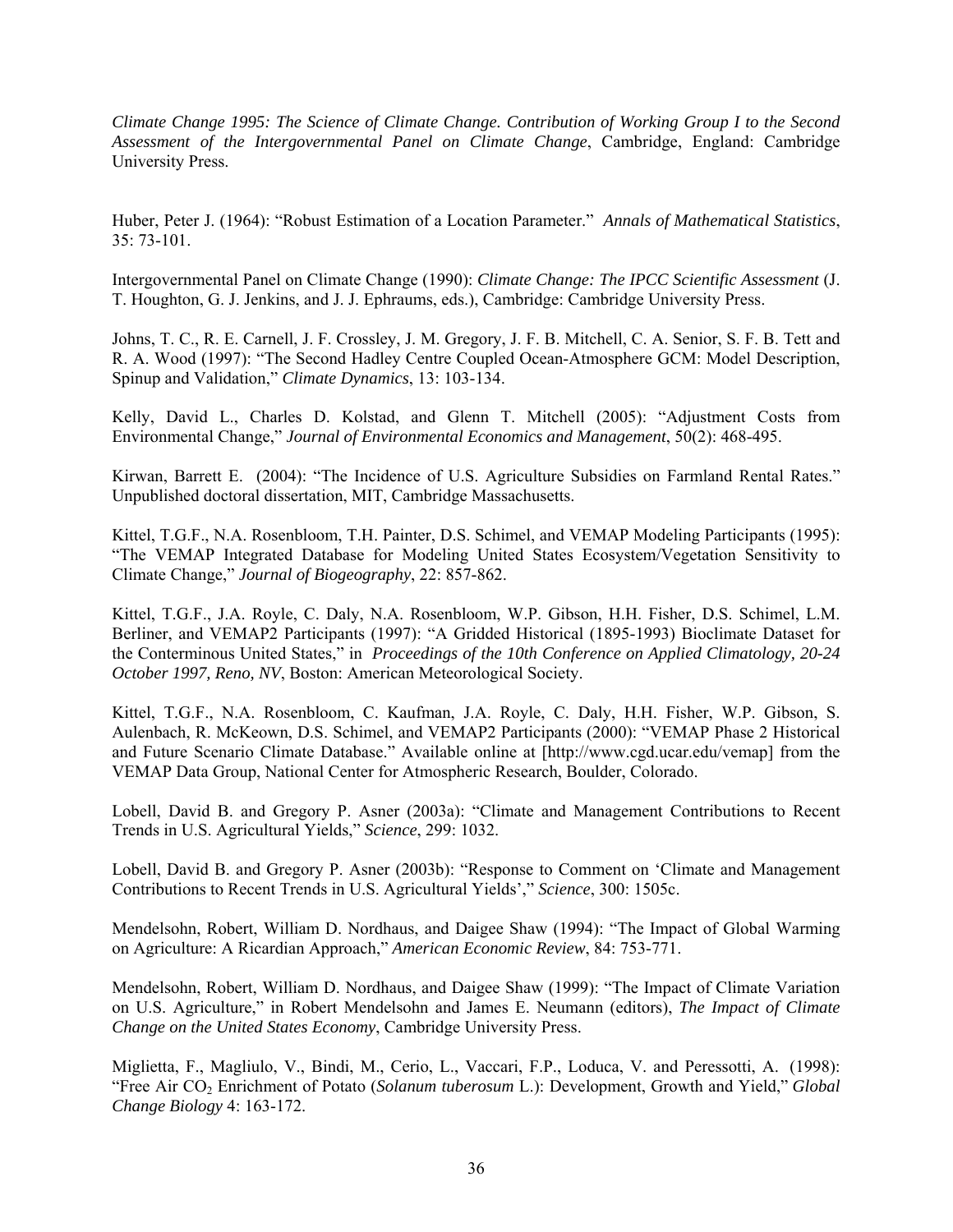Mundlak, Yair (1961): "Empirical Production Function Free of Management Bias," *Journal of Farm Economics*, 43: 44-56.

Mundlak, Yair (2001): "Production and Supply," in Handbook of Agricultural Economics, Volume 1A, Bruce L. Gardner and Gordon C. Rausser, eds., North-Holland: Amsterdam.

National Academy of Sciences Panel on Greenhouse Warming (1992): *Policy Implications of Greenhouse Warming: Mitigation, Adaptation, and the Science Base*, National Academy Press.

Plantinga, Andrew, Ruben Lubowski, and Robert Stavins (2002): "The Effects of Potential Land Development on Agricultural Land Prices." John F. Kennedy School of Government, Harvard University, Faculty Research Working Paper Series, RWP02-012.

Ritchie, J.T. and D. S. NeSmith (1991): "Temperature and Crop Development," in John Hanks and J.T. Ritchie (editors), *Modeling Plant and Soil Systems*, Madison, WI: American Society of Agronomy.

Rosen, Sherwin (1974): "Hedonic Prices and Implicit Markets: Product Differentiation in Pure Competition," *Journal of Political Economy*, 82: 34-55.

Schlenker, Wolfram, W. Michael Hanemann, and Anthony C. Fisher (2005a): "Will U.S. Agriculture Really Benefit from the Global Warming? Accounting for Irrigation in the Hedonic Approach," *American Economic Review*, 95(1): 395-406.

Schlenker, Wolfram, W. Michael Hanemann, and Anthony C. Fisher (2005b): "The Impact of Global Warming on U.S. Agriculture: An Econometric Analysis of Optimal Growing Conditions," *Review of Economics and Statistics*, forthcoming.

Street, James O., Raymond J. Carroll, and David Ruppert (1988): "A Note on Computing Robust Regression Estimates via Iteratively Weighted Least Squares," *The American Statistician* 42: 152-4.

Thom, H. C. S. (1966): "Normal Degree Days Above Any Base by the Universal Truncation Coefficient," *Monthly Weather Review*, 94(7), 461-465.

United States Department of Agriculture, NASS (1997): "Usual Planting and Harvesting Dates for U.S. Field Crops," *Agricultural Handbook*, Number 628.

White, Halbert (1980): "A Heteroskedasticity-Consistent Covariance Matrix Estimator and A Direct Test for Heteroskedasticity," *Econometrica* 48: 817-838.

Weitzman, Martin L. (2001): "Gamma Discounting," *American Economic Review*, 91: 260-71.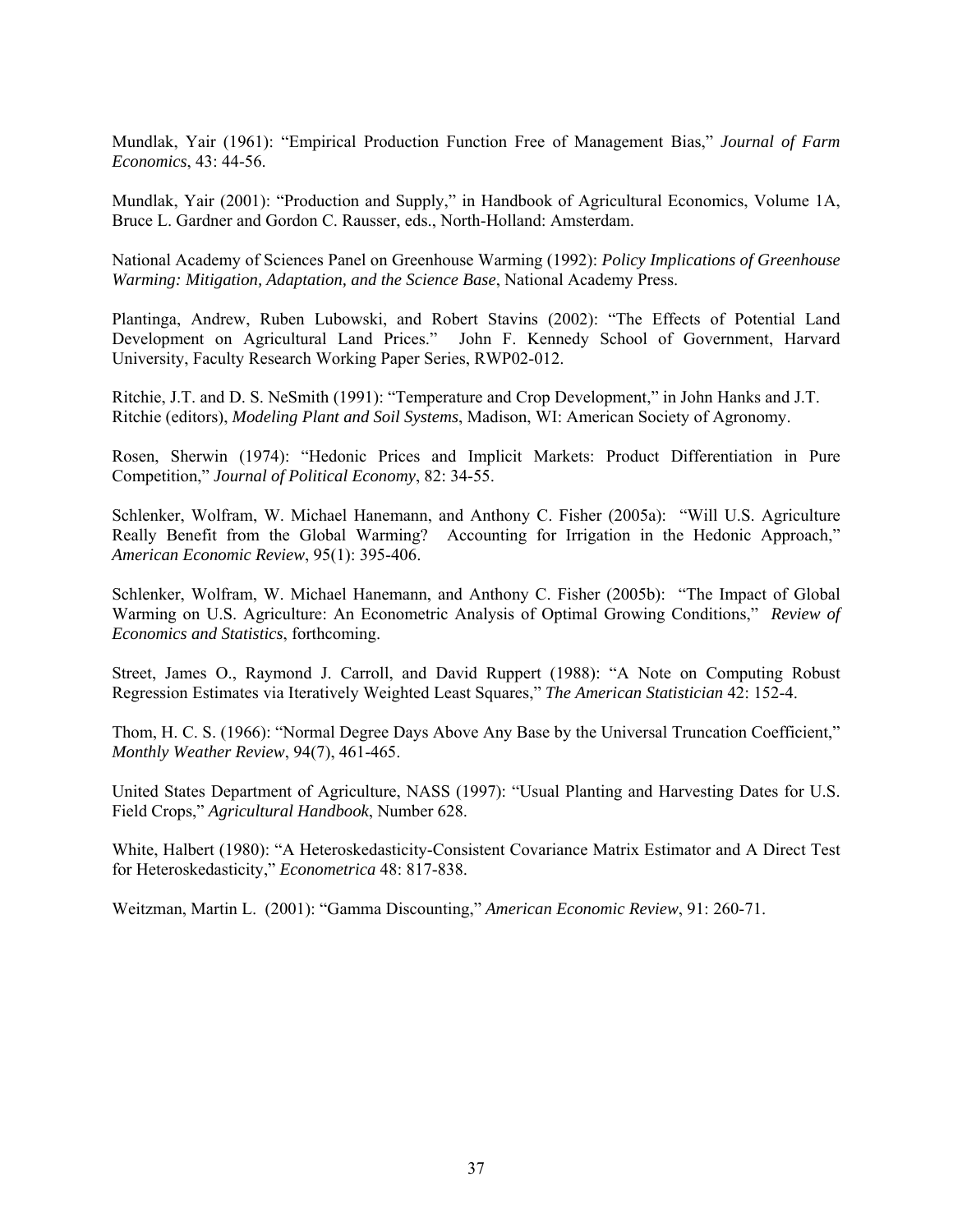# TABLE 1: COUNTY-LEVEL SUMMARY STATISTICS

|                                            | 1978    | 1982           | 1987    | 1992    | 1997    | 2002    |
|--------------------------------------------|---------|----------------|---------|---------|---------|---------|
| Farmland and Its Value:                    |         |                |         |         |         |         |
| Number of Farms                            | 799.3   | 796.3          | 745.4   | 688.3   | 684.9   | 766.5   |
| Land in Farms (th. acres)                  | 363.7   | 352.4          | 345.5   | 338.4   | 333.4   | 336.1   |
| Total Cropland (th. acres)                 | 158.7   | 156.0          | 158.3   | 155.9   | 154.1   | 155.3   |
| Average Value of Land/Bldg (\$1/acre)      | 1,370.4 | 1,300.7        | 907.3   | 892.2   | 1,028.2 | 1,235.6 |
| Average Value of Machines/Equip (\$1/acre) | ---     | ---            | 126.7   | 118.8   | 129.2   | 145.8   |
| <b>Annual Financial Information:</b>       |         |                |         |         |         |         |
| Profits (\$Mil.)                           | ---     | $\overline{a}$ | 14.4    | 14.0    | 18.6    | 10.0    |
| Profits Per Acre (\$1/acre)                | $---$   | $\overline{a}$ | 41.7    | 41.3    | 55.7    | 29.7    |
| Farm Revenues (\$Mil.)                     | 88.7    | 80.0           | 71.5    | 72.9    | 79.9    | 74.9    |
| Total Farm Expenses (\$Mil.)               | $---$   | $---$          | 57.2    | 58.9    | 61.3    | 64.9    |
| Total Government Payments (\$Mil.)         | ---     | ---            | 4.8     | 2.3     | 1.9     | 2.4     |
| <b>Measures of Soil Productivity:</b>      |         |                |         |         |         |         |
| K-Factor                                   | 0.30    | 0.30           | 0.30    | 0.30    | 0.30    | 0.30    |
| Slope Length                               | 218.9   | 218.9          | 218.3   | 217.8   | 218.3   | 218.3   |
| <b>Fraction Flood-Prone</b>                | 0.15    | 0.15           | 0.15    | 0.15    | 0.15    | 0.15    |
| <b>Fraction Sand</b>                       | 0.09    | 0.09           | 0.09    | 0.09    | 0.09    | 0.09    |
| <b>Fraction Clay</b>                       | 0.18    | 0.18           | 0.18    | 0.18    | 0.18    | 0.18    |
| Fraction Irrigated                         | 0.18    | 0.18           | 0.18    | 0.18    | 0.19    | 0.19    |
| Permeability                               | 2.90    | 2.90           | 2.90    | 2.88    | 2.88    | 2.88    |
| Moisture Capacity                          | 0.17    | 0.17           | 0.17    | 0.17    | 0.17    | 0.17    |
| Wetlands                                   | 0.10    | 0.10           | 0.10    | 0.10    | 0.10    | 0.10    |
| Salinity                                   | 0.01    | 0.01           | 0.01    | 0.01    | 0.01    | 0.01    |
| <b>Weather Variables:</b>                  |         |                |         |         |         |         |
| January Temperature                        | 25.5    | 27.2           | 32.9    | 35.3    | 31.2    | 36.5    |
| April Temperature                          | 54.3    | 51.0           | 54.7    | 53.6    | 49.9    | 56.1    |
| July Temperature                           | 75.5    | 75.2           | 75.7    | 73.3    | 75.0    | 77.2    |
| October Temperature                        | 55.6    | 55.9           | 53.0    | 55.4    | 56.0    | 54.4    |
| January Precipitation                      | 3.73    | 3.34           | 2.68    | 2.48    | 2.85    | 2.48    |
| <b>April Precipitation</b>                 | 2.86    | 3.10           | 1.99    | 2.42    | 3.53    | 2.90    |
| July Precipitation                         | 3.57    | 3.62           | 3.37    | 4.61    | 3.19    | 3.22    |
| October Precipitation                      | 1.38    | 2.49           | 1.30    | 1.95    | 2.89    | 4.12    |
| Growing Season Degree Days                 | 2,865.2 | 2,797.3        | 2,934.2 | 2,611.9 | 2,757.4 | 3,116.3 |
| Growing Season Total Precipitation         | 20.9    | 21.6           | 19.3    | 21.5    | 21.0    | 20.6    |

Notes: Averages are calculated for a balanced panel of 2,268 counties. All entries are simple averages over the 2,268 counties, with the exception of "Average Value of Land/Bldg (1\$/acre)" and "Profit Per Acre (1\$/acre)", which are weighted by acres of farmland. All dollar values are in 2002 constant dollars.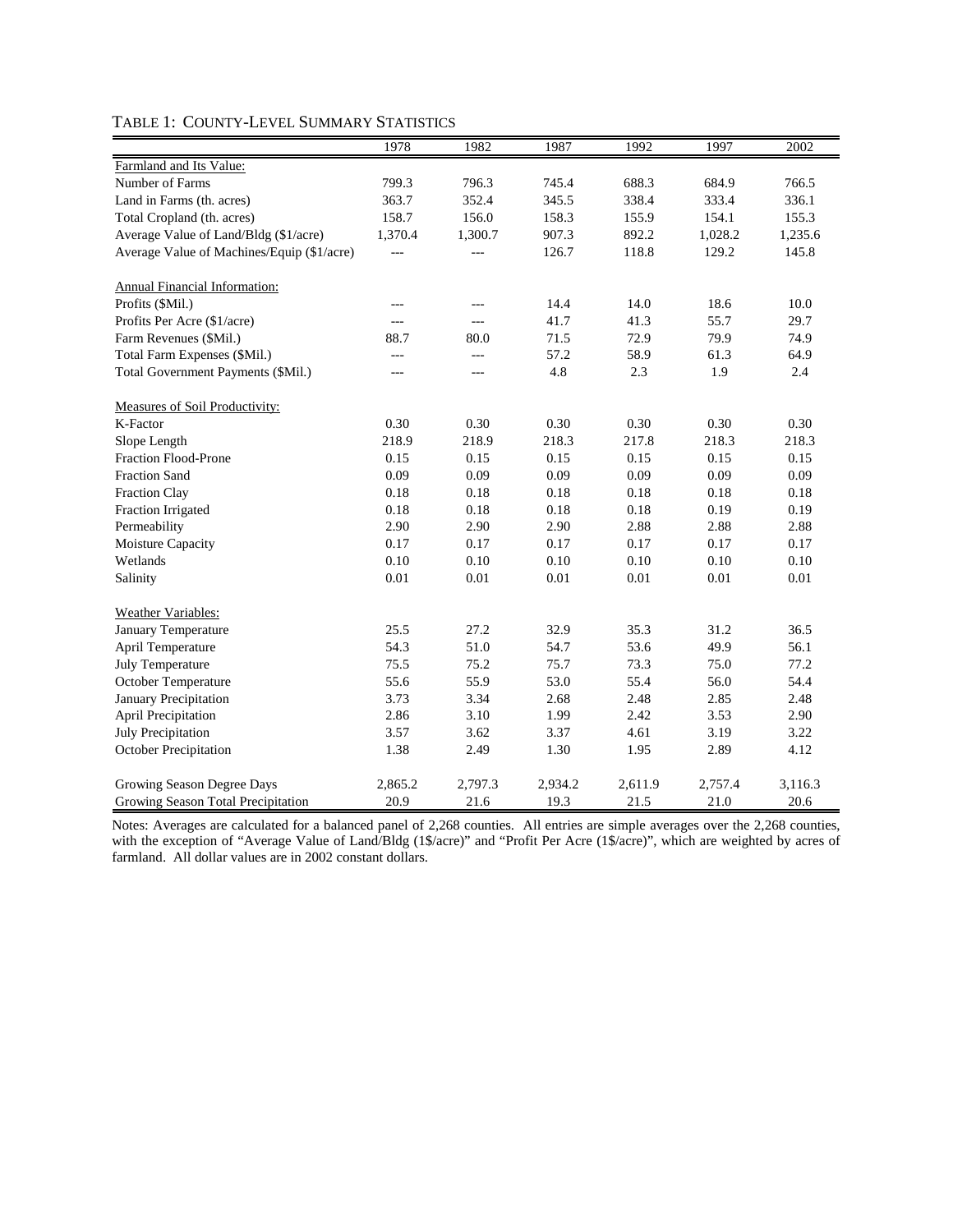| I ADLE 2. CLIMATE I REDICTIONS UNDER DIFFERENT OLODAL WARMING MODELS |           | <b>Dryland Counties</b> |            |           | <b>Irrigated Counties</b> |            |
|----------------------------------------------------------------------|-----------|-------------------------|------------|-----------|---------------------------|------------|
|                                                                      | Actual    | Predicted               | Difference | Actual    | Predicted                 | Difference |
| BENCHMARK GLOBAL WARMING MODEL                                       |           |                         |            |           |                           |            |
| January Mean Temperature                                             | 29.0      | 34.0                    | 5.0        | 32.9      | 37.9                      | 5.0        |
| April Mean Temperature                                               | 51.9      | 56.9                    | 5.0        | 52.3      | 57.3                      | 5.0        |
| July Mean Temperature                                                | 74.7      | 79.7                    | 5.0        | 74.3      | 79.3                      | 5.0        |
| October Mean Temperature                                             | 54.3      | 59.3                    | 5.0        | 55.1      | 60.1                      | 5.0        |
| January Precipitation                                                | 1.57      | 1.70                    | 0.13       | 1.92      | 2.08                      | 0.15       |
| <b>April Total Precipitation</b>                                     | 2.40      | 2.60                    | 0.19       | 2.08      | 2.25                      | 0.17       |
| <b>July Total Precipitation</b>                                      | 2.82      | 3.05                    | 0.23       | 2.27      | 2.45                      | 0.18       |
| October Total Precipitation                                          | 2.23      | 2.41                    | 0.18       | 1.73      | 1.87                      | 0.14       |
| Growing Season Degree Days                                           | 3,184.8   | 3,905.7                 | 720.9      | 3,289.1   | 4,018.7                   | 729.5      |
| Growing Season Total Precipitation                                   | 16.96     | 18.32                   | 1.36       | 13.60     | 14.68                     | 1.09       |
| HADLEY 2 GLOBAL WARMING MODEL                                        |           |                         |            |           |                           |            |
| A. Medium Term (2020-2049)                                           |           |                         |            |           |                           |            |
| Growing Season Degree Days:                                          | 3,184.8   | 3,964.1                 | 779.3      | 3,289.1   | 4,076.2                   | 787.0      |
| <b>Std Deviation</b>                                                 | (1,459.3) | (1,325.6)               | (1,503.1)  | (1,503.4) | (1, 112.7)                | (1, 376.2) |
| Growing Season Total Precipitation:                                  | 16.96     | 17.54                   | 0.57       | 13.60     | 14.96                     | 1.36       |
| <b>Std Deviation</b>                                                 | (6.74)    | (7.11)                  | (4.25)     | (8.56)    | (7.50)                    | (3.99)     |
| B. Long Term (2070-2099)                                             |           |                         |            |           |                           |            |
| Growing Season Degree Days:                                          |           |                         |            |           |                           |            |
| All Counties [2262]                                                  | 3,184.8   | 4,783.3                 | 1,598.5    | 3,289.1   | 4,951.3                   | 1,662.1    |
| <b>Std Deviation</b>                                                 | (1,459.3) | (1,736.8)               | (1,759.9)  | (1,503.4) | (1,352.9)                 | (1,505.1)  |
| Northeast Region [178]                                               | 2,556.3   | 4,221.9                 | 1,665.6    | 3,581.7   | 4,154.7                   | 573.0      |
| Midwest Region [735]                                                 | 2,977.4   | 3,760.3                 | 782.9      | 3,214.0   | 4,263.5                   | 1,049.5    |
| South Region [986]                                                   | 4,097.6   | 6,821.9                 | 2,724.3    | 4,451.2   | 6,702.2                   | 2,251.0    |
| West Region [363]                                                    | 2,581.6   | 3,993.3                 | 1,411.7    | 2,720.8   | 4,405.1                   | 1,684.3    |
| Growing Season Total Precipitation:                                  |           |                         |            |           |                           |            |
| All Counties [2262]                                                  | 16.96     | 19.34                   | 2.38       | 13.60     | 16.26                     | 2.66       |
| <b>Std Deviation</b>                                                 | (6.74)    | (7.87)                  | (4.62)     | (8.56)    | (8.34)                    | (4.28)     |
| Northeast Region [178]                                               | 23.38     | 27.64                   | 4.26       | 24.04     | 27.40                     | 3.36       |
| Midwest Region [735]                                                 | 19.51     | 20.59                   | 1.08       | 18.18     | 16.63                     | $-1.55$    |
| South Region [986]                                                   | 21.20     | 25.16                   | 3.96       | 23.31     | 27.52                     | 4.21       |
| West Region [363]                                                    | 9.42      | 11.44                   | 2.02       | 6.58      | 10.11                     | 3.53       |

# TABLE 2: CLIMATE PREDICTIONS UNDER DIFFERENT GLOBAL WARMING MODELS

Notes: All entries are averages over the 2,268 counties, weighted by acres of farmland. Entries under the "Actual" column are averages of the listed variables over the 1970-2000 period.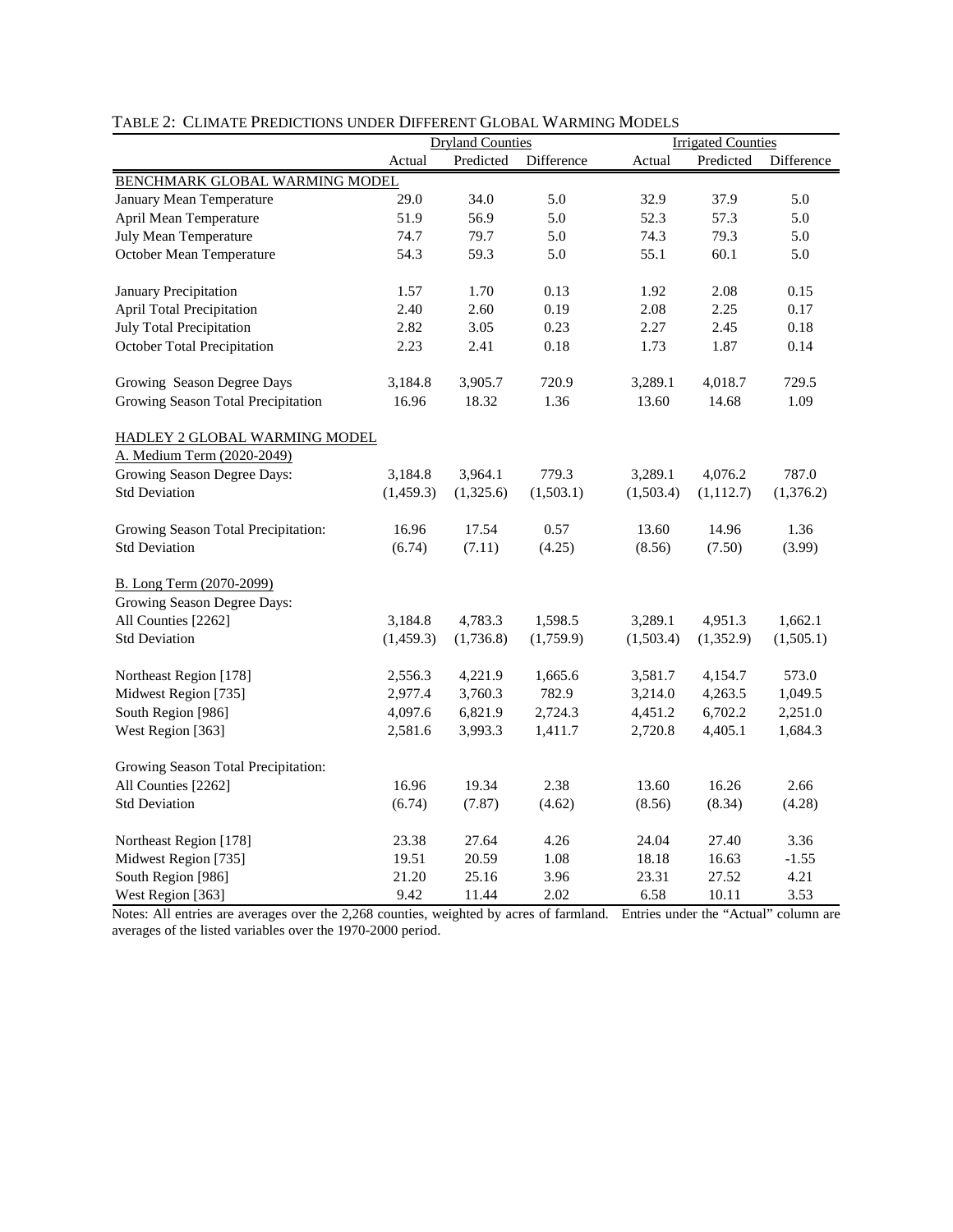| A. Removed Year Effects       |           |           |           |           |                                                                          |           |           |       |
|-------------------------------|-----------|-----------|-----------|-----------|--------------------------------------------------------------------------|-----------|-----------|-------|
|                               |           |           |           |           | Proportion of Counties with Degree Days Below/Above Average (Degrees):   |           |           |       |
| Degree Days                   | ±200      | ±400      | $\pm 600$ | $\pm 800$ | $\pm 1000$                                                               | ±1200     | ±1400     | ±1600 |
| 1987                          | 0.48      | 0.23      | 0.12      | 0.07      | 0.05                                                                     | 0.02      | 0.02      | 0.01  |
| 1992                          | 0.53      | 0.30      | 0.20      | 0.12      | 0.05                                                                     | 0.02      | 0.01      | 0.00  |
| 1997                          | 0.43      | 0.17      | 0.08      | 0.05      | 0.03                                                                     | 0.01      | 0.01      | 0.00  |
| 2002                          | 0.57      | 0.34      | 0.26      | 0.19      | 0.10                                                                     | 0.04      | 0.02      | 0.01  |
|                               |           |           |           |           | Proportion of Counties with Precipitations Below/Above Average (Inches): |           |           |       |
| <b>Total Precipitation</b>    | $\pm 0.5$ | $\pm 1.0$ | $\pm 1.5$ | $\pm 2.0$ | ±2.5                                                                     | $\pm 3.0$ | $\pm 3.5$ | ±4.0  |
| 1987                          | 0.86      | 0.71      | 0.57      | 0.46      | 0.35                                                                     | 0.25      | 0.19      | 0.15  |
| 1992                          | 0.83      | 0.65      | 0.51      | 0.39      | 0.31                                                                     | 0.24      | 0.18      | 0.12  |
| 1997                          | 0.85      | 0.70      | 0.55      | 0.42      | 0.31                                                                     | 0.23      | 0.16      | 0.12  |
| 2002                          | 0.84      | 0.70      | 0.56      | 0.45      | 0.35                                                                     | 0.28      | 0.22      | 0.16  |
| B. Removed State*Year Effects |           |           |           |           |                                                                          |           |           |       |
|                               |           |           |           |           | Proportion of Counties with Degree Days Below/Above Average (Degrees):   |           |           |       |
| Degree Days                   | ±200      | ±400      | $\pm 600$ | $\pm 800$ | ±1000                                                                    | ±1200     | ±1400     | ±1600 |
| 1987                          | 0.46      | 0.21      | 0.11      | 0.07      | 0.04                                                                     | 0.02      | 0.01      | 0.01  |
| 1992                          | 0.51      | 0.28      | 0.17      | 0.10      | 0.05                                                                     | 0.02      | 0.01      | 0.00  |
| 1997                          | 0.39      | 0.15      | 0.08      | 0.04      | 0.02                                                                     | 0.01      | 0.00      | 0.00  |
| 2002                          | 0.56      | 0.35      | 0.24      | 0.16      | 0.08                                                                     | 0.03      | 0.02      | 0.01  |
|                               |           |           |           |           | Proportion of Counties with Precipitations Below/Above Average (Inches): |           |           |       |
| <b>Total Precipitation</b>    | $\pm 0.5$ | ±1.0      | ±1.5      | $\pm 2.0$ | $\pm 2.5$                                                                | $\pm 3.0$ | $\pm 3.5$ | ±4.0  |
| 1987                          | 0.81      | 0.63      | 0.48      | 0.36      | 0.26                                                                     | 0.19      | 0.13      | 0.09  |
| 1992                          | 0.81      | 0.63      | 0.47      | 0.35      | 0.24                                                                     | 0.17      | 0.12      | 0.09  |
| 1997                          | 0.80      | 0.61      | 0.46      | 0.33      | 0.24                                                                     | 0.16      | 0.11      | 0.08  |
| 2002                          | 0.79      | 0.62      | 0.48      | 0.37      | 0.28                                                                     | 0.20      | 0.15      | 0.10  |

TABLE 3: DEVIATIONS OF GROWING SEASON DEGREE DAYS AND PRECIPITATION FROM NORMALS

Note: All statistics are weighted by acres of farmland. Panel A reports on the magnitude of the deviations between counties' yearly weather realizations and their long run averages after subtracting the deviation between the national average weather realization and the national long run average. The entries report the fraction of counties with deviations at least as large as the one reported in the column heading. For example, consider the 2002 degree days row, it indicates that 57%, 19%, and 2% of counties had deviations larger than 200, 800, and 1,400 degree days, respectively. Panel B repeats this exercise after subtracting the deviation between a states' yearly weather realization and the states' long run average (rather than the national deviation).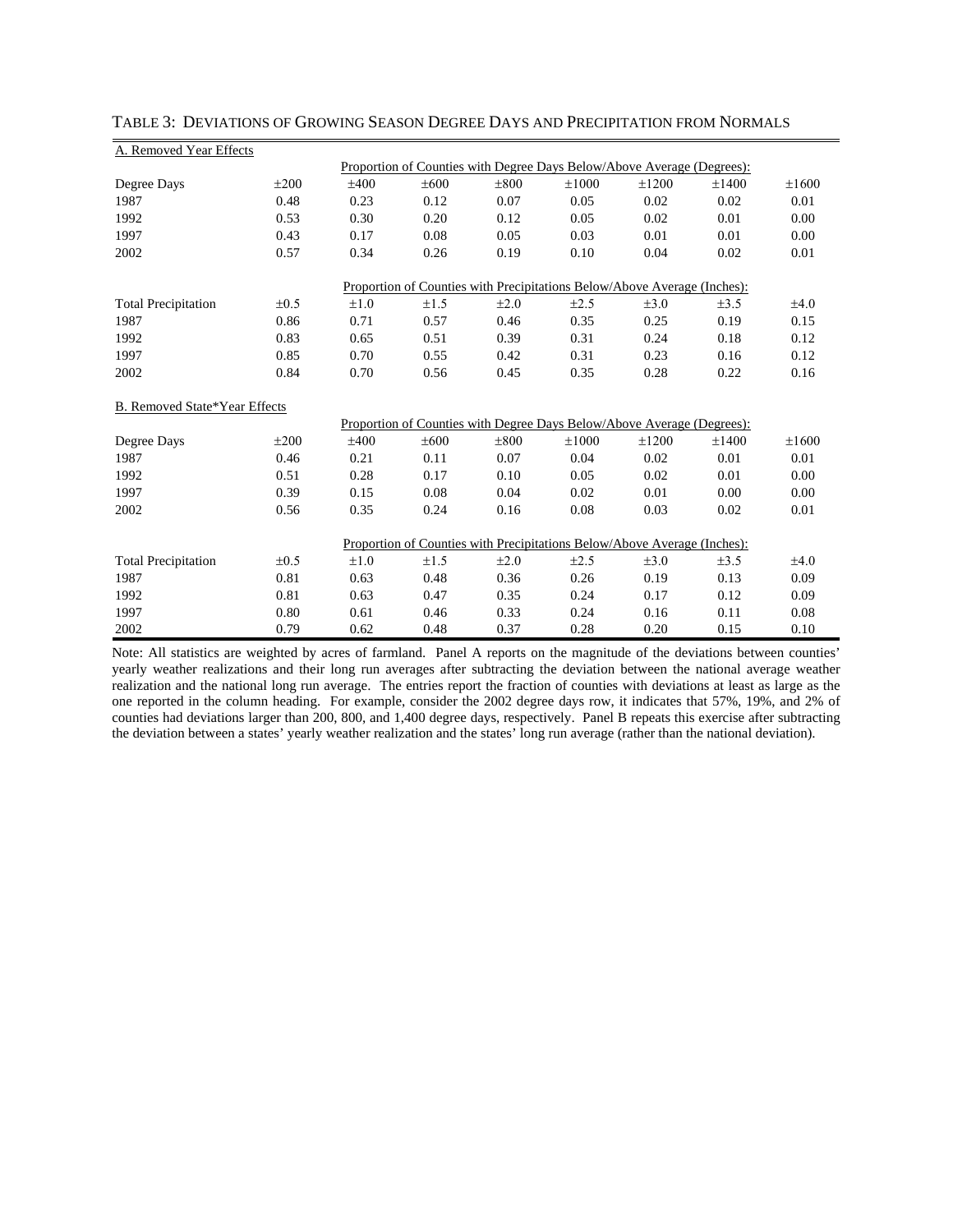|                                          |         |         | January Temperature Normals |                |        |         | <b>April Temperature Normals</b> |         |         |        |
|------------------------------------------|---------|---------|-----------------------------|----------------|--------|---------|----------------------------------|---------|---------|--------|
| Quartile                                 |         | 2       | 3                           | $\overline{4}$ | F-Stat |         | 2                                | 3       | 4       | F-Stat |
| Farmland values (\$1/ac):                |         |         |                             |                |        |         |                                  |         |         |        |
| Value of Land/Bldg                       | 1,196.9 | 1,518.2 | 1,403.3                     | 1,889.5        | 20.7   | 1,040.5 | 1,733.5                          | 1,802.0 | 1,570.1 | 52.6   |
| Soil Characteristics:                    |         |         |                             |                |        |         |                                  |         |         |        |
| K Factor                                 | 0.30    | 0.33    | 0.33                        | 0.28           | 39.3   | 0.30    | 0.32                             | 0.33    | 0.29    | 23.9   |
| Slope Length                             | 247.9   | 235.2   | 210.4                       | 316.0          | 6.9    | 266.5   | 234.2                            | 278.3   | 225.1   | 4.0    |
| <b>Fraction Flood-Prone</b>              | 0.10    | 0.14    | 0.19                        | 0.19           | 14.3   | 0.11    | 0.13                             | 0.20    | 0.18    | 12.4   |
| <b>Fraction Sand</b>                     | 0.04    | 0.02    | 0.02                        | 0.16           | 31.5   | 0.03    | 0.04                             | 0.02    | 0.16    | 29.5   |
| <b>Fraction Clay</b>                     | 0.21    | 0.16    | 0.20                        | 0.36           | 28.5   | 0.19    | 0.19                             | 0.22    | 0.34    | 15.4   |
| Fraction Irrigated                       | 0.03    | 0.07    | 0.06                        | 0.09           | 12.8   | 0.04    | 0.07                             | 0.08    | 0.06    | 6.7    |
| Permeability                             | 2.24    | 1.92    | 2.05                        | 3.51           | 20.0   | 2.13    | 2.12                             | 2.04    | 3.55    | 17.6   |
| Moisture Capacity                        | 0.18    | 0.19    | 0.17                        | 0.14           | 145.0  | 0.18    | 0.19                             | 0.17    | 0.14    | 88.5   |
| Wetlands                                 | 0.07    | 0.04    | 0.04                        | 0.11           | 43.3   | 0.07    | 0.03                             | 0.04    | 0.12    | 55.7   |
| Salinity                                 | 0.05    | 0.02    | 0.01                        | 0.03           | 12.1   | 0.05    | 0.02                             | 0.02    | 0.02    | 14.4   |
| Socioeconomic and Locational Attributes: |         |         |                             |                |        |         |                                  |         |         |        |
| Pop Density                              | 33.0    | 65.4    | 50.5                        | 95.1           | 17.9   | 28.1    | 67.8                             | 84.8    | 72.4    | 27.4   |
| Per Capita Income                        | 16,573  | 16,755  | 15,136                      | 15,280         | 15.4   | 16,432  | 16,648                           | 16,193  | 14,525  | 20.8   |
| Latitude                                 | 44.54   | 40.63   | 36.74                       | 32.35          | 854.0  | 44.51   | 40.37                            | 36.62   | 31.84   | 1108.9 |

TABLE 4A: SAMPLE MEANS BY QUARTILES OF TEMPERATURE NORMALS

|                                          |         | <b>July Temperature Normals</b> |         |         |        |         | <b>October Temperature Normals</b> |         |         |        |
|------------------------------------------|---------|---------------------------------|---------|---------|--------|---------|------------------------------------|---------|---------|--------|
| Quartile                                 |         | 2                               | 3       | 4       | F-Stat |         | 2                                  | 3       | 4       | F-Stat |
| Farmland values (\$1/ac):                |         |                                 |         |         |        |         |                                    |         |         |        |
| Value of Land/Bldg                       | 1,120.0 | 1,775.6                         | 1,606.9 | 1,506.0 | 26.0   | 1,018.5 | 1,816.8                            | 1,653.9 | 1,728.5 | 60.3   |
| Soil Characteristics:                    |         |                                 |         |         |        |         |                                    |         |         |        |
| K Factor                                 | 0.32    | 0.30                            | 0.32    | 0.30    | 13.8   | 0.31    | 0.31                               | 0.33    | 0.29    | 20.2   |
| Slope Length                             | 280.5   | 245.5                           | 255.6   | 218.9   | 5.0    | 270.5   | 218.0                              | 230.5   | 275.0   | 9.8    |
| <b>Fraction Flood-Prone</b>              | 0.12    | 0.13                            | 0.17    | 0.19    | 7.1    | 0.11    | 0.14                               | 0.17    | 0.20    | 12.3   |
| <b>Fraction Sand</b>                     | 0.03    | 0.05                            | 0.03    | 0.14    | 23.9   | 0.03    | 0.04                               | 0.03    | 0.15    | 24.1   |
| <b>Fraction Clay</b>                     | 0.18    | 0.21                            | 0.21    | 0.33    | 16.1   | 0.18    | 0.20                               | 0.20    | 0.35    | 22.8   |
| Fraction Irrigated                       | 0.05    | 0.06                            | 0.07    | 0.06    | 3.4    | 0.04    | 0.06                               | 0.06    | 0.08    | 6.0    |
| Permeability                             | 2.05    | 2.34                            | 2.04    | 3.28    | 15.8   | 2.14    | 2.09                               | 2.11    | 3.43    | 15.2   |
| Moisture Capacity                        | 0.17    | 0.18                            | 0.18    | 0.15    | 63.6   | 0.18    | 0.19                               | 0.17    | 0.14    | 81.4   |
| Wetlands                                 | 0.06    | 0.05                            | 0.05    | 0.10    | 23.4   | 0.07    | 0.04                               | 0.04    | 0.11    | 41.4   |
| Salinity                                 | 0.05    | 0.04                            | 0.01    | 0.02    | 13.7   | 0.05    | 0.01                               | 0.01    | 0.02    | 16.8   |
| Socioeconomic and Locational Attributes: |         |                                 |         |         |        |         |                                    |         |         |        |
| Pop Density                              | 30.2    | 84.3                            | 59.4    | 67.6    | 21.3   | 21.0    | 83.5                               | 62.5    | 92.2    | 50.2   |
| Per Capita Income                        | 16,583  | 16,483                          | 16,118  | 14,741  | 17.8   | 16,319  | 16,813                             | 15,989  | 14,857  | 12.7   |
| Latitude                                 | 44.33   | 40.83                           | 37.18   | 32.47   | 678.6  | 44.57   | 39.97                              | 36.63   | 32.15   | 951.7  |

Notes: All dollar figures in 2002 constant dollars. The entries report the results of weighted regressions where the dependent variable is noted in the row headings and the weight is the square root of the acres of farmland. The entries are the parameter estimates from dummy variables for quartiles of the relevant climate normal, so they report the mean of each variable by quartile. Climate normals are defined as the 1970-2000 average of temperature and precipitation, by county. The F-statistics are from tests of equality of the means across the quartiles. The regressions are fit with data from the 1978, 1982, 1987, 1992, 1997, and 2002 Censuses, so they adjust for year fixed effects to account for national differences across years. The variance-covariance matrix allows for a county-specific variance component. See the text for further details.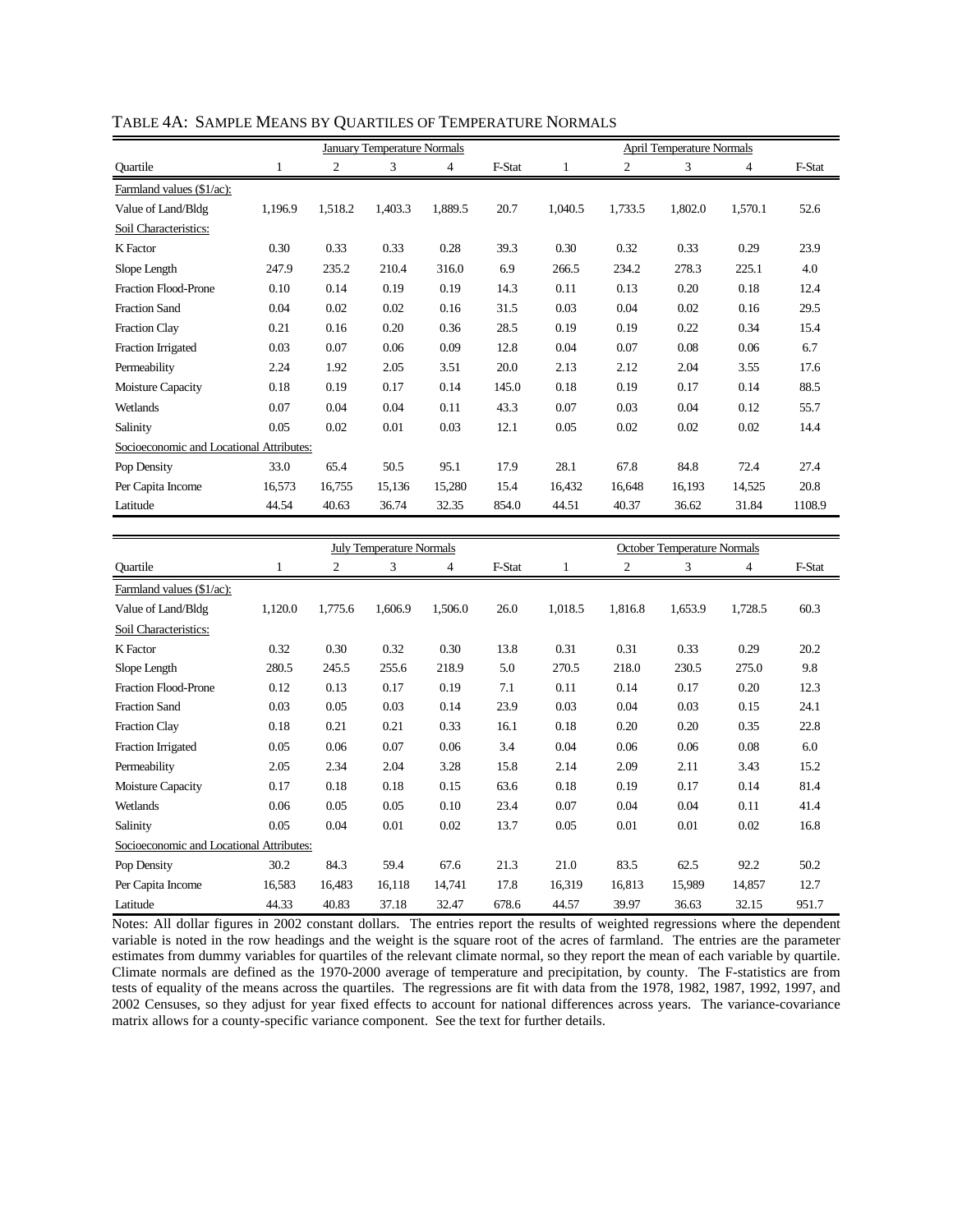|                                          |        |              | <b>January Precipitation Normals</b> |         |        |         |                | <b>April Precipitation Normals</b> |         |        |
|------------------------------------------|--------|--------------|--------------------------------------|---------|--------|---------|----------------|------------------------------------|---------|--------|
| Quartile                                 |        | $\mathbf{2}$ | 3                                    | 4       | F-Stat |         | $\mathfrak{2}$ | 3                                  | 4       | F-Stat |
| Farmland values $($1/ac)$ :              |        |              |                                      |         |        |         |                |                                    |         |        |
| Value of Land/Bldg                       | 914.3  | 1,708.4      | 2,366.4                              | 2,228.5 | 217.2  | 1,026.7 | 1,717.3        | 2,335.8                            | 1,962.7 | 148.9  |
| Soil Characteristics:                    |        |              |                                      |         |        |         |                |                                    |         |        |
| K Factor                                 | 0.30   | 0.32         | 0.32                                 | 0.29    | 15.0   | 0.31    | 0.29           | 0.31                               | 0.35    | 90.7   |
| Slope Length                             | 261.3  | 258.4        | 244.9                                | 209.6   | 3.2    | 312.0   | 195.9          | 189.4                              | 164.7   | 46.1   |
| <b>Fraction Flood-Prone</b>              | 0.12   | 0.15         | 0.19                                 | 0.22    | 12.6   | 0.13    | 0.12           | 0.13                               | 0.27    | 35.1   |
| <b>Fraction Sand</b>                     | 0.03   | 0.06         | 0.06                                 | 0.18    | 29.3   | 0.05    | 0.11           | 0.07                               | 0.02    | 42.5   |
| <b>Fraction Clay</b>                     | 0.26   | 0.21         | 0.18                                 | 0.19    | 6.3    | 0.23    | 0.27           | 0.20                               | 0.16    | 11.8   |
| Fraction Irrigated                       | 0.05   | 0.05         | 0.08                                 | 0.08    | 4.5    | 0.08    | 0.05           | 0.02                               | 0.05    | 40.1   |
| Permeability                             | 2.13   | 2.28         | 2.59                                 | 3.65    | 18.9   | 2.32    | 2.99           | 2.52                               | 1.75    | 28.3   |
| Moisture Capacity                        | 0.18   | 0.18         | 0.16                                 | 0.15    | 50.3   | 0.17    | 0.17           | 0.18                               | 0.18    | 19.8   |
| Wetlands                                 | 0.04   | 0.06         | 0.08                                 | 0.17    | 73.2   | 0.04    | 0.09           | 0.09                               | 0.10    | 49.8   |
| Salinity                                 | 0.04   | 0.02         | 0.01                                 | 0.01    | 25.7   | 0.05    | 0.01           | 0.00                               | 0.00    | 45.7   |
| Socioeconomic and Locational Attributes: |        |              |                                      |         |        |         |                |                                    |         |        |
| Pop Density                              | 13.4   | 80.8         | 139.2                                | 101.2   | 94.9   | 24.9    | 72.3           | 138.2                              | 85.5    | 62.1   |
| Per Capita Income                        | 16,087 | 16,236       | 16,364                               | 14,976  | 8.0    | 15,963  | 16,670         | 16,940                             | 14,340  | 64.9   |
| Latitude                                 | 41.12  | 38.86        | 37.11                                | 34.96   | 97.8   | 40.63   | 38.41          | 38.42                              | 35.97   | 86.5   |

TABLE 4B: SAMPLE MEANS BY QUARTILES OF PRECIPITATIONS NORMALS

|                                          | <b>July Precipitation Normals</b> |         |         |         |        | <b>October Precipitation Normals</b> |         |         |         |        |
|------------------------------------------|-----------------------------------|---------|---------|---------|--------|--------------------------------------|---------|---------|---------|--------|
| Quartile                                 |                                   | 2       | 3       | 4       | F-Stat |                                      | 2       | 3       | 4       | F-Stat |
| Farmland values (\$1/ac):                |                                   |         |         |         |        |                                      |         |         |         |        |
| Value of Land/Bldg                       | 1,115.4                           | 1,402.6 | 2,233.6 | 2,166.2 | 139.5  | 1,030.7                              | 1,994.9 | 1,957.2 | 1,926.8 | 110.7  |
| Soil Characteristics:                    |                                   |         |         |         |        |                                      |         |         |         |        |
| K Factor                                 | 0.32                              | 0.30    | 0.32    | 0.25    | 38.6   | 0.31                                 | 0.29    | 0.30    | 0.33    | 25.2   |
| Slope Length                             | 325.6                             | 194.2   | 185.6   | 161.4   | 53.9   | 309.6                                | 210.5   | 181.3   | 169.1   | 44.3   |
| <b>Fraction Flood-Prone</b>              | 0.16                              | 0.14    | 0.16    | 0.12    | 3.9    | 0.14                                 | 0.08    | 0.16    | 0.24    | 52.5   |
| <b>Fraction Sand</b>                     | 0.03                              | 0.04    | 0.03    | 0.28    | 45.3   | 0.03                                 | 0.11    | 0.11    | 0.04    | 26.3   |
| <b>Fraction Clay</b>                     | 0.29                              | 0.17    | 0.21    | 0.10    | 35.2   | 0.22                                 | 0.25    | 0.15    | 0.29    | 14.6   |
| Fraction Irrigated                       | 0.07                              | 0.06    | 0.02    | 0.04    | 18.7   | 0.08                                 | 0.02    | 0.02    | 0.05    | 29.0   |
| Permeability                             | 1.93                              | 2.36    | 1.89    | 5.23    | 49.6   | 2.14                                 | 2.89    | 3.03    | 2.15    | 12.6   |
| Moisture Capacity                        | 0.16                              | 0.19    | 0.19    | 0.15    | 122.7  | 0.17                                 | 0.18    | 0.16    | 0.16    | 12.6   |
| Wetlands                                 | 0.03                              | 0.07    | 0.10    | 0.17    | 143.7  | 0.04                                 | 0.09    | 0.10    | 0.11    | 80.5   |
| Salinity                                 | 0.05                              | 0.02    | 0.00    | 0.00    | 46.7   | 0.05                                 | 0.01    | 0.01    | 0.01    | 35.1   |
| Socioeconomic and Locational Attributes: |                                   |         |         |         |        |                                      |         |         |         |        |
| Pop Density                              | 33.6                              | 51.0    | 117.0   | 104.8   | 47.3   | 21.2                                 | 97.0    | 99.9    | 102.6   | 67.8   |
| Per Capita Income                        | 15,835                            | 16,391  | 16,665  | 15,260  | 11.0   | 16,299                               | 16,300  | 15,415  | 15,370  | 8.1    |
| Latitude                                 | 39.50                             | 40.49   | 39.74   | 34.84   | 88.5   | 41.59                                | 38.80   | 36.40   | 34.39   | 154.3  |

Notes: See notes to Table 4A.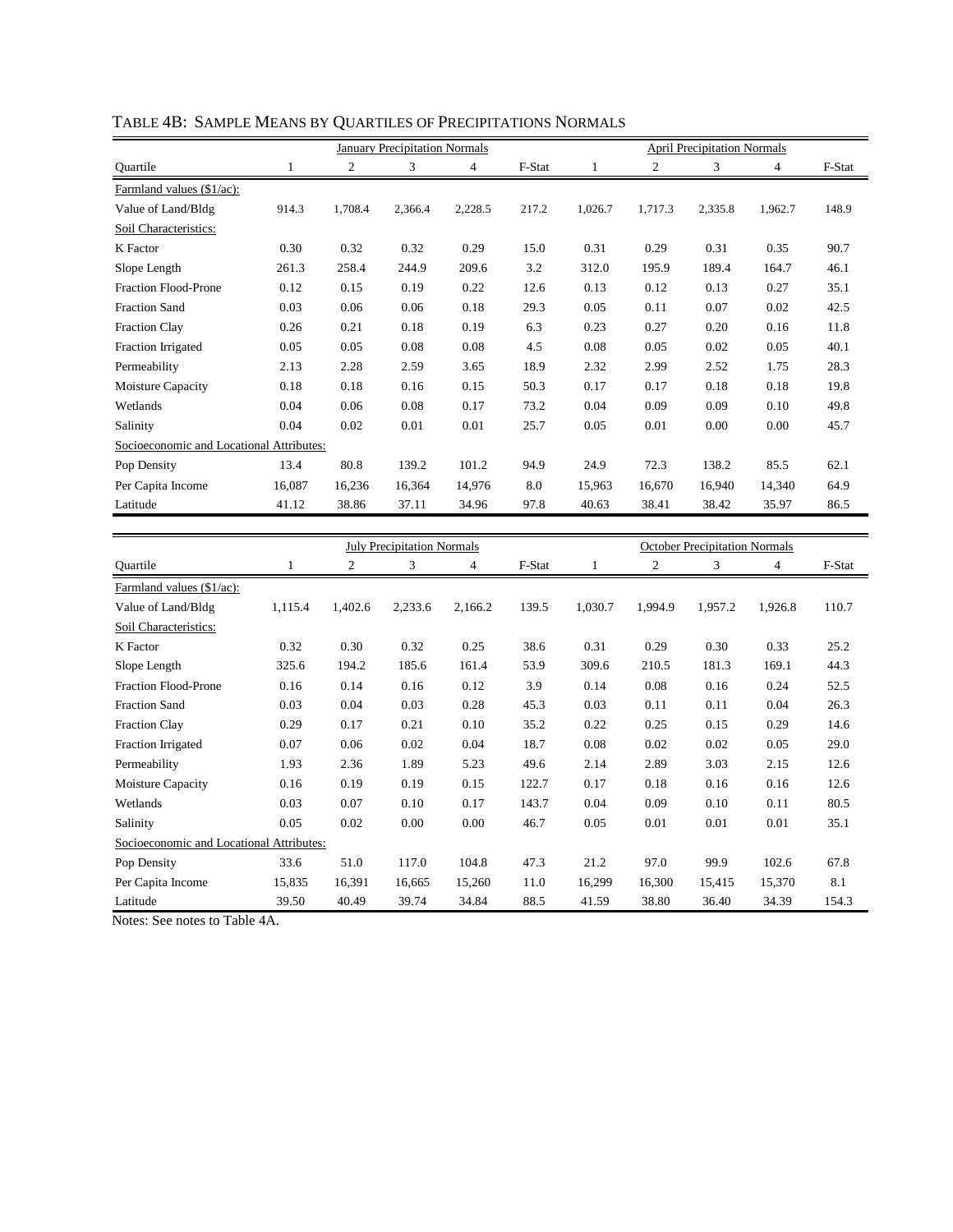| Specification:             |                | $\overline{A}$ |          | $\overline{B}$ | $\overline{C}$ |        | $\overline{D}$ |        |
|----------------------------|----------------|----------------|----------|----------------|----------------|--------|----------------|--------|
| Weights:                   | [0]            | $[1]$          | [0]      | $[1]$          | [0]            | $[1]$  | [0]            | $[1]$  |
| <b>Single Census Year</b>  |                |                |          |                |                |        |                |        |
| 1978                       | 131.9          | 131.1          | 141.2    | 154.7          | 321.3          | 255.6  | 288.7          | 174.9  |
|                            | (49.0)         | (48.4)         | (51.5)   | (42.6)         | (59.0)         | (41.8) | (66.8)         | (45.2) |
| 1982                       | 36.3           | 36.1           | 19.2     | 40.8           | 203.3          | 154.6  | 217.6          | 80.8   |
|                            | (40.0)         | (35.9)         | (40.3)   | (34.7)         | (56.0)         | (38.8) | (66.5)         | (49.9) |
| 1987                       | $-55.9$        | $-9.6$         | $-49.3$  | $-8.7$         | 45.9           | 51.3   | 47.8           | 13.3   |
|                            | (35.8)         | (29.9)         | (37.4)   | (28.0)         | (47.4)         | (28.0) | (54.3)         | (32.6) |
| 1992                       | $-50.4$        | $-23.0$        | $-32.9$  | $-8.1$         | 22.3           | 46.4   | 17.1           | 8.4    |
|                            | (48.3)         | (43.3)         | (44.0)   | (33.9)         | (59.1)         | (30.2) | (65.0)         | (32.9) |
| 1997                       | $-117.0$       | $-55.5$        | $-89.0$  | $-33.5$        | 25.5           | 65.8   | 78.1           | 40.3   |
|                            | (43.3)         | (48.7)         | (45.7)   | (39.5)         | (54.3)         | (29.4) | (60.7)         | (33.4) |
| 2002                       | $-288.6$       | $-139.5$       | $-202.1$ | $-101.0$       | $-8.8$         | 60.9   | 17.7           | 13.2   |
|                            | (79.9)         | (78.2)         | (75.9)   | (62.3)         | (88.5)         | (47.0) | (93.2)         | (50.1) |
| Pooled 1978-2002           |                |                |          |                |                |        |                |        |
| All Counties               | $-68.1$        | $-15.5$        | $-42.2$  | 0.4            | 86.9           | 101.9  | 114.6          | 67.0   |
|                            | (38.1)         | (39.7)         | (40.2)   | (34.2)         | (48.6)         | (28.3) | (52.4)         | (31.3) |
| <b>Dryland Counties</b>    | $-61.9$        | $-26.6$        | $-42.9$  | $-9.9$         | 61.9           | 78.0   | 85.2           | 48.9   |
|                            | (24.3)         | (28.5)         | (28.0)   | (24.6)         | (35.5)         | (17.9) | (38.8)         | (21.3) |
| <b>Irrigated Counties</b>  | $-6.2$         | 11.1           | 0.7      | 10.2           | 25.0           | 23.9   | 29.4           | 18.1   |
|                            | (13.8)         | (11.2)         | (12.2)   | (9.7)          | (13.1)         | (10.4) | (13.6)         | (10.0) |
| Soil Variables             | N <sub>o</sub> | No             | Yes      | Yes            | Yes            | Yes    | Yes            | Yes    |
| Socioecon. Vars            | N <sub>o</sub> | No             | Yes      | Yes            | Yes            | Yes    | Yes            | Yes    |
| <b>State Fixed-Effects</b> | No             | No             | No       | No             | Yes            | Yes    | Yes            | Yes    |
| Latitude                   | No             | No             | No       | No             | No             | No     | Yes            | Yes    |

TABLE 5: HEDONIC ESTIMATES OF IMPACT OF BENCHMARK CLIMATE CHANGE SCENARIO ON AGRICULTURAL LAND VALUES (IN BILLIONS OF 2002 DOLLARS), 1978-2002

Notes: All dollar figures in billions of 2002 constant dollars. The entries are the predicted impact on agricultural land values of the benchmark uniform increases of 5 degree Fahrenheit and 8% precipitation from the estimation of 56 different hedonic models, noted as equation (3) in the text. The standard errors of the predicted impacts are reported in parentheses. The 56 different sets of estimates of the national impact on land values are the result of 7 different data samples, 4 specifications, and 2 assumptions about the correct weights. The data samples are denoted in the row headings. There is a separate sample for each of the Census years and the seventh is the result of pooling data from the six Censuses. The specification details are noted in the row headings at the bottom of the table. The weights used in the regressions are reported in the top row and are as follows: [0]=unweighted; [1]=square root of acres of farmland. The estimated impacts are reported separately for dryland and irrigated counties for the pooled sample. See the text for further details.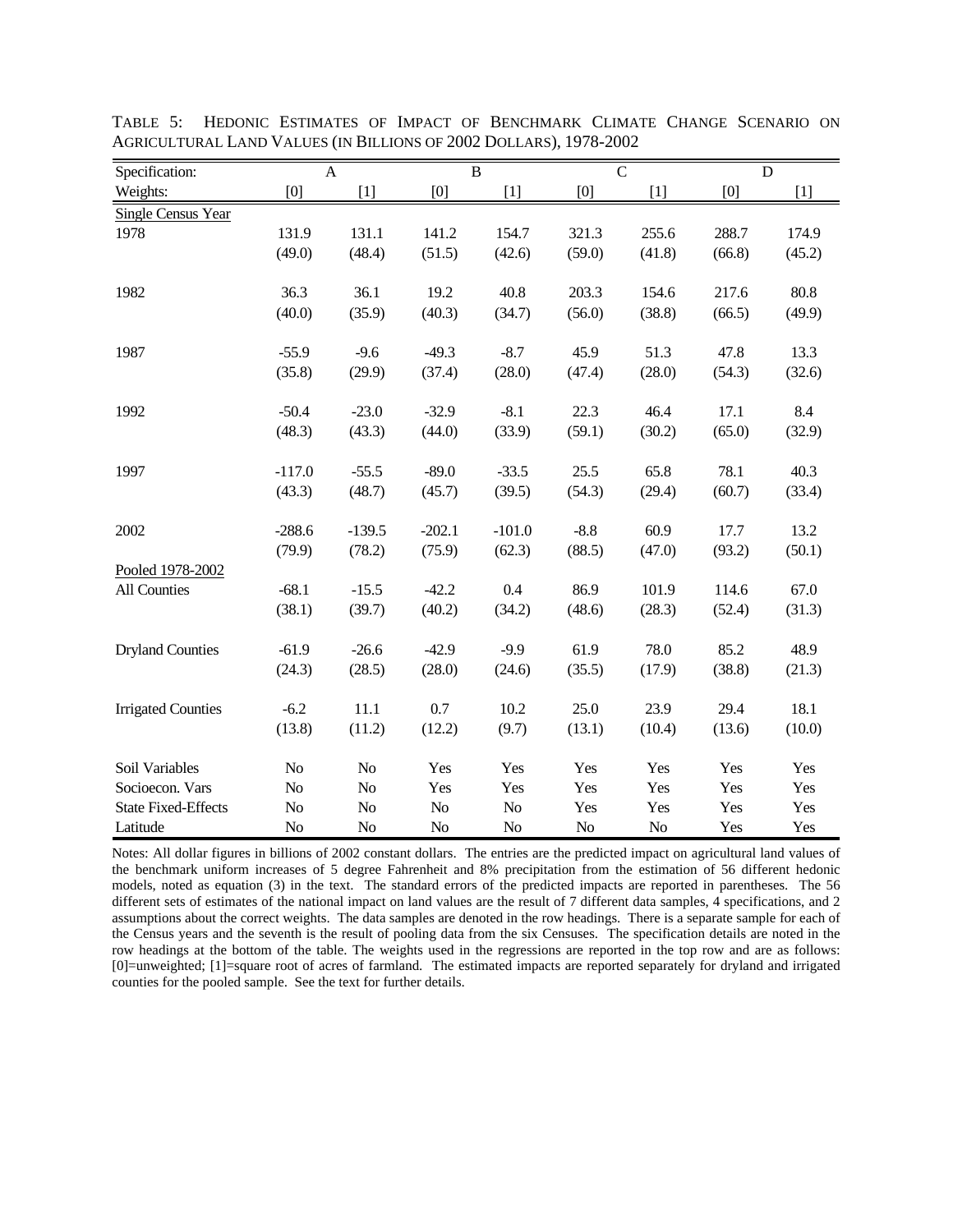|                                                                           | (1)            | (2)            | (3)            | (4)       |
|---------------------------------------------------------------------------|----------------|----------------|----------------|-----------|
| 1(Dryland) * Growing Season Degree Days                                   | $-0.0018$      | $-0.0019$      | 0.0015         | 0.0016    |
|                                                                           | (0.0007)       | (0.0008)       | (0.0006)       | (0.0006)  |
|                                                                           |                |                |                |           |
| 1(Irrigated) * Growing Season Degree Days                                 | $-0.0049$      | $-0.0049$      | $-0.0026$      | $-0.0026$ |
|                                                                           | (0.0024)       | (0.0024)       | (0.0022)       | (0.0022)  |
| 1(Dryland) * Growing Season Total Precip                                  | $-0.3586$      | $-0.3536$      | 0.1675         | 0.1721    |
|                                                                           | (0.1014)       | (0.1015)       | (0.1065)       | (0.1075)  |
| 1(Irrigated) * Growing Season Total Precip                                | 0.6568         | 0.6583         | 1.1759         | 1.2104    |
|                                                                           | (0.3975)       | (0.3968)       | (0.3858)       | (0.3875)  |
| P-Values from Tests of Equality of Marginal Effects by Irrigation Status: |                |                |                |           |
| Degree Days                                                               | 0.165          | 0.173          | 0.054          | 0.047     |
| <b>Total Precip</b>                                                       | 0.012          | 0.012          | 0.009          | 0.007     |
| P-Values from Tests that Listed Variables are Jointly Equal to Zero:      |                |                |                |           |
| Soil Characteristics:                                                     | ---            | 0.162          | $---$          | 0.542     |
| <b>County Fixed Effects</b>                                               | 0.001          | 0.001          | 0.001          | 0.001     |
| <b>Year Fixed Effects</b>                                                 | 0.001          | 0.001          |                | $---$     |
| <b>State by Year Fixed Effects</b>                                        |                | ---            | 0.001          | 0.001     |
| Soil Controls                                                             | N <sub>o</sub> | Yes            | N <sub>o</sub> | Yes       |
| <b>County Fixed Effects</b>                                               | Yes            | Yes            | Yes            | Yes       |
| <b>Year Fixed Effects</b>                                                 | Yes            | Yes            | N <sub>0</sub> | No        |
| <b>State*Year Fixed Effects</b>                                           | N <sub>o</sub> | N <sub>0</sub> | Yes            | Yes       |

TABLE 6A: FIXED-EFFECTS ESTIMATES OF AGRICULTURAL PROFIT MODELS: MARGINAL EFFECTS AND HYPOTHESIS TESTS

Notes: All dollar figures in 2002 constant dollars. The entries in the first panel are the result of the estimation of version of equation (4) for agricultural profits that model the growing season degree days and total precipitation with quadratics. The marginal effects and their heteroskedastic standard errors (in parentheses) of the weather variable are reported. The marginal effects are evaluated at the mean of growing season degree days and growing season total precipitation. These calculations are done separately by irrigation status. The second and third panels report p-values from F-tests that subsets of the variables are jointly equal to zero. The controls are listed in the row headings at the bottom of the table. See the text for further details.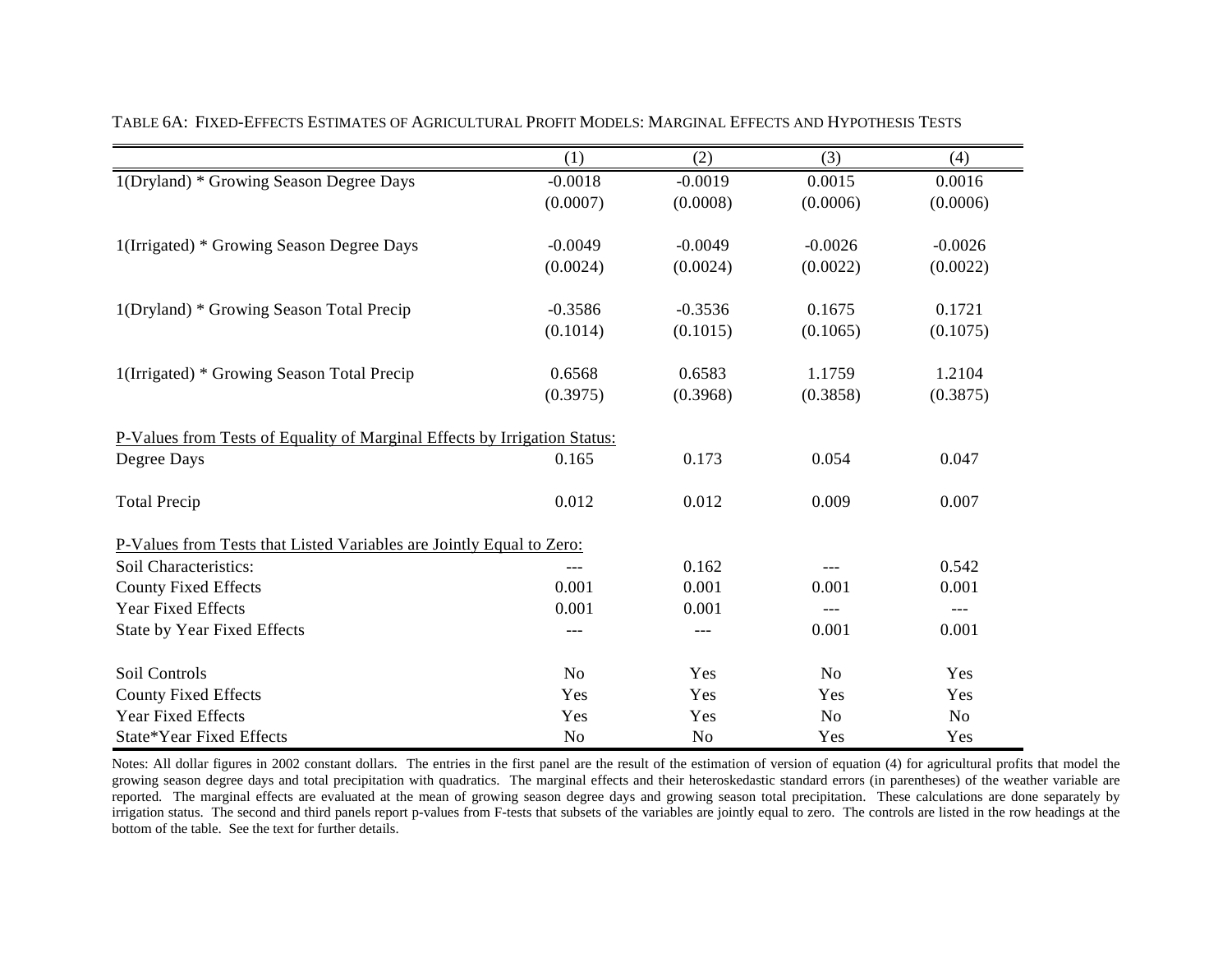|                                                           | $\overline{(1)}$ | $\overline{(2)}$ | $\overline{(3)}$ | (4)     |
|-----------------------------------------------------------|------------------|------------------|------------------|---------|
| A. Benchmark Climate Change Model:                        |                  |                  |                  |         |
| All Counties                                              | $-1.56$          | $-1.59$          | 0.78             | 0.83    |
|                                                           | (0.49)           | (0.50)           | (0.44)           | (0.44)  |
|                                                           | [0.71]           | [0.71]           | [0.74]           | [0.74]  |
| B. Hadley 2 Climate Change Model Medium Term (2020-2049): |                  |                  |                  |         |
| All Counties                                              | $-0.83$          | $-0.88$          | 0.60             | 0.51    |
|                                                           | (0.75)           | (0.76)           | (0.72)           | (0.73)  |
|                                                           | [1.15]           | [1.15]           | [1.16]           | [1.16]  |
| C. Hadley 2 Climate Change Model Long Term (2070-2099)    |                  |                  |                  |         |
| All Counties                                              | $-1.98$          | $-2.09$          | 1.27             | 1.10    |
|                                                           | (1.54)           | (1.55)           | (1.47)           | (1.48)  |
|                                                           | [2.35]           | [2.35]           | [2.37]           | [2.37]  |
| Dryland Counties:                                         | $-1.76$          | $-1.88$          | 1.29             | 1.13    |
|                                                           | (1.21)           | (1.22)           | (1.15)           | (1.16)  |
| Irrigated Counties:                                       | $-0.22$          | $-0.20$          | $-0.02$          | $-0.03$ |
|                                                           | (0.86)           | (0.86)           | (0.78)           | (0.78)  |
| Impact of Change in Degree Days                           | $-1.67$          | $-1.80$          | 0.53             | 0.34    |
|                                                           | (1.52)           | (1.53)           | (1.45)           | (1.46)  |
| Impact of Change in Total Precipitation                   | $-0.31$          | $-0.29$          | 0.74             | 0.76    |
|                                                           | (0.35)           | (0.34)           | (0.25)           | (0.25)  |
|                                                           |                  |                  |                  |         |
| Soil Controls                                             | N <sub>o</sub>   | Yes              | N <sub>o</sub>   | Yes     |
| County Fixed Effects                                      | Yes              | Yes              | Yes              | Yes     |
| Year Fixed Effects                                        | $\mathbf Y$ e s  | Yes              | N o              | N o     |
| State*Year Fixed Effects                                  | N <sub>o</sub>   | N <sub>0</sub>   | Yes              | Yes     |

TABLE 6B: FIXED-EFFECTS ESTIMATES OF AGRICULTURAL PROFIT MODELS: PREDICTED IMPACT OF THREE GLOBAL WARMING SCENARIOS (IN BILLIONS OF 2002 DOLLARS)

Notes: All dollar figures in billions of 2002 constant dollars. This table report predicted impacts of climate change on agricultural profits using the estimation results from the fitting of versions of equation (4) (summarized in Table 6A) and three climate change scenarios. The impacts' heteroskedastic consistent standard errors are in parentheses and the Conley ones are in square brackets. Due to the nonlinear modeling of the weather variables, each county's predicted impact is calculated as the discrete difference in per acre profits at the county's predicted degree days and precipitation after climate change and its current climate (i.e., the average over the 1970-2000 period). The resulting change in per acre profits is multiplied by the number of acres of farmland in the county and then the national effect is obtained by summing across all 2,262 counties in the sample. The climate parameters from the irrigated (dryland) counties are used to calculate the effect for the irrigated (dryland) counties. The specifications correspond to the ones in Table 6A and the exact controls are listed at the bottom of the table. See Table 6A and the text for further details.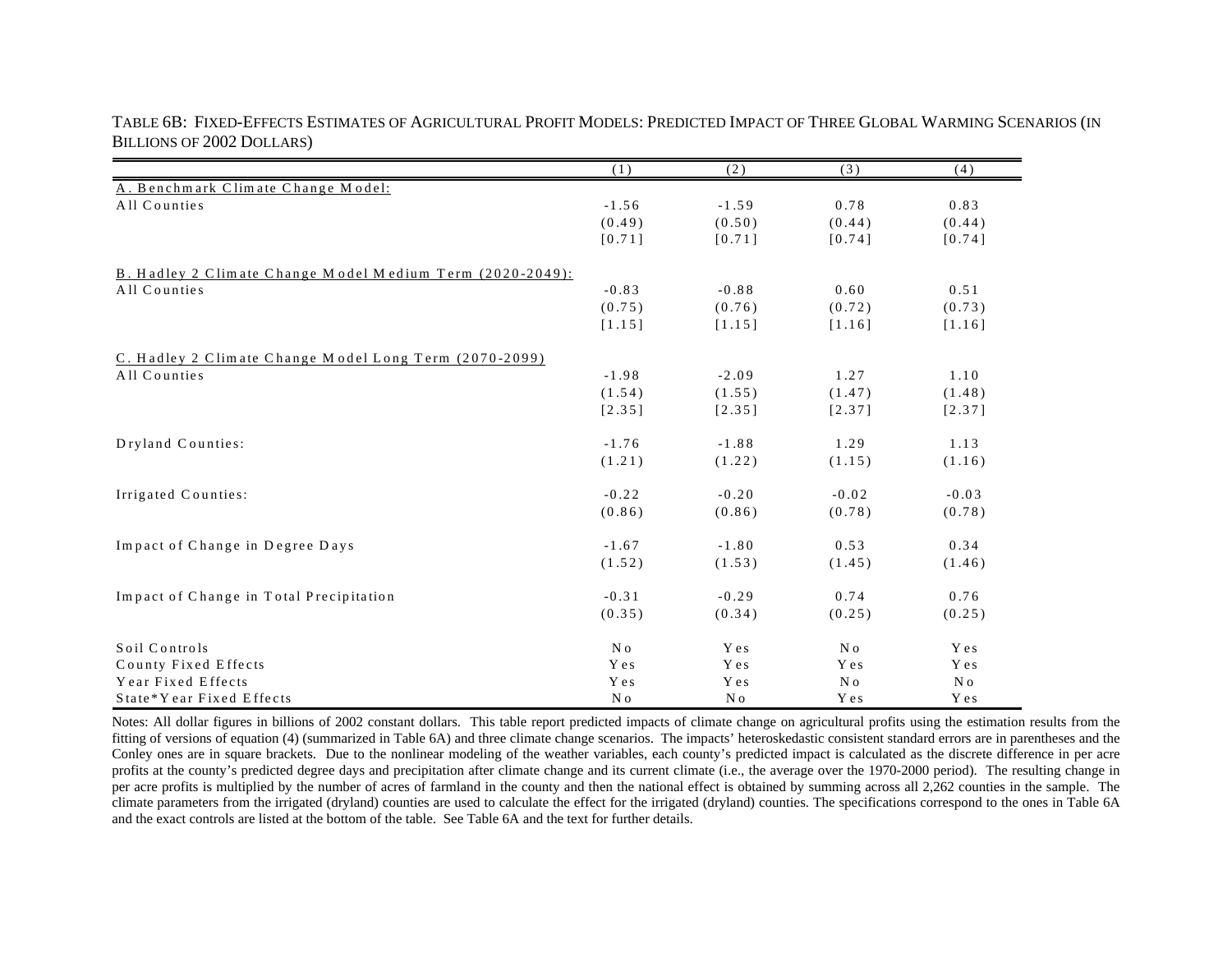|                                                                                       |                                       | Hadley $\angle$ Long Kun ( $\angle$ 070- $\angle$ 099) |                |
|---------------------------------------------------------------------------------------|---------------------------------------|--------------------------------------------------------|----------------|
|                                                                                       | Predicted Change<br>(Billion dollars) | <b>Standard Error</b>                                  | Percent Effect |
| [A] Alternative Specifications                                                        |                                       |                                                        |                |
| (1) Model Weather Vars Linearly:                                                      | 1.46                                  | (0.97)                                                 | 4.5            |
| (2) Model Weather Vars with Cubics:                                                   | 4.74                                  | (3.91)                                                 | 14.7           |
| (3) Model Weather Vars with Indicator Variables:                                      | 0.95                                  | (1.94)                                                 | 2.9            |
| (4) Minimize the Influence of Outliers:                                               | $-1.32$                               | (1.51)                                                 | $-4.1$         |
| (5) Fully Interacted by State:                                                        | $-0.94$                               | (12.37)                                                | $-2.9$         |
| (6) Irrigation Cutoff = $5\%$ :                                                       | 1.01                                  | (1.48)                                                 | 3.1            |
| (7) Irrigation Cutoff = $15\%$ :                                                      | 1.40                                  | (1.56)                                                 | 4.3            |
| (8) Assume Equal Weather Coefficients in Dryland and Irrigated Counties:              | 1.26                                  | (1.64)                                                 | 3.9            |
| $(9)$ Growing Season = April-October:                                                 | 0.65                                  | (2.03)                                                 | 2.0            |
| (10) Two Growing Seasons, April-September and October-March:                          | $-1.80$                               | (5.62)                                                 | $-5.6$         |
| (11) Unweighted Regression:                                                           | $-2.15$                               | (4.12)                                                 | $-6.7$         |
|                                                                                       |                                       |                                                        |                |
| [B] Impacts on Farm Revenues, Expenditures, and Government Payments<br>Farm Revenues: | 1.14                                  | (2.96)                                                 | 3.5            |
| Farm Expenditures:                                                                    | 0.05                                  | (2.36)                                                 | 0.1            |
| <b>Government Payments:</b>                                                           | 0.48                                  | (0.22)                                                 | 1.5            |

TABLE 7: ALTERNATIVE FIXED-EFFECTS ESTIMATES OF HADLEY 2 LONG RUN CLIMATE CHANGE SCENARIO ON AGRICULTURAL PROFITS  $H_{\text{e}}$ dley 2 Long Run (2070-2009)

Notes: All dollar figures in billions of 2002 constant dollars. The entries report predicted impacts of climate change on agricultural profits using the estimation results from alternative versions of equation (4) and the Hadley 2 Long Run climate change scenario. All versions of equation (4) include controls for soil productivity and county and state by year fixed effects. The impacts' heteroskedastic consistent standard errors are in parentheses. The "Percent Effect" column reports the predicted change as a percent of mean annual agricultural profits in the 1987-2002 period. See Tables 6A and 6B, as well as the text for further details.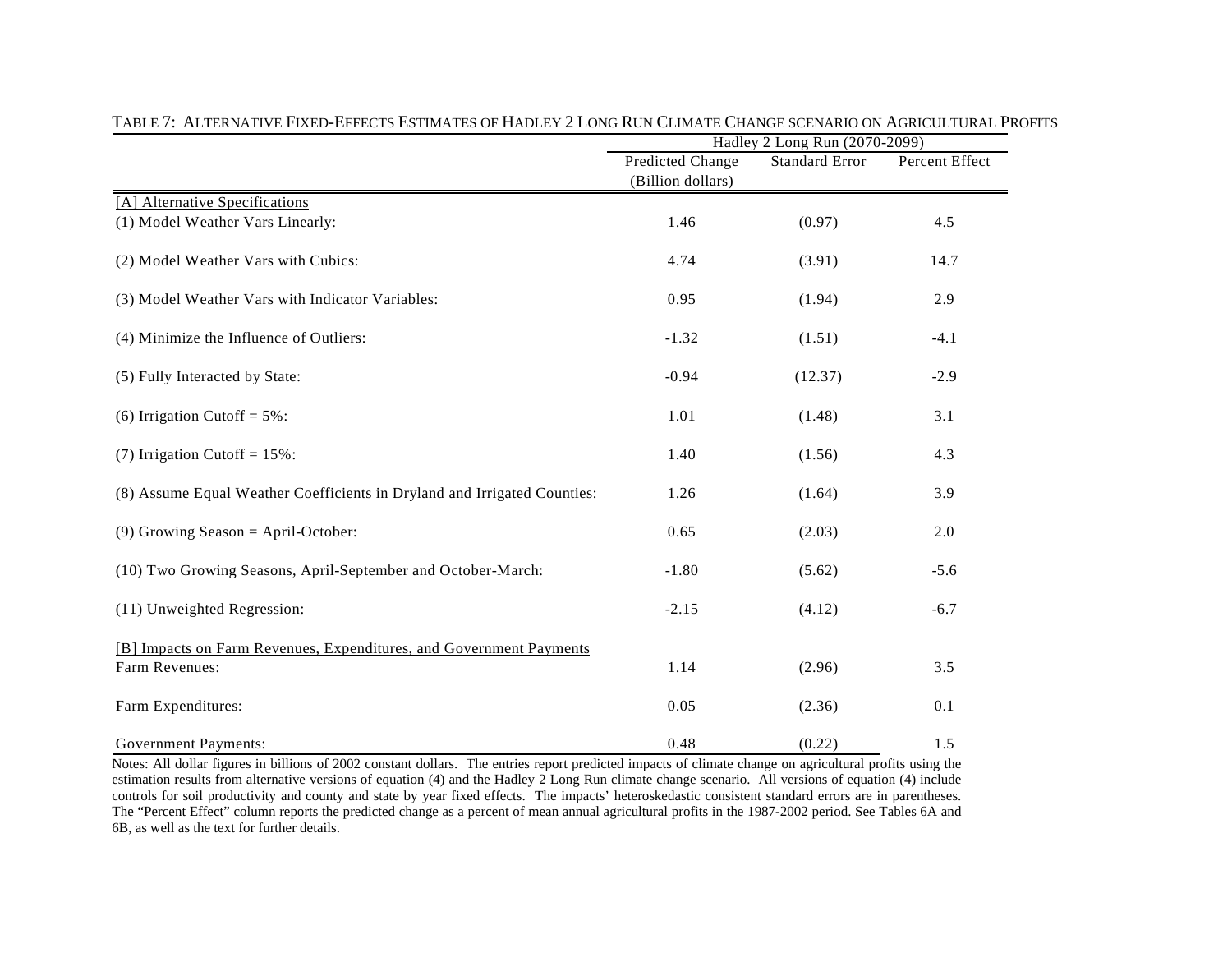|                |                 |           | Predicted Impact on State Agricultural Profits (Largest to Smallest) |          |
|----------------|-----------------|-----------|----------------------------------------------------------------------|----------|
| State          | Billions of \$s | Std Error | State                                                                | Percent  |
| (1a)           | (1b)            | (1c)      | (2a)                                                                 | (2b)     |
| Pennsylvania   | 0.57            | (0.25)    | West Virginia                                                        | 276.5    |
| South Dakota   | 0.54            | (0.03)    | Wyoming                                                              | 270.5    |
| Nevada         | 0.51            | (0.84)    | Utah                                                                 | 216.9    |
| Arizona        | 0.44            | (0.73)    | South Carolina                                                       | 181.5    |
| Wyoming        | 0.43            | (0.34)    | New Jersey                                                           | 146.0    |
| South Carolina | 0.40            | (0.17)    | Nevada                                                               | 107.4    |
| Georgia        | 0.37            | (0.58)    | Arizona                                                              | 107.3    |
| Utah           | 0.36            | (0.47)    | South Dakota                                                         | 81.5     |
| Washington     | 0.34            | (0.63)    | Pennsylvania                                                         | 65.2     |
| New York       | 0.24            | (0.08)    | Louisiana                                                            | 53.4     |
| Kentucky       | 0.20            | (0.20)    | Georgia                                                              | 49.8     |
| Louisiana      | 0.18            | (0.43)    | New York                                                             | 44.9     |
| Oregon         | 0.15            | (0.36)    | W ashington                                                          | 37.6     |
| West Virginia  | 0.12            | (0.13)    | New Mexico                                                           | 31.5     |
| Minnesota      | 0.10            | (0.11)    | Delaware                                                             | 30.1     |
| New Mexico     | 0.08            | (0.04)    | Oregon                                                               | 28.8     |
| North Dakota   | 0.05            | (0.05)    | Kentucky                                                             | 25.4     |
| Missouri       | 0.04            | (0.04)    | Rhode Island                                                         | 20.0     |
| Indiana        | 0.04            | (0.10)    | North Dakota                                                         | 12.7     |
| Delaware       | 0.03            | (0.01)    | Minnesota                                                            | 8.0      |
| Michigan       | 0.02            | (0.03)    | Virginia                                                             | 7.1      |
| New Jersey     | 0.02            | (0.02)    | Indiana                                                              | 6.2      |
| Massachusetts  | 0.01            | (0.00)    | Massachusetts                                                        | 5.6      |
| Maryland       | 0.01            | (0.04)    | Missouri                                                             | 5.5      |
| Virginia       | 0.01            | (0.05)    | Michigan                                                             | 4.4      |
| Rhode Island   | 0.00            | (0.00)    | Maryland                                                             | 2.5      |
| Connecticut    | 0.00            | (0.00)    | Connecticut                                                          | $-4.2$   |
| New Hampshire  | $-0.01$         | (0.01)    | Wisconsin                                                            | $-5.1$   |
| Vermont        | $-0.01$         | (0.01)    | Texas                                                                | $-6.2$   |
| M aine         | $-0.03$         | (0.03)    | Ohio                                                                 | $-7.8$   |
| Tennessee      | $-0.04$         | (0.07)    | Tennessee                                                            | $-9.7$   |
| Ohio           | $-0.05$         | (0.08)    | Iowa                                                                 | $-11.5$  |
| Alabama        | $-0.07$         | (0.19)    | Florida                                                              | $-13.1$  |
| Wisconsin      | $-0.07$         | (0.05)    | Alabama                                                              | $-14.6$  |
| Texas          | $-0.10$         | (0.94)    | Illinois                                                             | $-16.0$  |
| Montana        | $-0.12$         | (0.07)    | Vermont                                                              | $-17.7$  |
| Iowa           | $-0.13$         | (0.16)    | Nebraska                                                             | $-21.2$  |
| Idaho          | $-0.14$         | (0.19)    | North Carolina                                                       | $-22.6$  |
| Arkansas       | $-0.20$         | (0.40)    | Arkansas                                                             | $-23.2$  |
| Florida        | $-0.20$         | (0.27)    | Idaho                                                                | $-23.7$  |
| Illinois       | $-0.24$         | (0.18)    | Kansas                                                               | $-24.5$  |
| Mississippi    | $-0.25$         | (0.27)    | New Hampshire                                                        | $-29.4$  |
| Kansas         | $-0.30$         | (0.14)    | Maine                                                                | $-39.1$  |
| North Carolina | $-0.32$         | (0.14)    | Montana                                                              | $-39.4$  |
| Nebraska       | $-0.35$         | (0.28)    | California                                                           | $-47.6$  |
| Oklahoma       | $-0.58$         | (0.88)    | Missouri                                                             | $-67.9$  |
| Colorado       | $-0.61$         | (0.64)    | Colorado                                                             | $-106.5$ |
| California     | $-2.40$         | (1.64)    | Oklahoma                                                             | $-136.8$ |

TABLE 8: FIXED-EFFECTS ESTIMATES OF HADLEY 2 LONG RUN CLIMATE CHANGE SCENARIO ON AGRICULTURAL PROFIT MODELS, BY STATE

Notes: All Figures in billions of 2002 constant dollars. The entries report state-level predicted impacts of climate change on agricultural profits using the estimation results from state-level versions of equation (4) and the Hadley 2 Long Run climate change scenario. Growing season degree days and total precipitation are modeled with quadratics and their effects are allowed to vary in irrigated an dryland counties. The specification also includes controls for soil productivity and county and year fixed effects. There are a total of 22 parameters so this model cannot be estimated separately for the 11 states with fewer than 22 counties in our sample. Instead, we group these states together in 2 groups (AZ, NV) and (CT, DE, MA, MD, ME, NH, NJ, RI, VT) and estimate the model separately for each group. See the text for more details.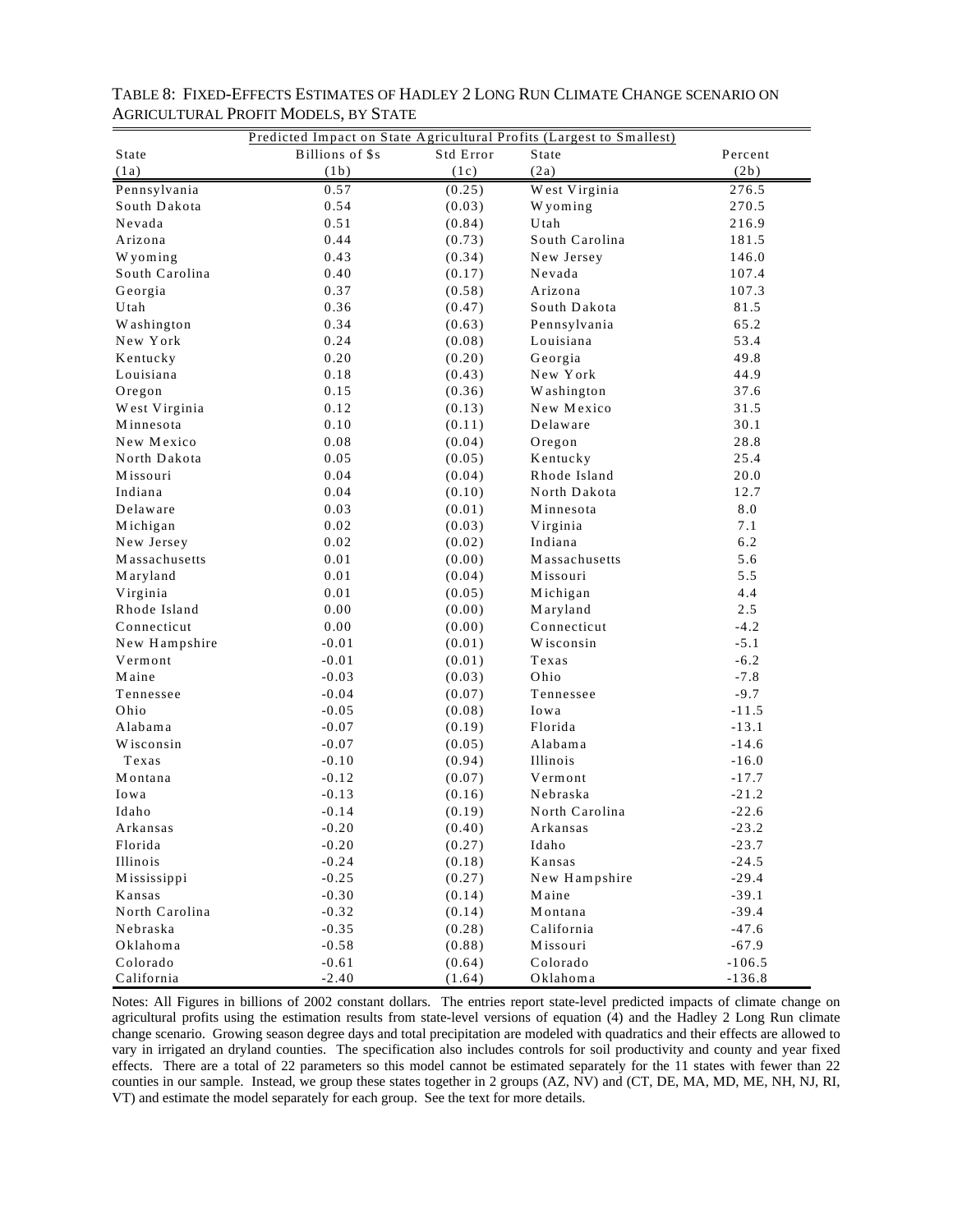|                                                                            |          | Corn for Grain |          | Soybeans |          | <b>Wheat for Grain</b> |  |
|----------------------------------------------------------------------------|----------|----------------|----------|----------|----------|------------------------|--|
|                                                                            | (1a)     | (1b)           | (2a)     | (2b)     | (3a)     | (3b)                   |  |
| U.S. Total Value (Billion Dollars)                                         | 21.64    | 21.64          | 16.10    | 16.10    | 8.21     | 8.21                   |  |
| County Mean of Dep. Variable                                               | 85.63    | 85.63          | 31.72    | 31.72    | 2.96     | 2.96                   |  |
| U.S. Total Yield (Billion Bushels)                                         | 8.69     | 8.69           | 2.39     | 2.39     | 2.17     | 2.17                   |  |
| Predicted Impact of Hadley 2 Long Term (2070-2099) Scenario on Crop Yields |          |                |          |          |          |                        |  |
| All Counties:                                                              | $-0.290$ | $-0.110$       | $-0.101$ | $-0.012$ | 0.268    | 0.021                  |  |
|                                                                            | (0.100)  | (0.080)        | (0.028)  | (0.019)  | (0.082)  | (0.066)                |  |
| Percent of U.S. Total Yield                                                | $-3.3$   | $-1.3$         | $-4.2$   | $-0.5$   | 12.4     | 1.0                    |  |
| <b>Dryland Counties:</b>                                                   | $-0.260$ | $-0.100$       | $-0.076$ | $-0.012$ | 0.281    | 0.034                  |  |
|                                                                            | (0.080)  | (0.060)        | (0.017)  | (0.013)  | (0.076)  | (0.057)                |  |
| <b>Irrigated Counties:</b>                                                 | $-0.030$ | $-0.010$       | $-0.025$ | 0.000    | $-0.013$ | $-0.014$               |  |
|                                                                            | (0.050)  | (0.050)        | (0.020)  | (0.012)  | (0.025)  | (0.028)                |  |
| Impact of Change in Temperature                                            | $-0.450$ | $-0.210$       | $-0.155$ | $-0.047$ | 0.258    | 0.015                  |  |
|                                                                            | (0.090)  | (0.080)        | (0.027)  | (0.018)  | (0.082)  | (0.066)                |  |
| Impact of Change in Precipitation                                          | 0.170    | 0.100          | 0.053    | 0.035    | 0.010    | 0.006                  |  |
|                                                                            | (0.050)  | (0.040)        | (0.011)  | (0.010)  | (0.009)  | (0.009)                |  |
| Soil Controls                                                              | Yes      | Yes            | Yes      | Yes      | Yes      | Yes                    |  |
| <b>County Fixed Effects</b>                                                | Yes      | Yes            | Yes      | Yes      | Yes      | Yes                    |  |
| <b>Year Fixed Effects</b>                                                  | Yes      | N <sub>0</sub> | Yes      | No       | Yes      | No                     |  |
| State*Year Fixed Effects                                                   | No       | Yes            | No       | Yes      | No       | Yes                    |  |

### TABLE 9: FIXED-EFFECTS ESTIMATES OF AGRICULTURAL YIELD MODELS

Notes: "U.S. Total Value" is expressed in billions of 2002 constant dollars. The row "County Mean of Dependent Variable" is expressed in bushels per acre and "U.S. Total Yield" is in billions of bushels. The other entries report predicted impacts of climate change on crop output (in billions of bushels) using the estimation results from versions of equation (4) and the Hadley 2 Long Run climate change scenario. In the versions of equation (4), the dependent variables are county-level total bushels of production per acre planted (production / acre planted) for corn for grain, soybeans, and wheat for grain. The independent variables of interest are growing season degree days and precipitation, both of which are modeled with a quadratic and allowed to vary among dryland and irrigated counties. The regressions all include controls for soil characteristics and county fixed effects and are weighted by the square root of the number of acres planted for the relevant crop. Due to the nonlinear modeling of the weather variables, each county's predicted change in bushels per acre is calculated as the discrete difference in per acre output at the county's predicted degree days and precipitation after climate change and its current climate (i.e., the average over the 1970- 2000 period). The resulting change in bushels per acre is multiplied by the number of acres of farmland in the county and then the national effect is obtained by summing across all counties in the sample. There are 5,992 observations in columns 1a and 1b; 4,320 in columns 2a and 2b; and 5,552 in columns 3a and 3b.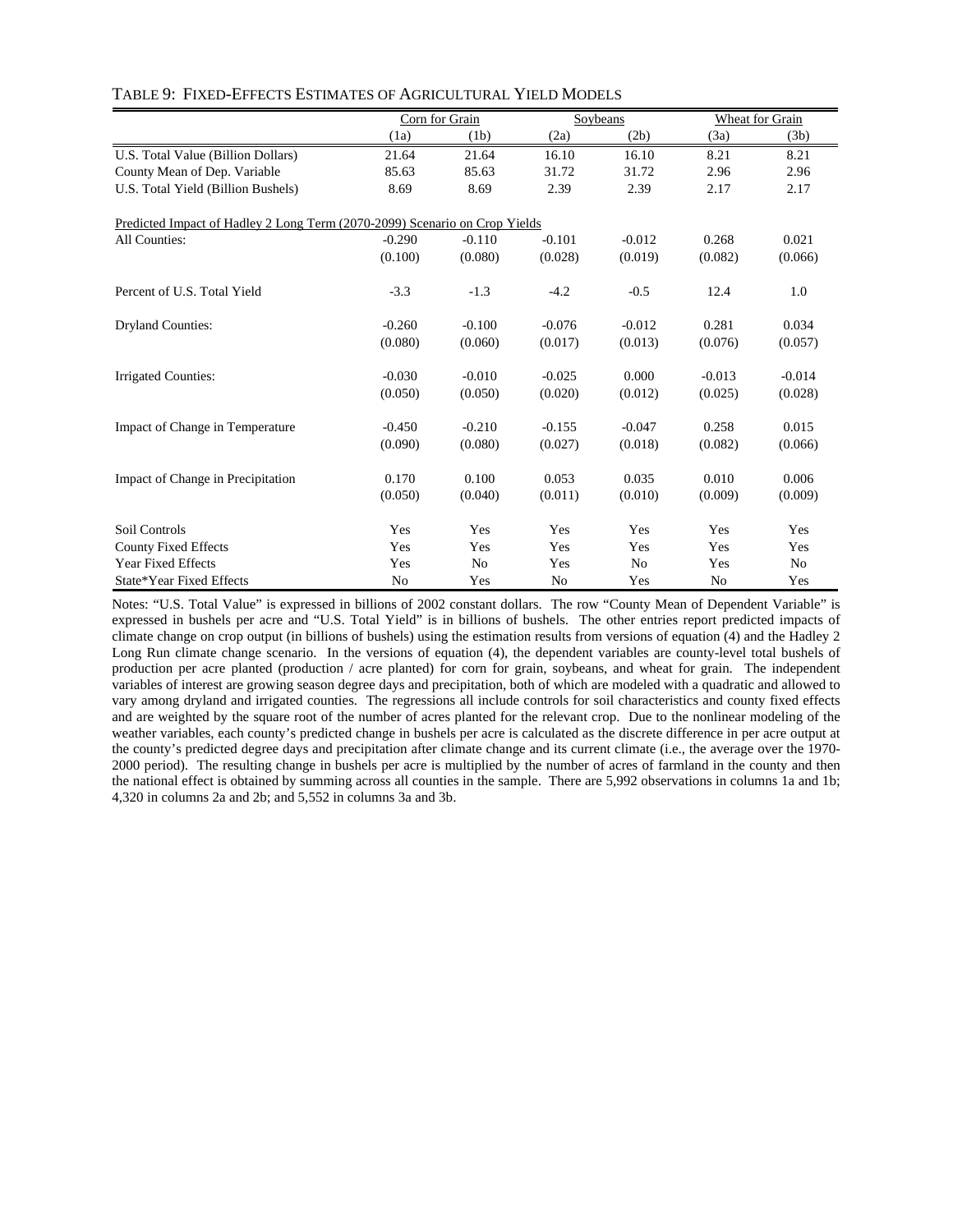FIGURE 1: THEORETICAL RELATIONSHIP BETWEEN PROFITS PER ACRE AND TEMPERATURE



Profits Per Acre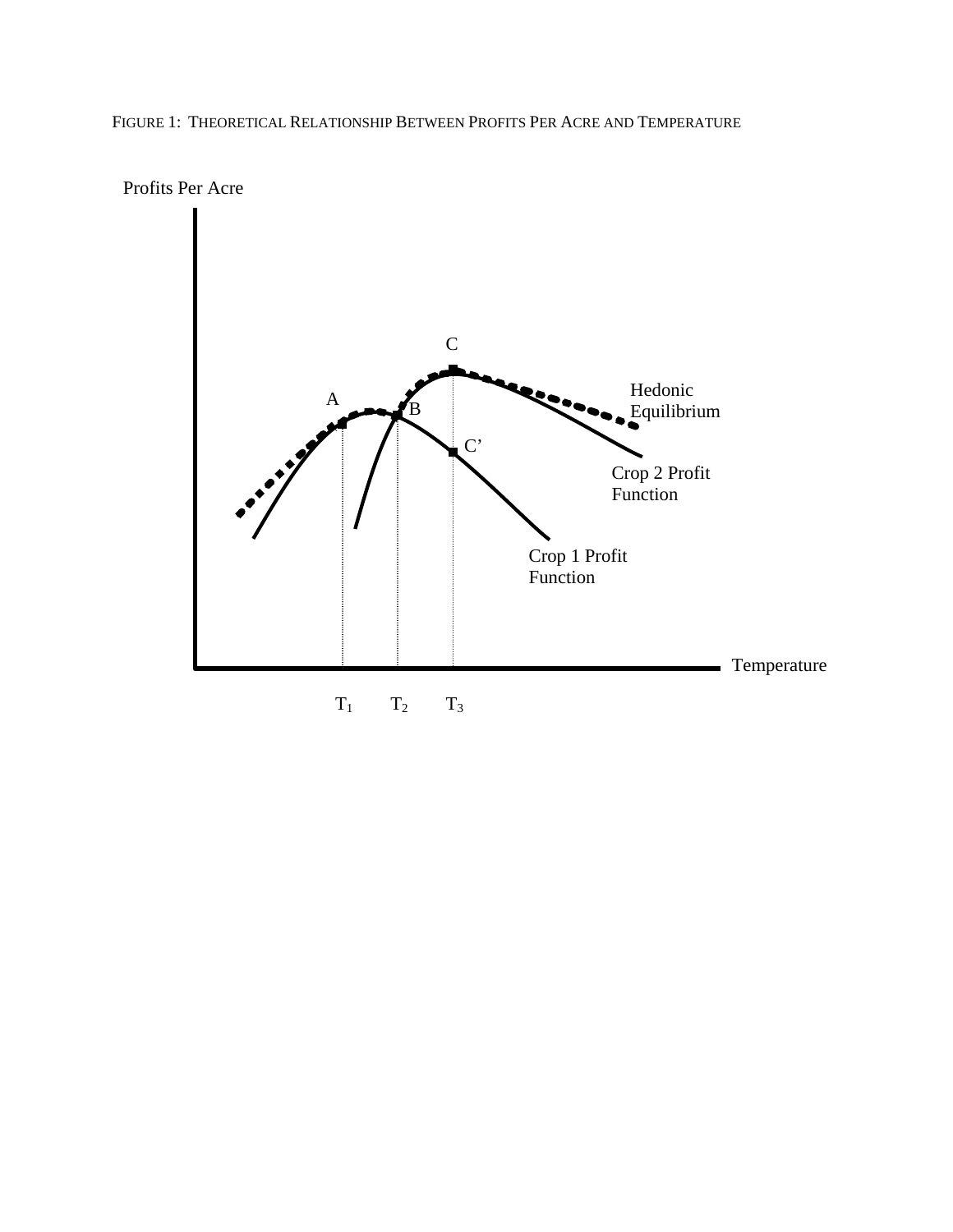

FIGURE 2A: AVERAGE GROWING SEASON DEGREE DAYS, BY COUNTY 1970-2000

Degree\_Days [100001 Quartile

0445 Inter-Quartiles (75-25) [ Upper Quartile

FIGURE 2B: AVERAGE GROWING SEASON TOTAL PRECIPITATION, BY COUNTY 1970-2000

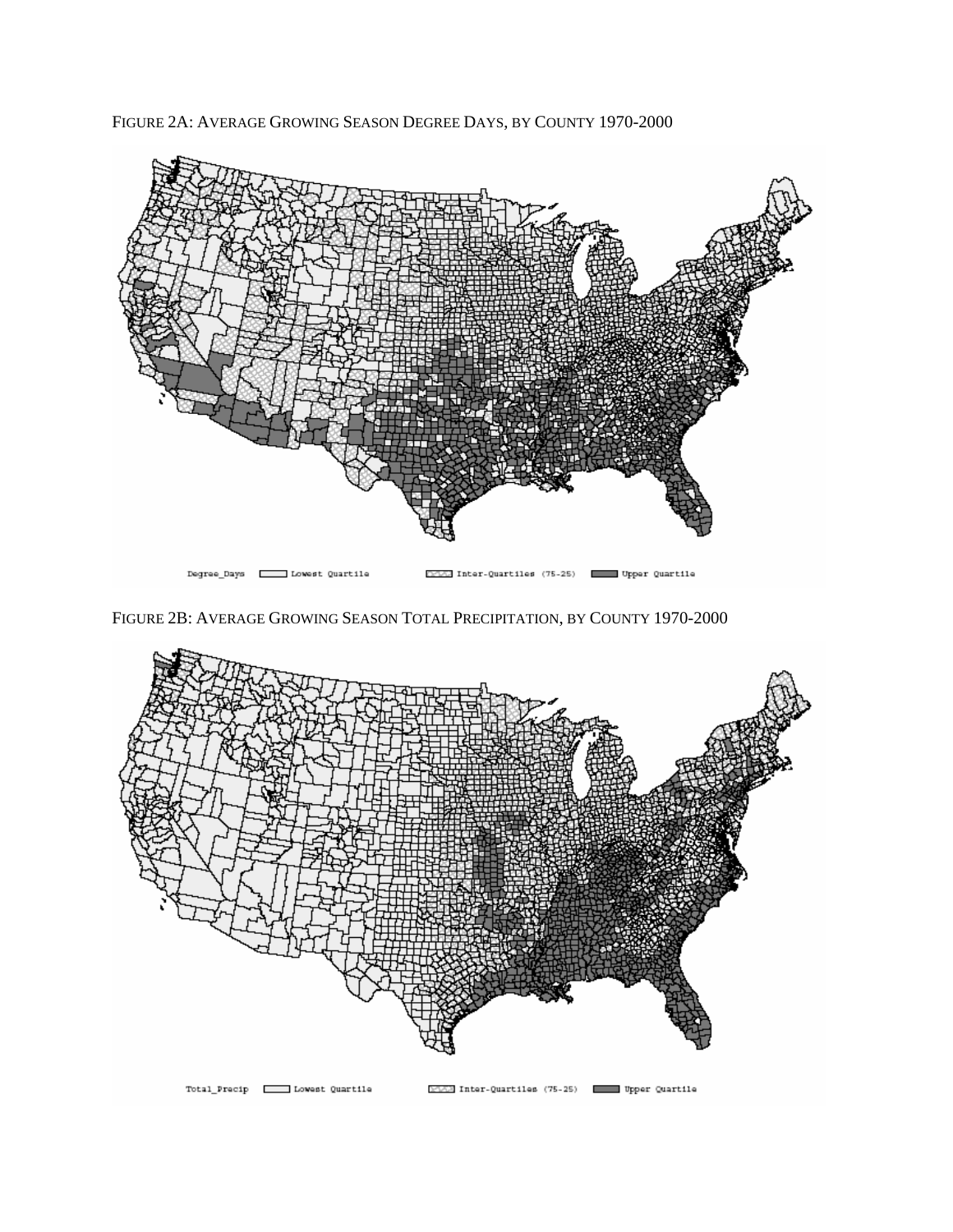FIGURE 2C: AVERAGE PROFIT PER ACRE, BY COUNTY 1987-2002



Notes: See the text for details on how counties were divided into the categories for Figures 2A, 2B, and 2C.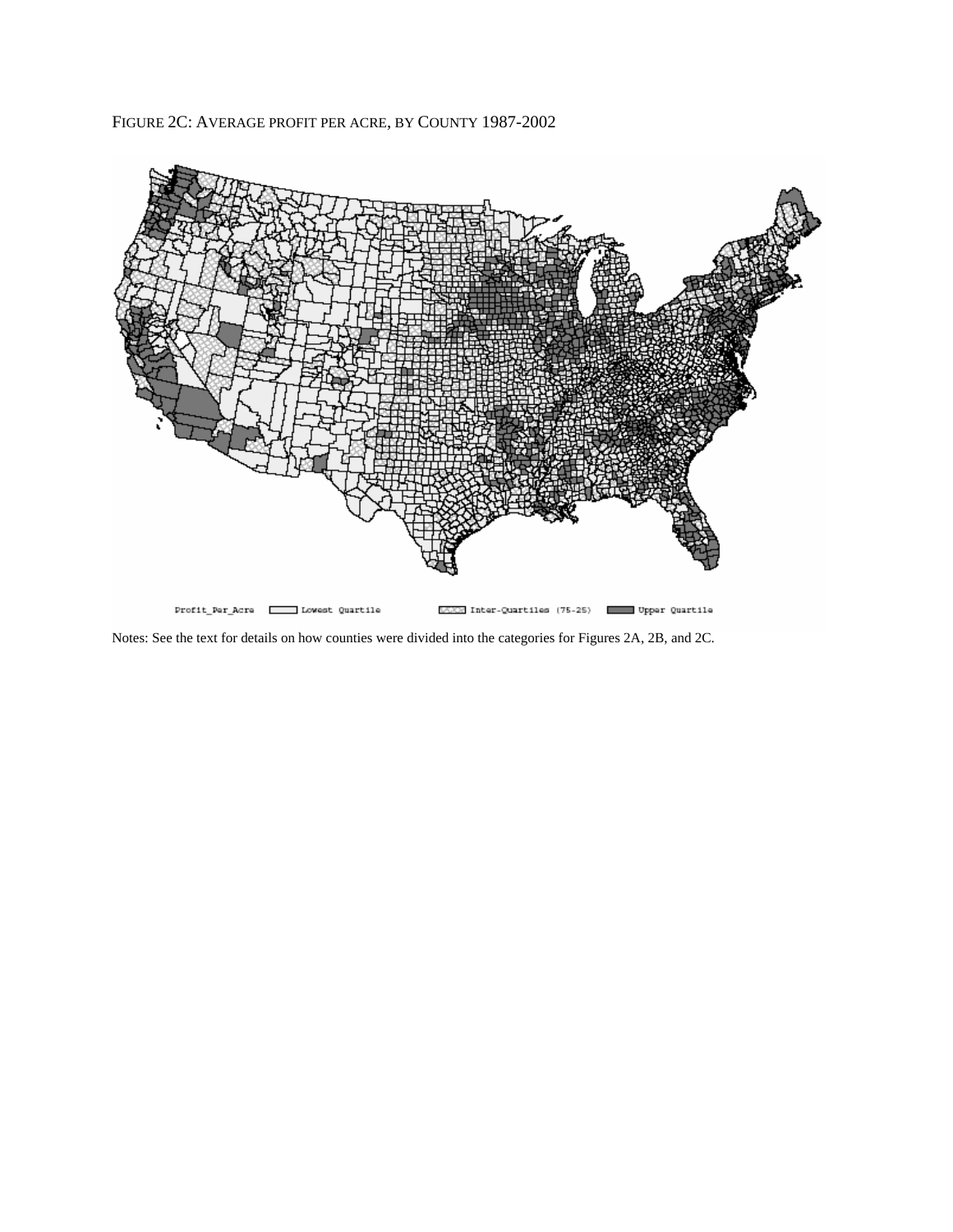

FIGURE 3A: PREDICTED CHANGES IN GROWING SEASON DEGREE DAYS, BY STATE (HADLEY 2 LONG RUN)

FIGURE 3B: PREDICTED CHANGES IN GROWING SEASON PRECIPITATION, BY STATE (HADLEY 2 LONG RUN)



Notes: See the text for details on how counties were divided into the categories for Figures 3A and 3B.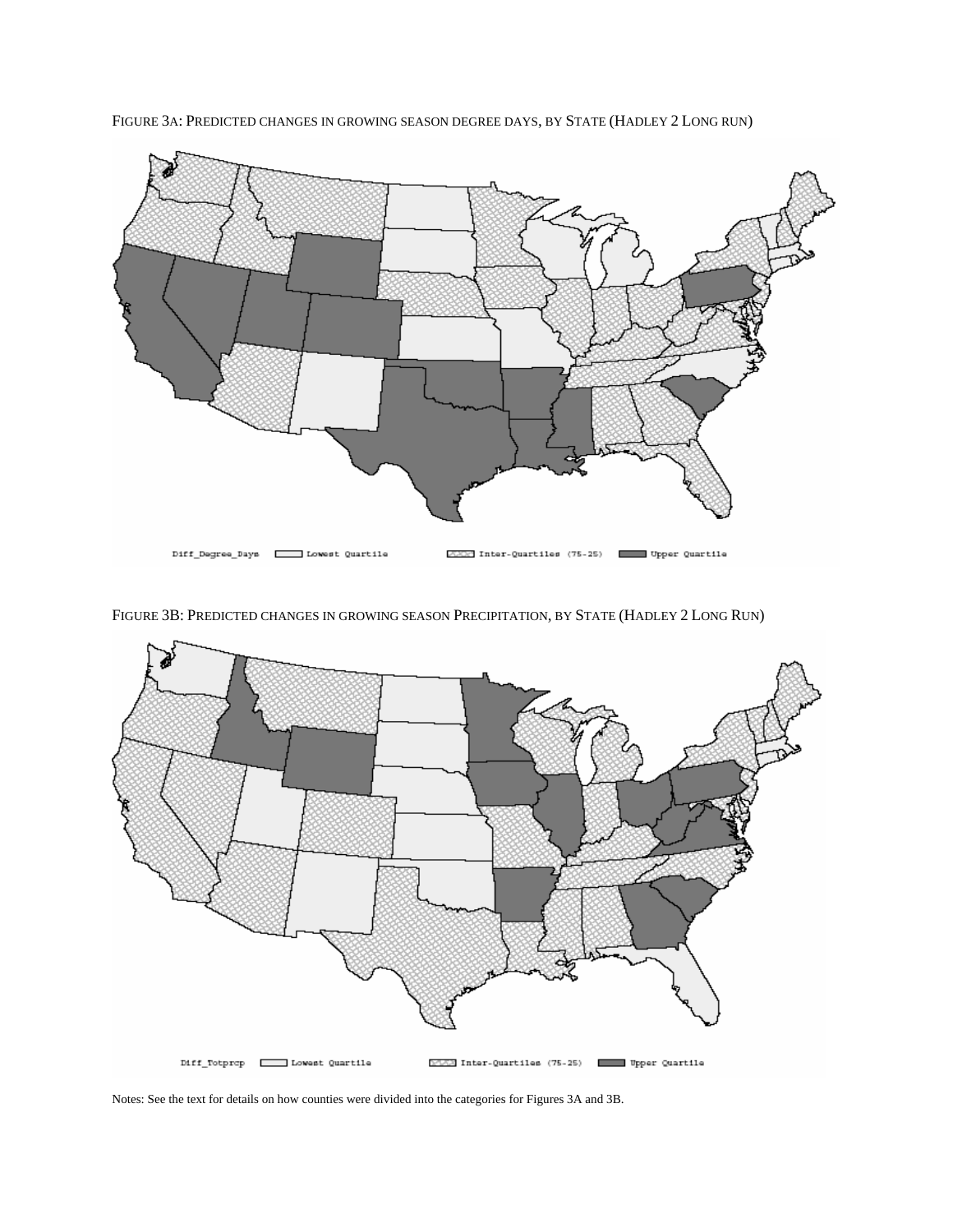

FIGURE 4: ± 1 STANDARD ERROR OF HEDONIC ESTIMATES OF BENCHMARK CLIMATE CHANGE SCENARIO ON VALUE OF AGRICULTURAL LAND

Notes: All dollar values are in 2002 constant dollars. Each line represents one of the 48 single year hedonic estimates of the impact of the benchmark increases of 5 degrees Fahrenheit and 8% precipitation from Table 5. The midpoint of each line is the point estimate and the top and bottom of the lines are calculated as the point estimate plus and minus one standard error of the predicted impact, respectively. See the text for further details.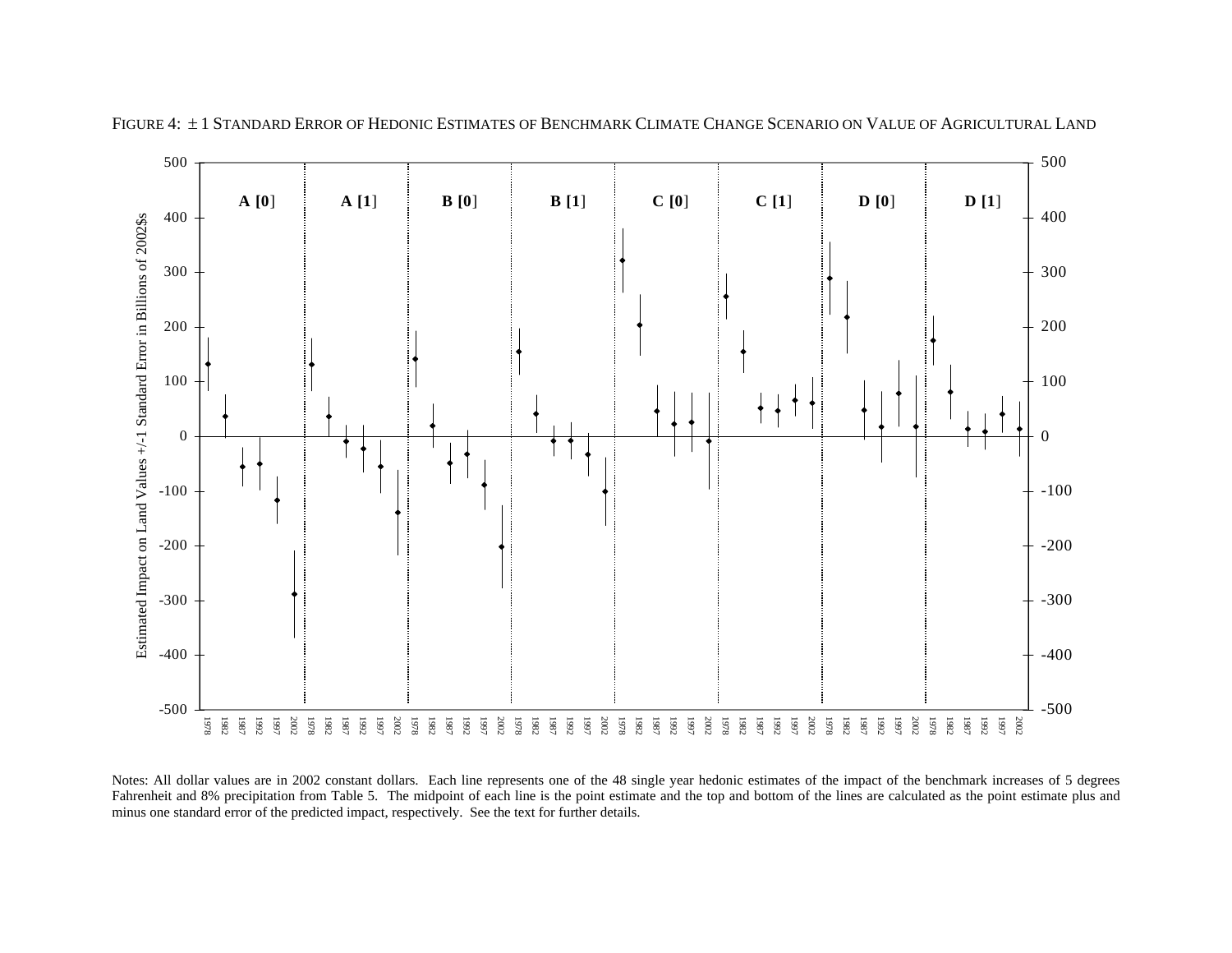

Notes: The figure plots the results from 4 separate regressions for county-level profits per acre all of which are weighted by total agricultural acres. The line "Year FE [Decile]" plots the parameter estimates on indicator variables for deciles of the distribution of growing season degree days at the midpoint of each decile's range. As the title of the line indicates, this regression also includes year fixed effects. The "Year & County FE [Decile]" and "State by Year & County FE [Decile]" lines repeat this exercise but include year and county fixed effects and state by year and county fixed effects, respectively. The "State by Year & County FE [Quadratic]" line replaces the indicators variables with a quadratic in degree days and plots the conditional means at the midpoints of each decile's ran ge.